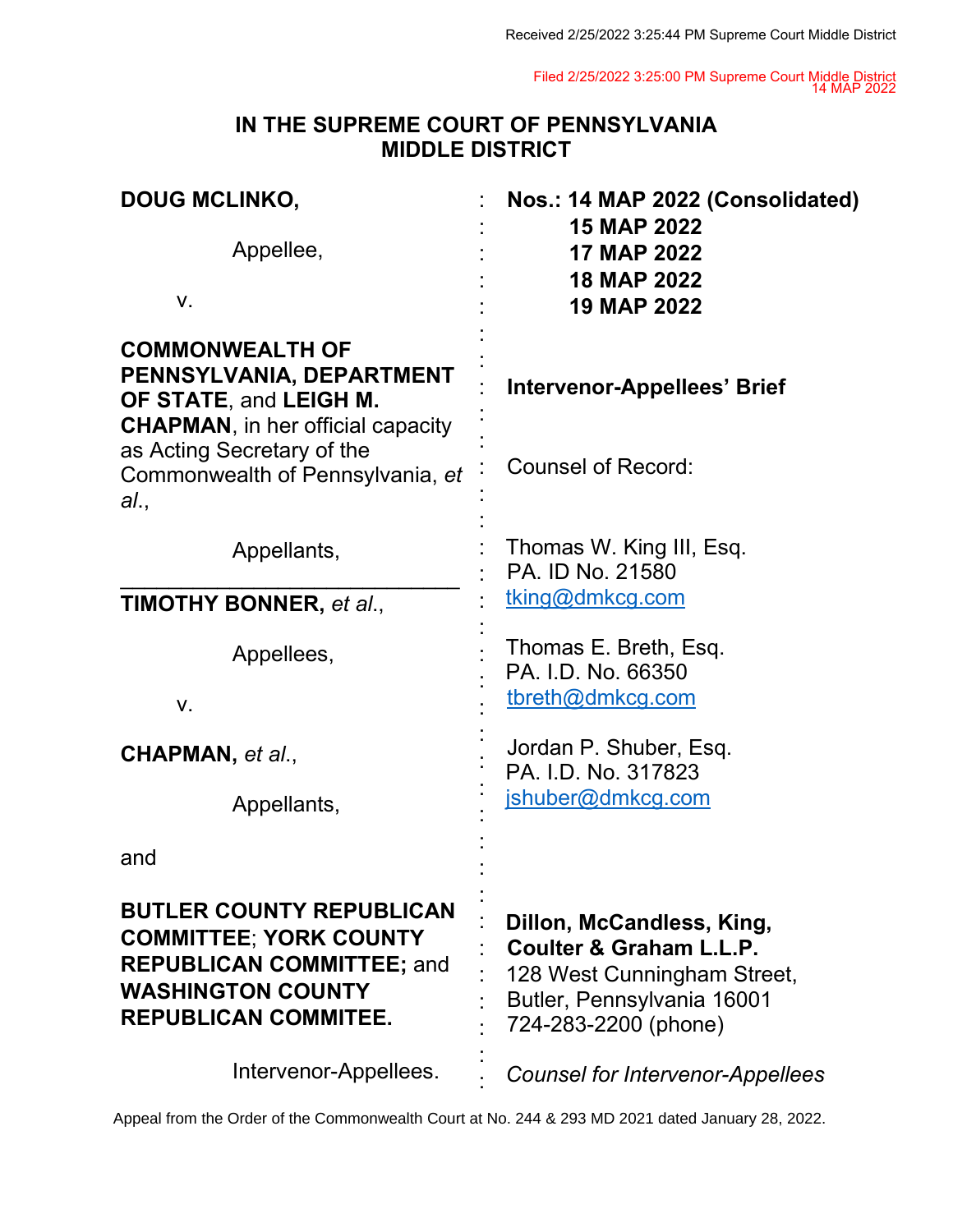### **TABLE OF CONTENTS**

| I.  |                                                                                                                                                                                                                                                                                                                                                     |
|-----|-----------------------------------------------------------------------------------------------------------------------------------------------------------------------------------------------------------------------------------------------------------------------------------------------------------------------------------------------------|
| Ⅱ.  |                                                                                                                                                                                                                                                                                                                                                     |
| Α.  |                                                                                                                                                                                                                                                                                                                                                     |
| B.  |                                                                                                                                                                                                                                                                                                                                                     |
| Ш.  |                                                                                                                                                                                                                                                                                                                                                     |
| IV. |                                                                                                                                                                                                                                                                                                                                                     |
| А.  | No-excuse mail-in voting provided for under Act 77 violates the Pennsylvania<br>Constitution as the Pennsylvania Constitution requires electors to "offer to vote"<br>by physically presenting their ballots to their polling place on election day, unless<br>the exceptions set forth in Article VII, Section 14 of the Pennsylvania Constitution |
| 1.  | This Court's decisions in Chase v. Miller, 41 Pa. 403 (1862) and In re<br>Contested Election of Fifth Ward of Lancaster City, 126 A. 199 (Pa. 1924)<br>have held that the phrase "offer to vote," as used in Pennsylvania's<br>Constitution, requires electors to physically present their ballots at their polling                                 |
| 2.  | The Doctrine of Stare Decisis demands that Act 77 be held to be violative of                                                                                                                                                                                                                                                                        |
| 3.  | Act 77 renders Article VII, Section 14 of Pennsylvania's Constitution<br>superfluous and meaningless, in violation of well-established Pennsylvania                                                                                                                                                                                                 |
| B.  | As set forth in Appellees' Notice of Cross Appeal, Act 77 violates the United                                                                                                                                                                                                                                                                       |
| 1.  | Act 77 exceeds the powers granted to Pennsylvania's General Assembly by<br>Article I, § 2; Article I, § 4; Article II, § 1; and the $17th$ Amendment of the United                                                                                                                                                                                  |
| 2.  | No-excuse mail-in voting under Act 77 violates the Fourteenth Amendment of<br>the United States Constitution's guarantee of Due Process and Equal<br>Protection by diluting the weight of a citizen's vote through the                                                                                                                              |
| C.  | Section 13 of Act 77 does not operate as a statutory time bar so as to totally<br>prevent constitutional challenges to the Act 180-days after its enactment 39                                                                                                                                                                                      |
| V.  |                                                                                                                                                                                                                                                                                                                                                     |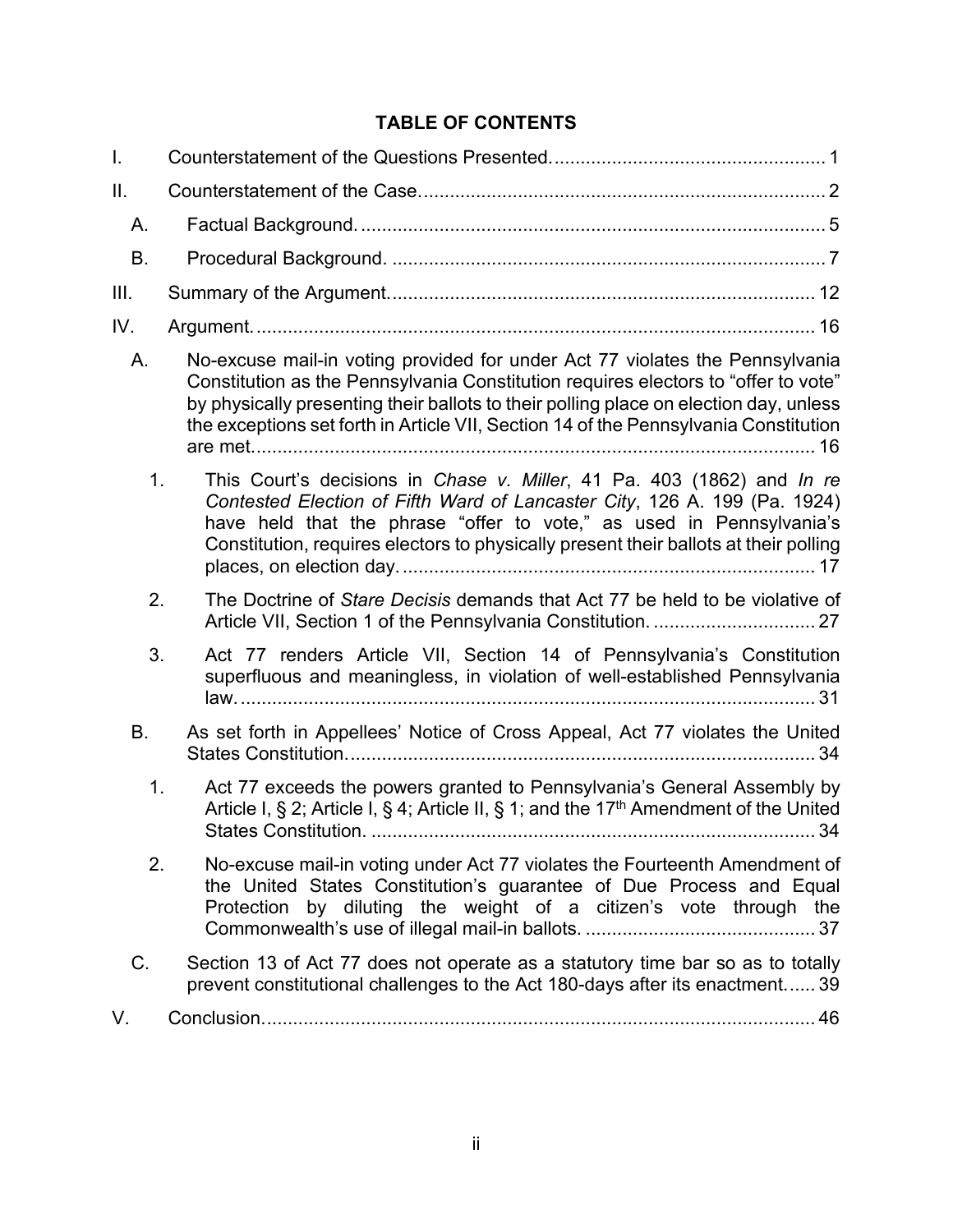## **TABLE OF AUTHORITIES**

| <b>Cases</b>                                                                              |
|-------------------------------------------------------------------------------------------|
|                                                                                           |
|                                                                                           |
|                                                                                           |
| Delisle v. Boockvar, 95 MM 2020, 234 A.3d 410 (Table) (Pa. 2020) 14, 43, 44               |
|                                                                                           |
| Fugh v. Unemployment Compensation Bd. of Rev., 153 A.3d 1169 (Pa. Commw. 2017)            |
| Glen-Gery Corp. v. Zoning Hearing Bd. of Dover Tp., 907 A.2d 1033 (Pa. 2006)40, 41,<br>42 |
| Hunt v. Pennsylvania State Police of Com., 983 A.2d 627 (Pa. 2009)  28                    |
| In re Contested Election in Fifth Ward of Lancaster City, 126 A. 199 (Pa. 1924) passim    |
|                                                                                           |
| In re Franchise of Hospitalized Veterans, 77 Pa. D. & C. 237 (Allegheny Cty. 1952)  31    |
| Knick v. Twp. Of Scott, Pennsylvania, - U.S. -, 139 S. Ct. 2162 (2019)  29                |
| League of Women Voters v. Commonwealth, 178 A.3d 737 (Pa. 2018) 32, 38                    |
|                                                                                           |
| Office of General Counsel v. Bumsted, 247 A.3d 71 (Pa. Commw. 2001)  32                   |
|                                                                                           |
| Pennsylvanians Against Gambling Expansion Fund, Inc. v. Com., 877 A.2d 383 (Pa.           |
|                                                                                           |
|                                                                                           |
|                                                                                           |
|                                                                                           |
|                                                                                           |
|                                                                                           |
|                                                                                           |
|                                                                                           |
| Wilson, et ux. v. Philadelphia School District, et al., 195 A. 90 (Pa. 1937) 45           |
| <b>Statutes</b>                                                                           |
|                                                                                           |
|                                                                                           |
|                                                                                           |
|                                                                                           |
|                                                                                           |
| <b>Other Authorities</b>                                                                  |
| Erica Frohman Plave, The Phenomenon of Antique Laws: Can a State Revive Old               |
| Abortion Laws in a New Era?, 58 Geo. Wash. L.Rev. 111 (1990) 41                           |
|                                                                                           |
|                                                                                           |
| Senator Mike Folmer, Senate Co-Sponsoring Memoranda (January 29, 2019)7                   |
| <b>Rules</b>                                                                              |
|                                                                                           |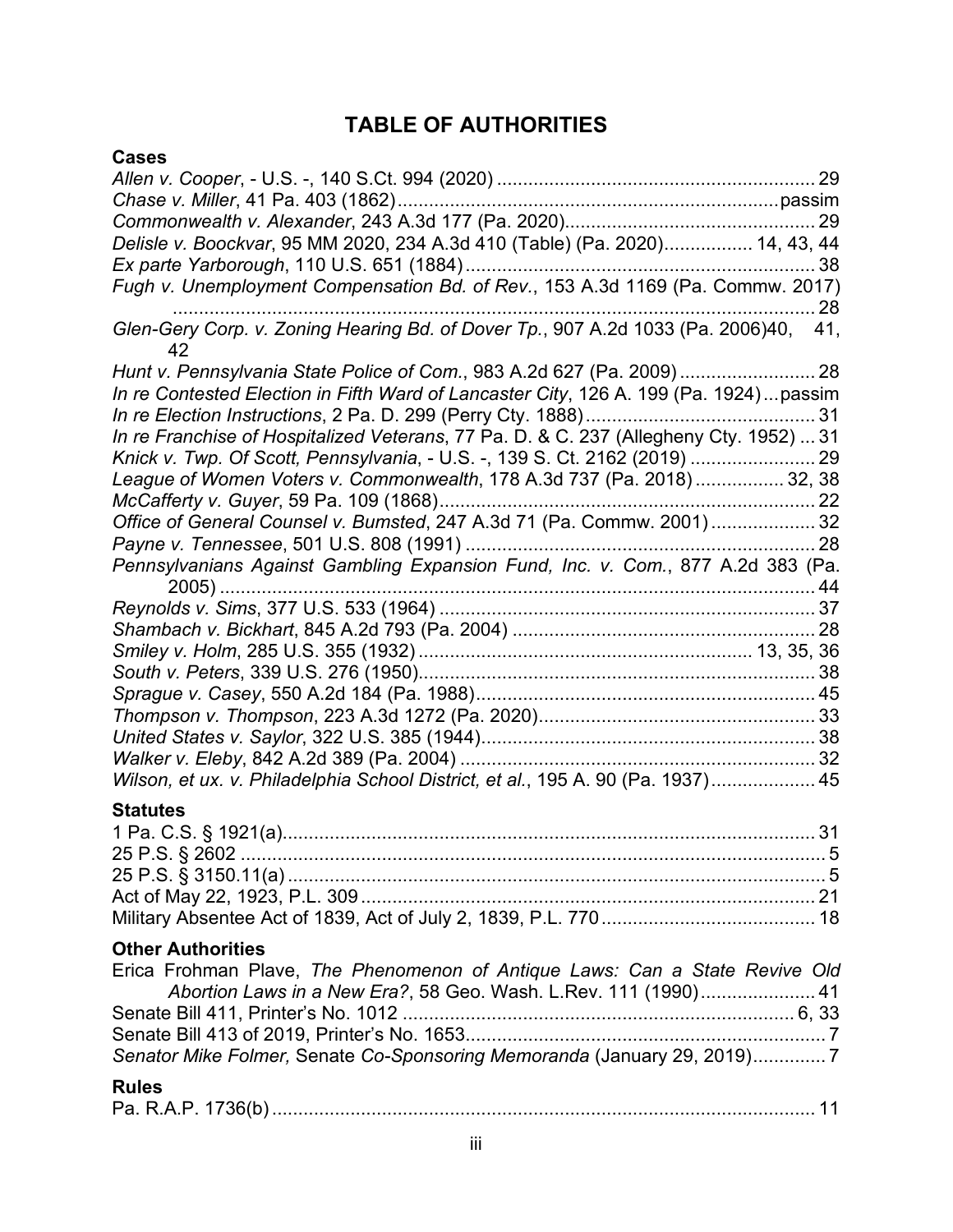### **Treatises**

| <b>Constitutional Provisions</b> |  |
|----------------------------------|--|
|                                  |  |
|                                  |  |
|                                  |  |
|                                  |  |
|                                  |  |
|                                  |  |
|                                  |  |
|                                  |  |
|                                  |  |
|                                  |  |
|                                  |  |
|                                  |  |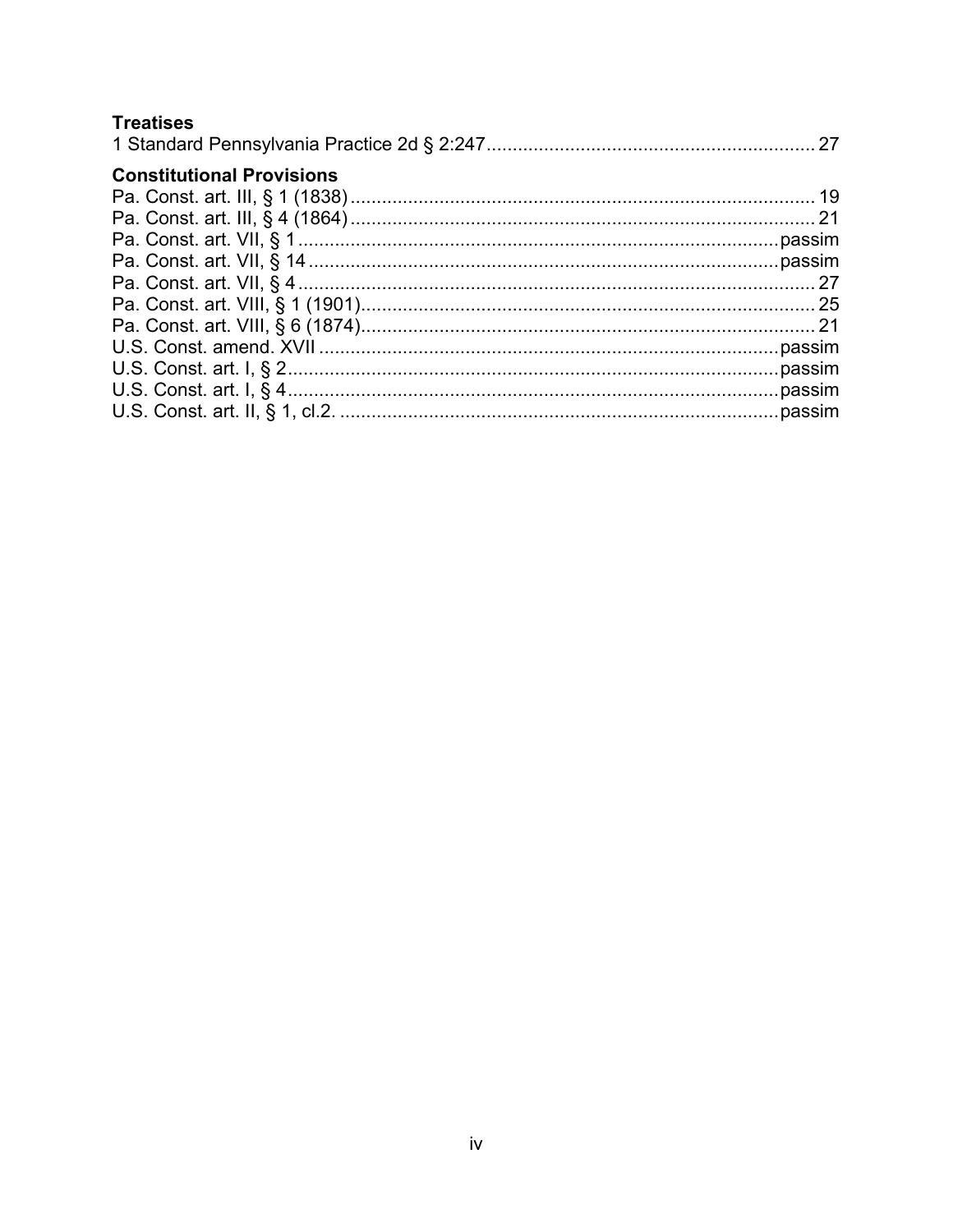## <span id="page-4-0"></span>**I. Counterstatement of the Questions Presented.**

1. Whether Act 77 is unconstitutional as it violates the Pennsylvania Constitution's requirement to "offer to vote," as that phrase has been interpreted by this Court in *Chase v. Miller*, 41 Pa. 403 (1862) and *In re Contested Election in Fifth Ward of Lancaster City*, 126 A. 199 (Pa. 1924).

> Answer Below: Yes. Suggested Answer: Yes.

### **Question Presented in Intervenor-Appellees' Cross-Appeal:**

2. Whether Act 77 violates Article I, § 2; Article I, § 4; Article II, § 1; and the 17<sup>th</sup> Amendment of the United States Constitution, as raised in the Bonner Petitioners' Petition for Review, and is thus unconstitutional?

> Answer Below: Did not address. Suggested Answer: Yes.

3. Whether Section 13(3) of Act 77 of 2019 operates as a statutory time bar foreclosing constitutional challenges to the Act after the expiration of 180-days from the date of Act 77's enactment?

> Answer Below: No. Suggested Answer: No.

4. Whether Section 13(2) of Act 77 of 2019 grants exclusive jurisdiction to the Pennsylvania Supreme Court for challenges to the Act, even after the expiration of 180-days from the date of Act 77's enactment?

> Answer Below: No. Suggested Answer: No.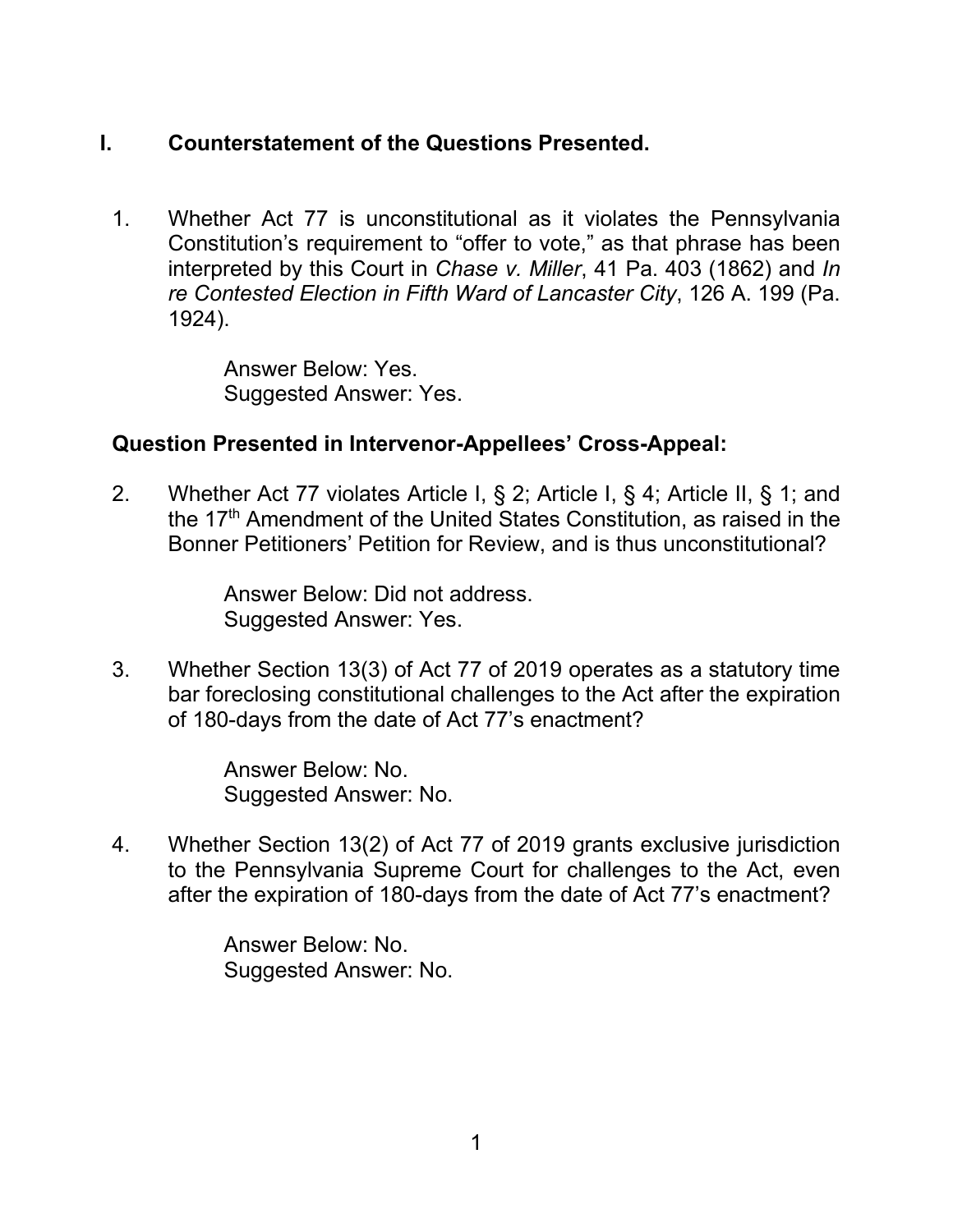#### <span id="page-5-0"></span>**II. Counterstatement of the Case.**

The present case does not concern the efficacy or the wisdom of noexcuse mail-in voting in the Commonwealth of Pennsylvania, and Appellees take no position on such issue.

Rather, this case concerns the integrity of the Constitution of the Commonwealth of Pennsylvania and the need for the legislature to follow the required procedures to amend the Constitution. Act 77 of 2019 provides for "no-excuse" mail-in ballots despite well-engrained precedent from this Court holding that Pennsylvania's Constitution must be amended to provide for a form of voting that exceeds the rights authorized under Article VII, Section 1 of the Pennsylvania Constitution.

The "sanctity" of the right of suffrage, as contained in the Pennsylvania Constitution, was recognized by this Court in its first decision confronting the issue of an impermissible expansion of absentee voting, *Chase v. Miller*, as follows:

It is scarcely possible to conceive of any provision and practice that could, at so many points, offend the cherished policy of Pennsylvania in respect to suffrage. Our constitution and laws treat the elective franchise as a sacred trust, committed only to that portion of the citizens who come up to the prescribed standards of qualification, and to be exercised by them at the time and place and in the manner prearranged by public law and proclamations; and whilst being exercised, to be guarded, down to the instant of its final consummation, by magistrates and constables, and by oaths and penalties.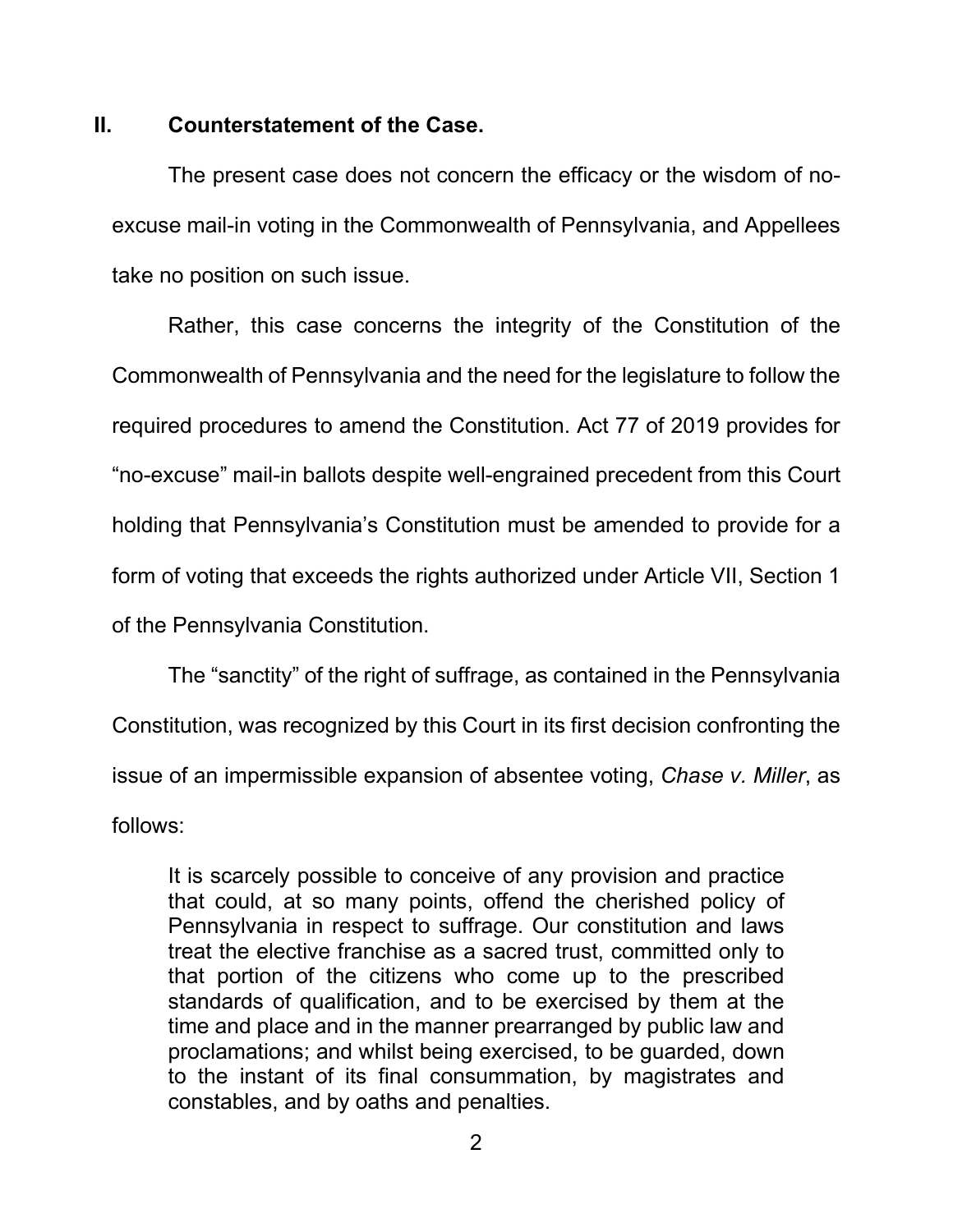*Chase v. Miller*, 41 Pa. 403, 424-25 (1862).

Appellant seeks to maintain Act 77's no-excuse mail-in voting in Pennsylvania, despite the constitutional defects in permitting such a system to be effectuated by statute. As Mr. Justice Sadler announced in *Lancaster* 

*City*,

[h]owever laudable the purpose . . . it cannot be sustained. If it is deemed necessary that such legislation be placed upon our statute books, then an amendment to the Constitution must be adopted permitting this to be done.

*In re Contested Election in Fifth Ward of Lancaster City*, 126 A. 199, 201 (Pa.

1924) (speaking to the 1923 Absentee Voting Act).

Almost 100 years later, those same words ring true as noted by

President Judge Emerita, Mary Hannah Leavitt in the court below,

[n]o-excuse mail-in voting makes the exercise of the franchise more convenient and has been used four times in the history of Pennsylvania. Approximately 1.38 million voters have expressed their interest in voting by mail permanently. If presented to the people, a constitutional amendment to end the Article VII, Section 1 requirement of in-person voting is likely to be adopted. But a constitutional amendment must be presented to the people and adopted into our fundamental law before legislation authorizing no-excuse mail-in voting can "be placed upon our statute books."

### R. 1958a.

Despite the availability of constitutional avenues through which noexcuse mail-in ballots may be permitted in the Commonwealth of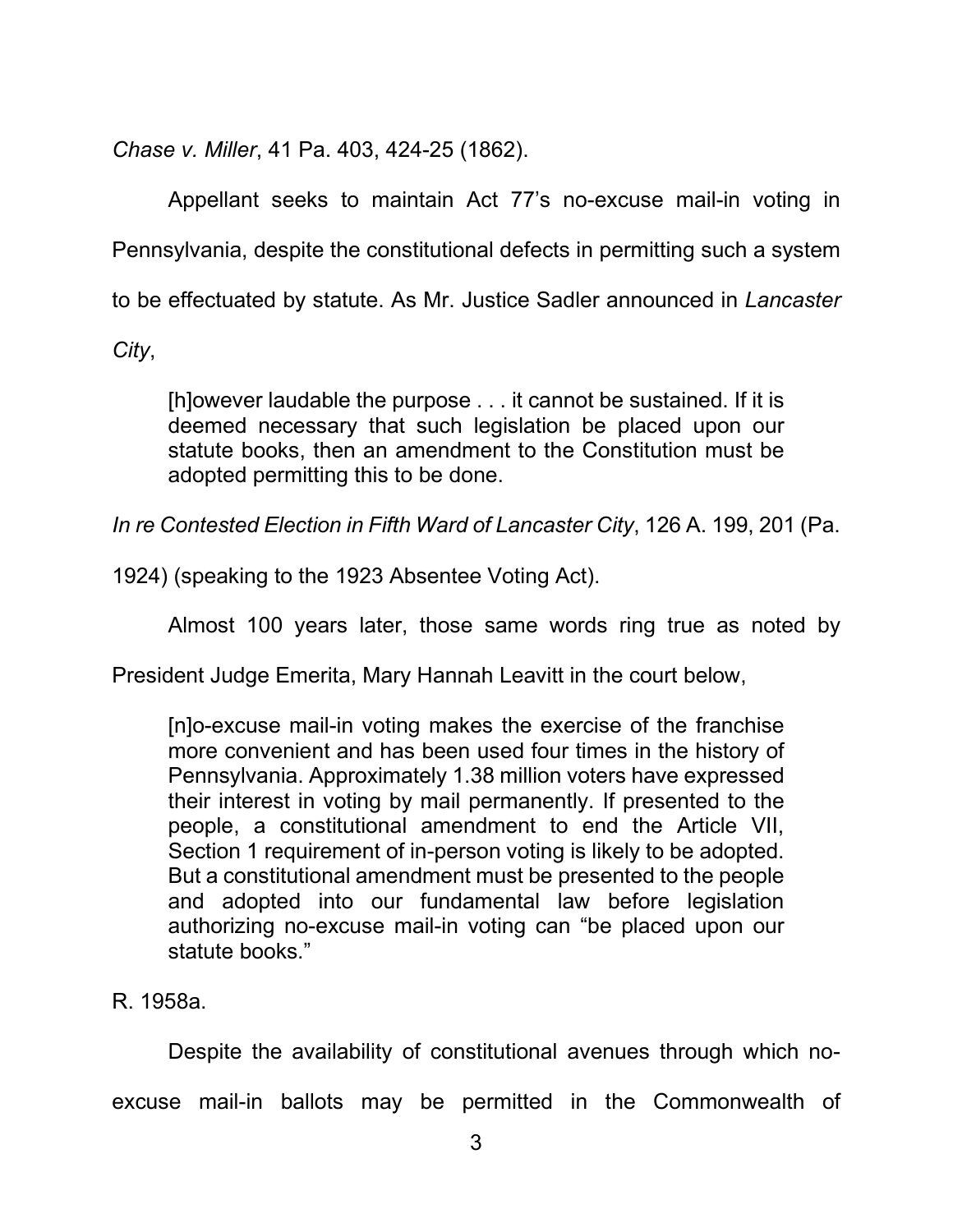Pennsylvania, Appellant argues that a holding that Act 77 violates the Pennsylvania Constitution would result in the disenfranchisement of Pennsylvania's electors. *See* Brief of Appellant, at pg. 15. This old argument is exactly the same argument raised in *Chase* and *Lancaster City* and denounced by this Court in both cases. As was said in Chase, *supra.*, "this is an inaccurate use of language." *Chase*, 41 Pa. at 427. As set forth by this Court in *Chase* when confronted with arguments of disenfranchisement (at a time prior to the current Article VII, Section 14 permitting limited absentee voting),

[t]he constitution would disfranchise no qualified voter. But, to secure purity of election, it would have its voters in the place where they are best known on election day. If a voter voluntarily stays at home, or goes a journey, or joins the army of his country, can it be said the constitution has disfranchised him? Four of the judges of this court, living in other parts of the state, find themselves, the day of every presidential election, in the city of Pittsburgh, where their official duties take them and where they are not permitted to vote. Have they a right to charge the constitution with disfranchising them? Is not the truth rather this – that they have voluntarily assumed duties that are inconsistent with the right of suffrage for the time being?

*Id*.

Likewise, a voter who chooses or refuses to go to a polling place can hardly be said to be disenfranchised by their voluntary decision; rather, they have to follow years of constitutionally established voting practices in Pennsylvania.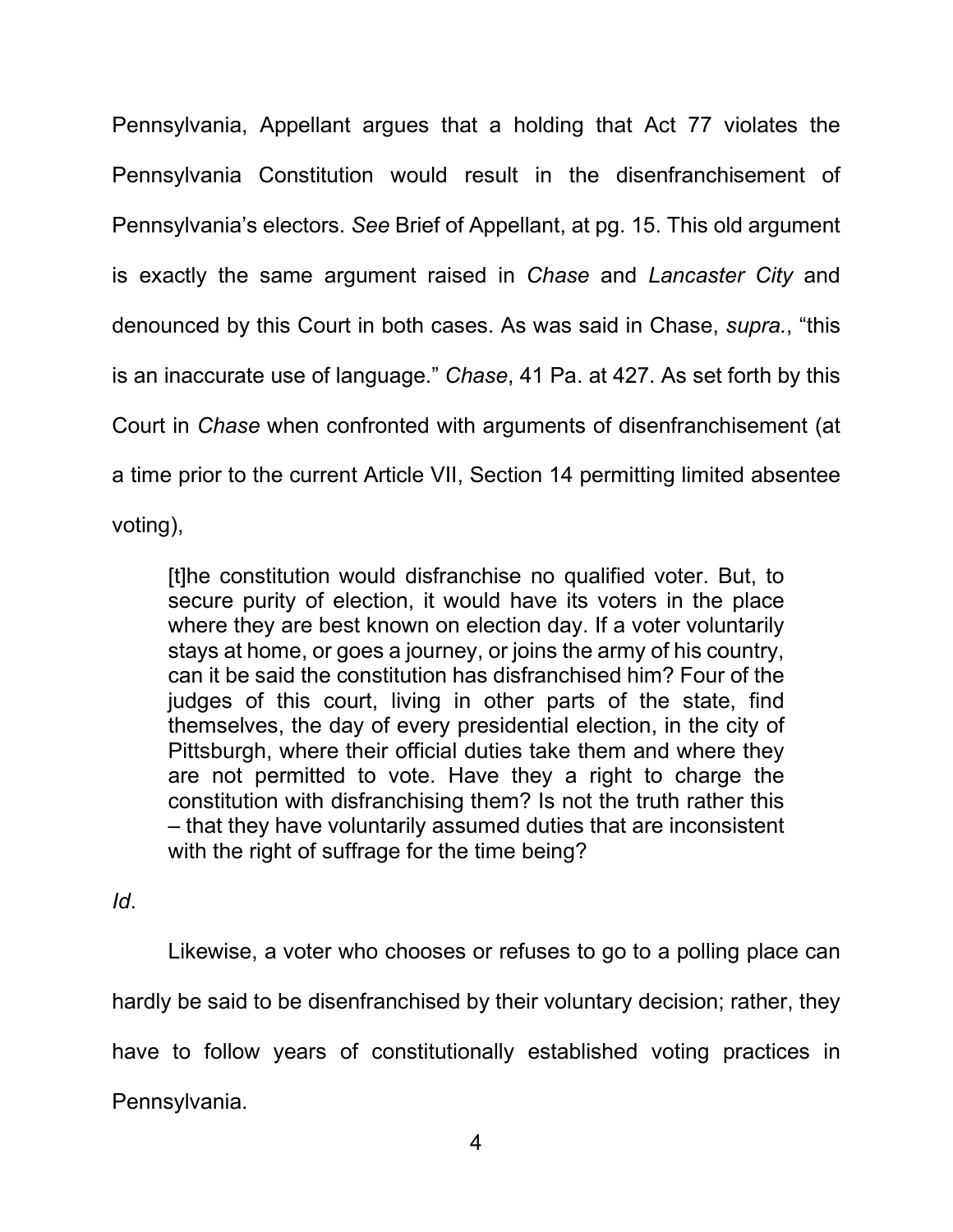Accordingly, in order to preserve the integrity of the Constitution of this Commonwealth, and in order to preserve the integrity of this Court's binding decisions in *Chase v. Miller* and *City of Lancaster*, Act 77 must be held to be unconstitutional and void ab initio. Although Intervenor-Appellees take no position on whether no-excuse mail-in voting in the Commonwealth of Pennsylvania is a good idea or a popular one, any provision for no-excuse mail-in voting must be adopted in accordance with Pennsylvania's Constitution in order to include it as a part of Pennsylvania's "fundamental law."

#### <span id="page-8-0"></span>**A. Factual Background.**

In October of 2019, the Pennsylvania General Assembly passed P.L. 552, No. 77, which act introduced substantial changes to Pennsylvania's Election Code. Act 77's most significant amendment to Pennsylvania's Election Code is codified at 25 P.S. § 3150.11(a) and provides that, "a qualified mail-in elector shall be entitled to vote by an official mail-in ballot in any primary or election held in this Commonwealth in the manner provided under [Article XIII-D]." The Act further defines a "qualified mail-in elector" as any elector meeting the qualifications for voting under the Pennsylvania Constitution, or any elector who will meet such qualifications prior to the next ensuing election. 25 P.S. § 2602. However, such Act clearly and plainly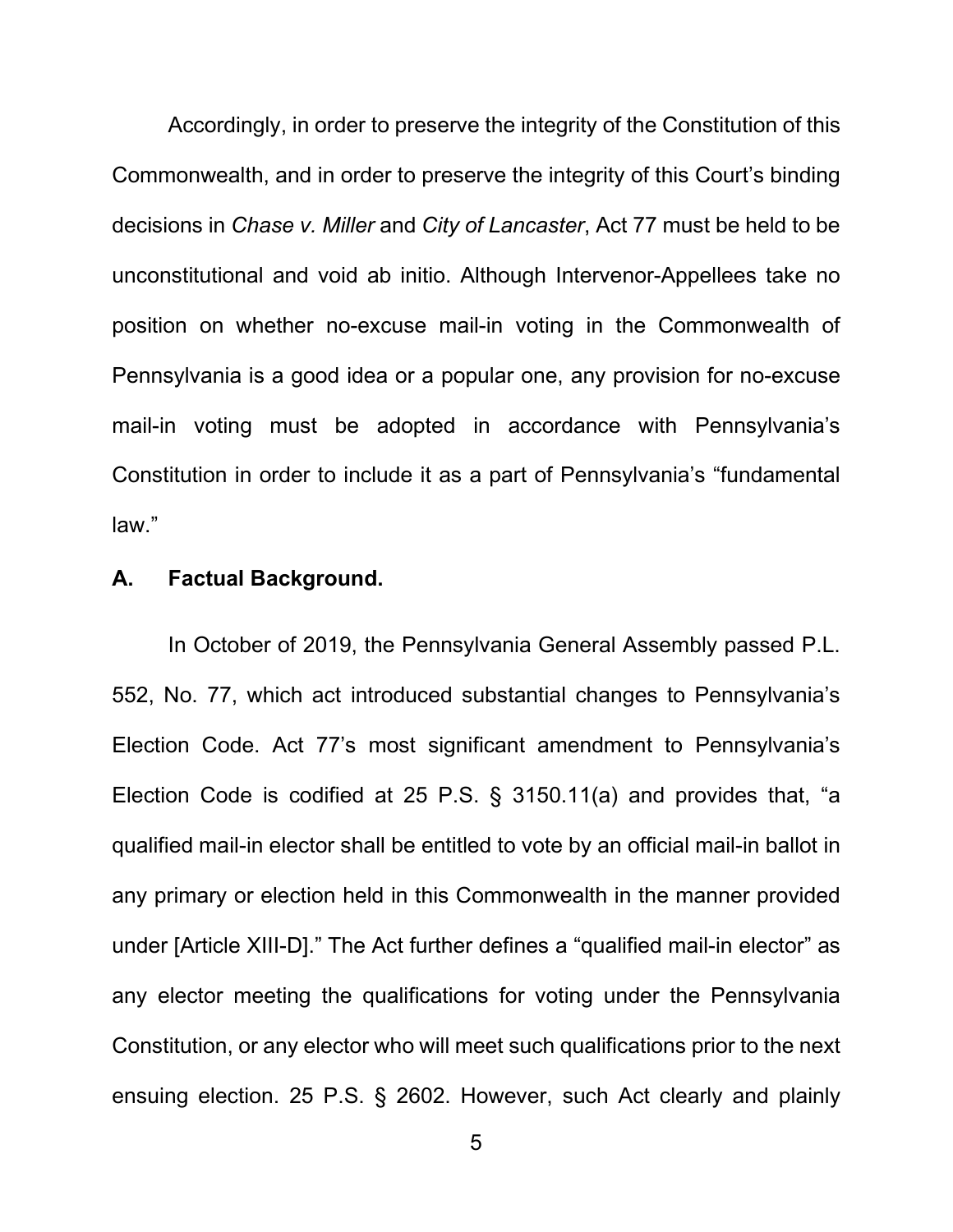violates Article VII, Section 1 of the Pennsylvania Constitution as an impermissible attempt to amend Pennsylvania's Constitution through legislation.

Indeed, Pennsylvania's General Assembly began to amend Pennsylvania's Constitution to include no-excuse mail-in voting but elected instead to proceed with Act 77 without submitting the constitutional question to the citizens for a vote, as required.

In 2019, Senate Bill 411, Printer's No. 1012, contained a Joint Resolution to amend Article VII, Section 14 of the Pennsylvania Constitution to provide for no-excuse mail-in voting. Senate Bill 411 was considered twice on June 18 and June 19 of 2019 before being referred to the Appropriations Committee. *See Pennsylvania Legislative Journal-Senate*, June 18, 19, 2019. The necessity of a constitutional amendment to provide for no-excuse mail-in voting was expressly recognized by Senator Mike Folmer in his Co-Sponsoring Memoranda as well as in the text of the bills themselves. *See* SB 411 of 2019, Printer's Number 1012 ("[p]roposing an amendment to the Constitution of the Commonwealth of Pennsylvania, further providing for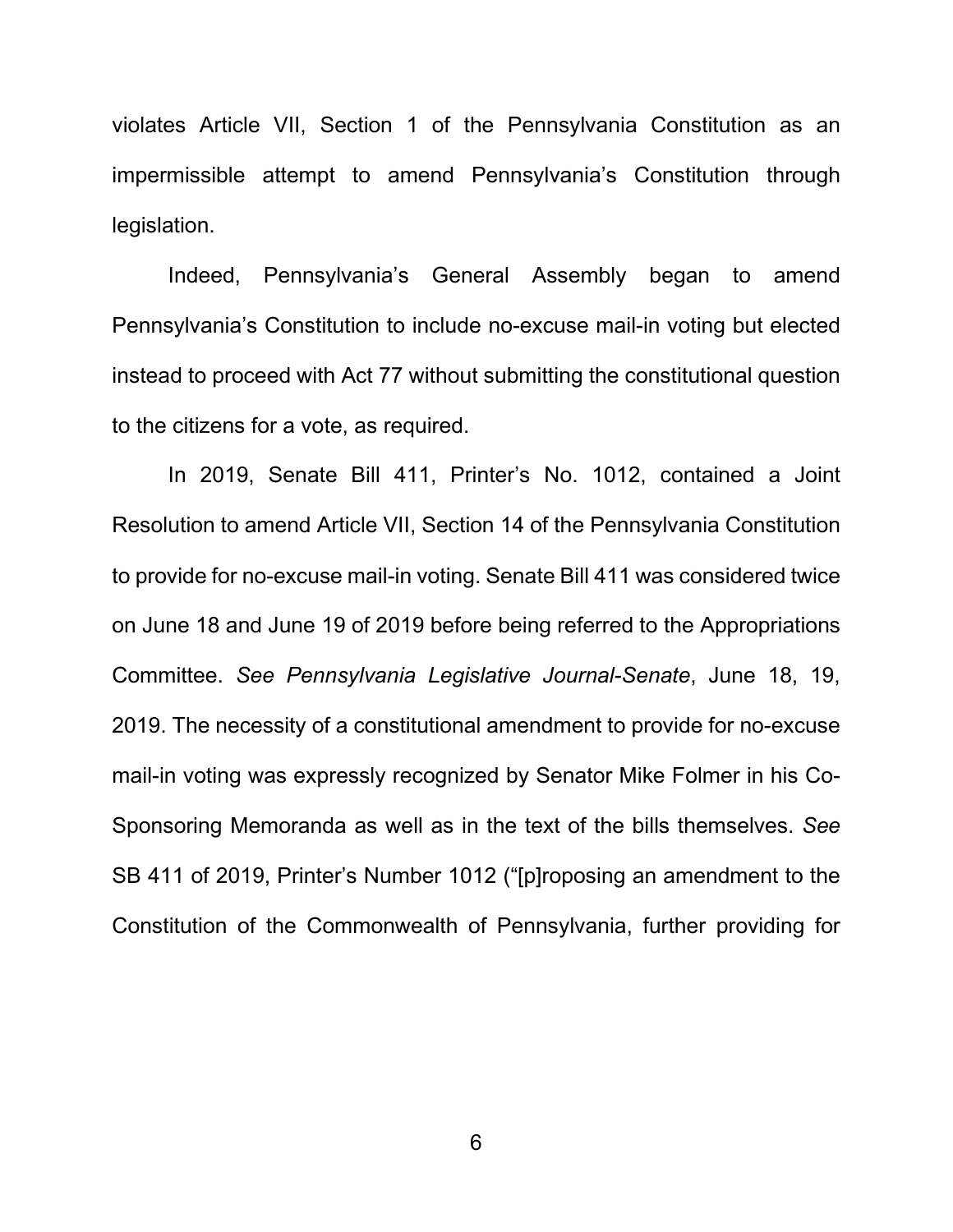absentee voting."); *See also Senator Mike Folmer,* Senate *Co-Sponsoring Memoranda* (January 29, 2019).<sup>1</sup>

Despite the General Assembly's apparent recognition that the implementation of no-excuse mail-in voting in Pennsylvania must be effectuated through constitutional amendment, no further action was taken on the proposed constitutional amendments in SB 411 and SB 413. the General Assembly reversed course and passed the amendments to Pennsylvania's Election Code as Act 77 of 2019.<sup>2</sup> *See* Senate Bill 413 of 2019, Printer's No. 1653.

#### <span id="page-10-0"></span>**B. Procedural Background.**

On July 26, 2021, Petitioner Doug McLinko initiated this action by filing a Petition for Review and Application for Summary Relief under the Commonwealth Court's original jurisdiction. R. 58a. Mr. McLinko, as a Bradford County Commissioner, serves on the Bradford County Board of Elections. In this role, McLinko is charged with overseeing the lawful administration of elections and certifying primary and general elections in

<sup>1</sup>[https://www.legis.state.pa.us/cfdocs/Legis/CSM/showMemoPublic.cfm?chamber=S&S](https://www.legis.state.pa.us/cfdocs/Legis/CSM/showMemoPublic.cfm?chamber=S&SPick=20190&cosponId=28056) [Pick=20190&cosponId=28056.](https://www.legis.state.pa.us/cfdocs/Legis/CSM/showMemoPublic.cfm?chamber=S&SPick=20190&cosponId=28056)

<sup>&</sup>lt;sup>2</sup> Interestingly, one of the sponsors of Senate Bills 411 and 413 was highly respected Senator Jay Costa, the Minority Leader in the Pennsylvania Senate, who curiously has filed an Amicus Curiae brief with the Court in the present matter arguing that no-excuse mail-in voting does not need to be effectuated by constitutional amendment.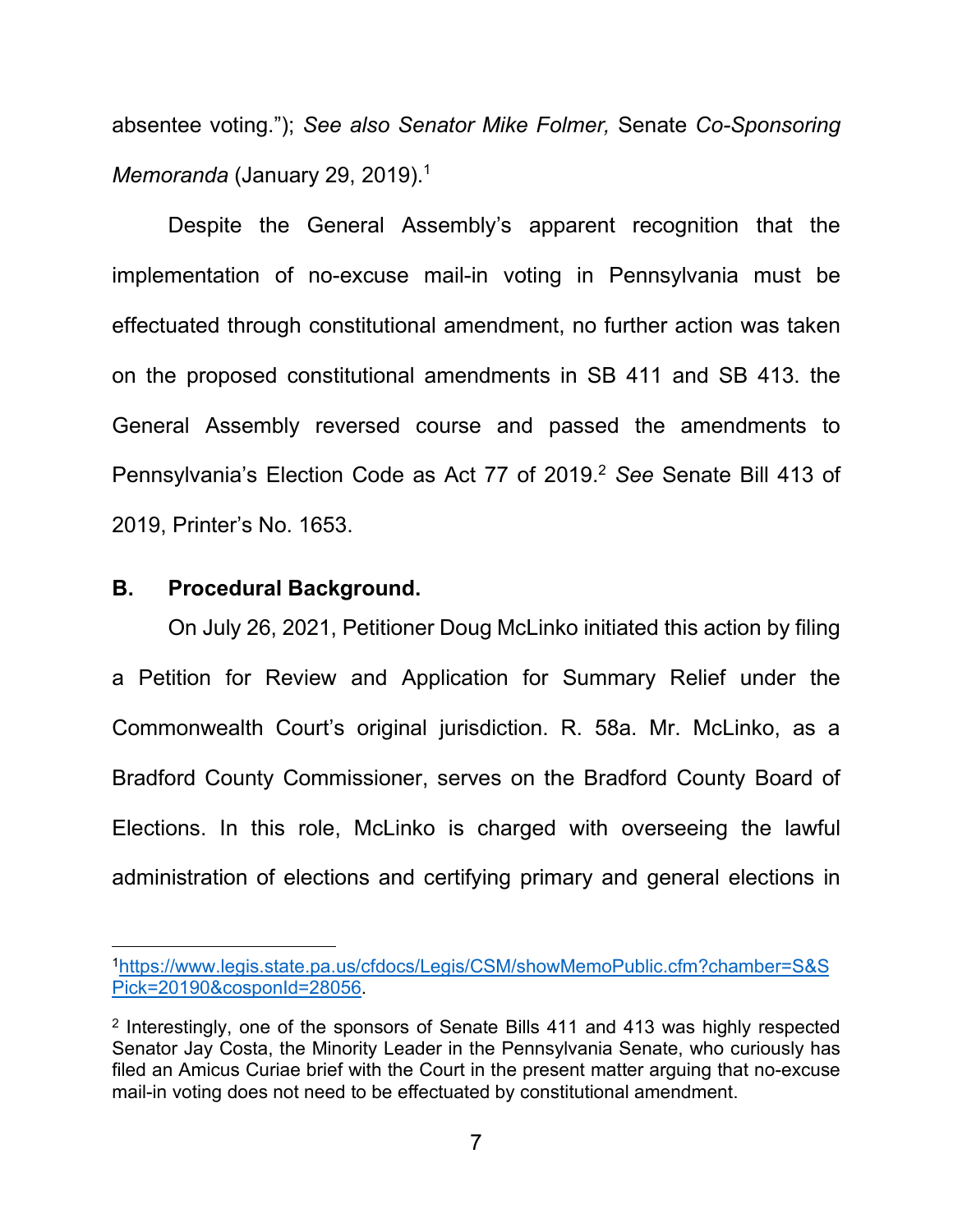Bradford County to the Secretary of State. Because of his belief that administering ballots pursuant to Act 77 is unconstitutional, McLinko was placed in an "untenable position of acting unlawfully at the risk of disenfranchisement of voters." R. 61a.

On August 31, 2021, fourteen sitting members of the Pennsylvania House of Representatives, known as the "Bonner Petitioners," then filed a separate Petition for Review challenging the constitutionality of Act 77 and an Application for Summary Relief. R. 257a. Both petitions alleged that Act 77 violated Article VII, § I of the Pennsylvania Constitution, which mandates that qualified voters must "offer to vote." This Court has long interpreted "offer to vote" to mean physically presenting a ballot at a polling place or in-person voting. *See In re Contested Election in Fifth Ward of Lancaster City*, 126 A. 199, 201 (Pa. 1924); *See also Chase v. Miller*, 41 Pa. 403 (Pa. 1862). Act 77 flies in the face of both the *Lancaster City* and *Chase* decisions by allowing electors to cast their votes without physically presenting their ballot at the polling place *without* amending the Pennsylvania Constitution.

Importantly, the Bonner Petitioners also allege that Act 77 violates the U.S. Constitution. Article I, § 2 of the United States Constitution; Article I, § 4 of the United States Constitution; Article II, § 1 of the United States Constitution; and the 17<sup>th</sup> Amendment of the U.S. Constitution delegates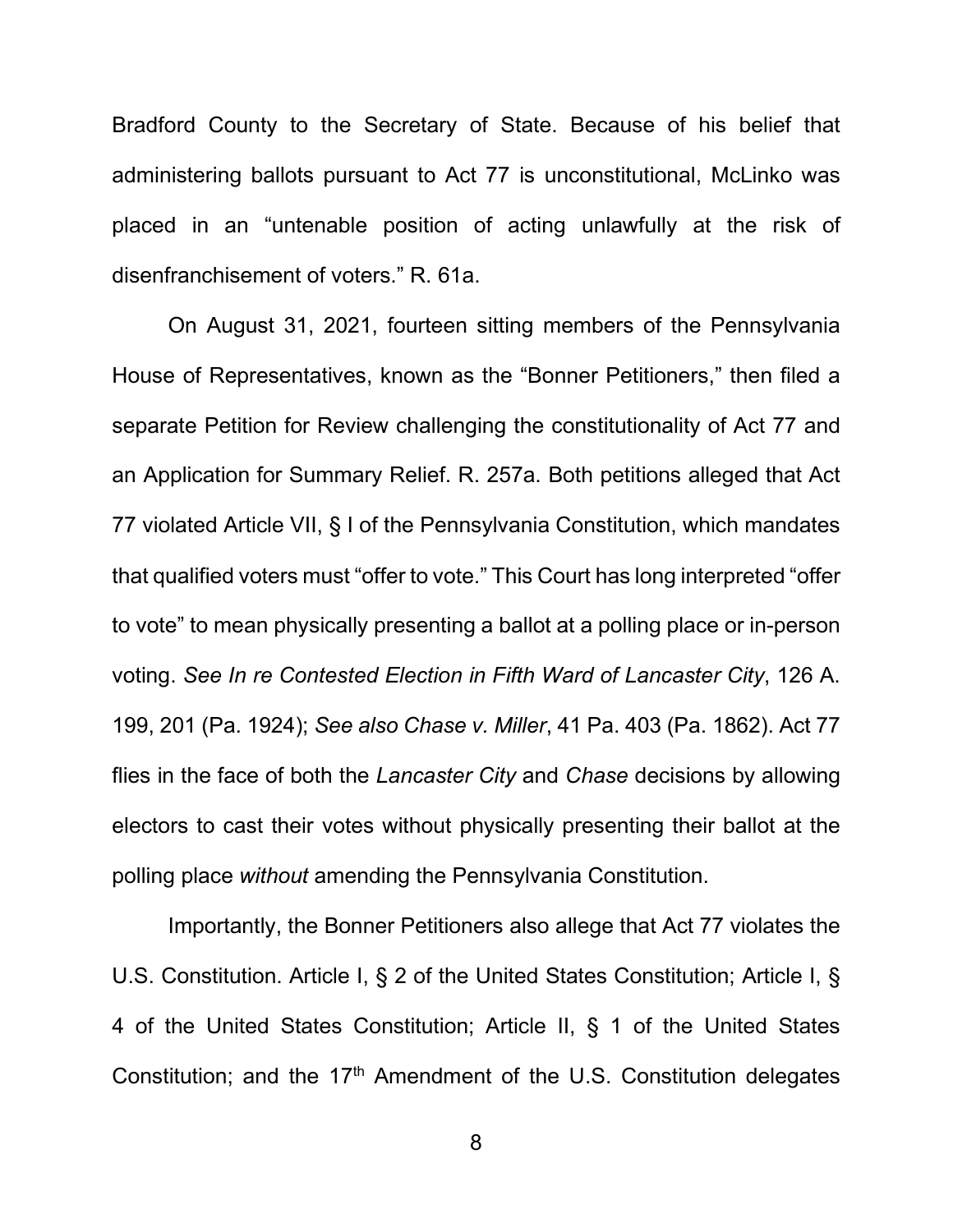power to the state legislature for lawmaking authority in the conduct of federal elections, which the Legislature exceeded when it adopted Act 77 in violation of the Pennsylvania Constitution in the exercise of that authority. R. 281a.

On September 22, 2021, Respondents filed an Application for Summary Relief in the Bonner and McLinko actions and the Commonwealth Court first heard oral argument on the cross-applications for summary relief in McLinko. On September 24, 2021, the Commonwealth Court then deferred ruling on the claims, consolidated the McLinko and Bonner cases, and ordered expedited briefing on cross-dispositive motions.

On October 26, 2021, the Commonwealth Court granted the applications of the Republican Committees of Butler, York, and Washington Counties to intervene on the side of Petitioners and the Applications of the Democratic National Committee and the Pennsylvania Democratic Party to intervene on the side of Respondents. R. 1489a; R. 1532a.

On November 17, 2021, the Commonwealth Court heard oral argument from Petitioners, Respondents, and Intervenors regarding the cross-applications for summary relief and preliminary objections in the consolidated action.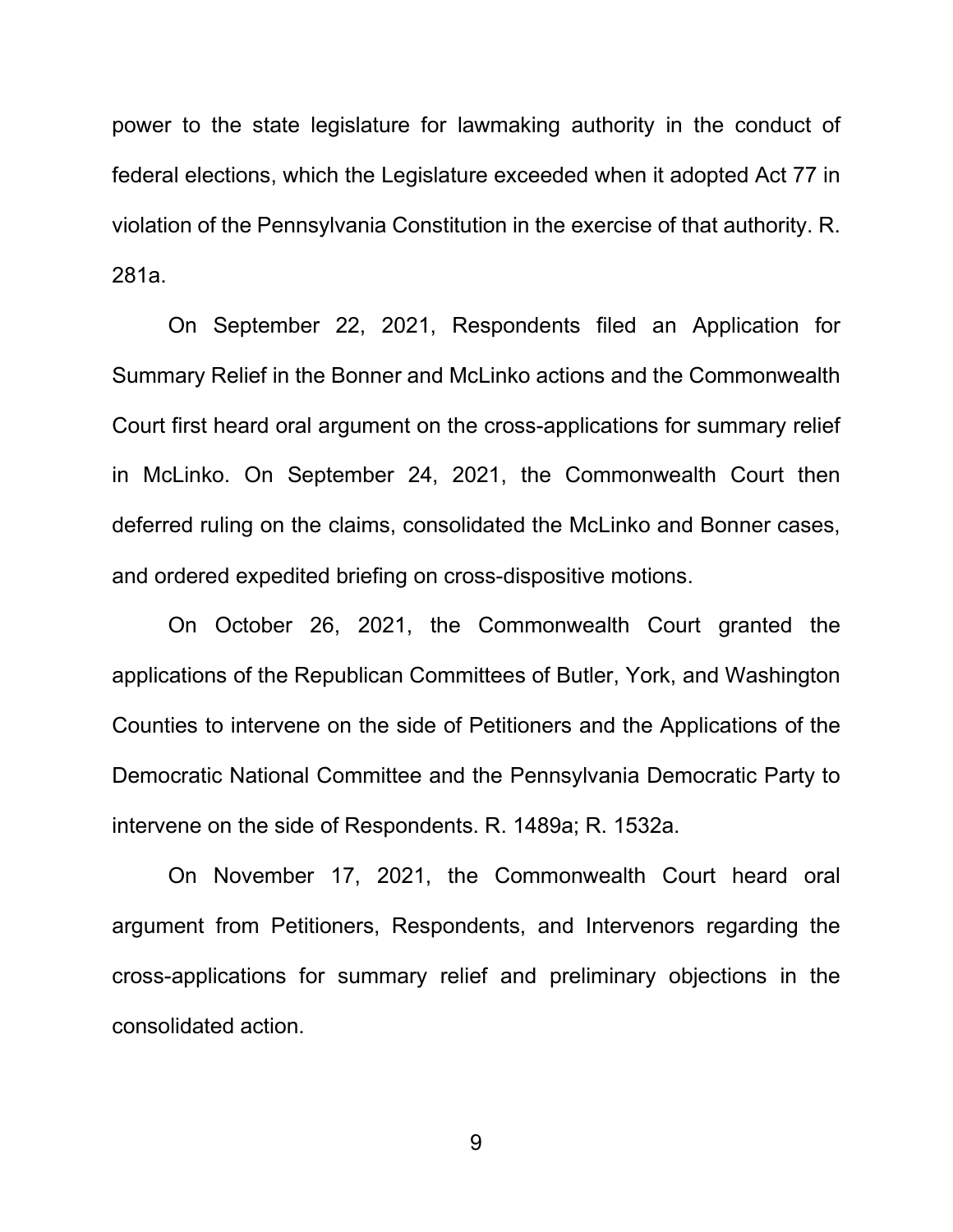The Commonwealth Court issued its Memorandum Opinions and Orders on January 28, 2022. The Commonwealth Court denied the Commonwealth's Application for Summary Relief on procedural and substantive grounds. R. 1906a; 1908a. The Commonwealth Court not only held that Petitioners had standing because of their substantial, direct, and immediate interest in the litigation's outcome, but also met the requirements for taxpayer standing. R. 1949a. The Commonwealth Court also soundly rejected the Respondent's claim that the action was barred by the doctrine of laches, as the Court's precedent prevents the raising of a laches defense in constitutional claims for prospective declaratory relief. $3$  Similarly, the Commonwealth Court held that this action was not time-barred. R. 1957a.

On January 28, 2022, Respondents appealed the Commonwealth Court's Order. R. 1979a. On February 4, 2022, Intervenor-Petitioners Butler County Republican Committee, York County Republican Committee, and Washington County Republican Committee subsequently filed their Notice of Cross Appeal, solely appealing the Commonwealth Court's declination to determine the Bonner-Petitioners' federal claims on the merits. R. 2413a.

<sup>&</sup>lt;sup>3</sup> Note that Appellant has waived her arguments raised below regarding standing and laches. Brief of Appellant, at pg. 15, n. 8.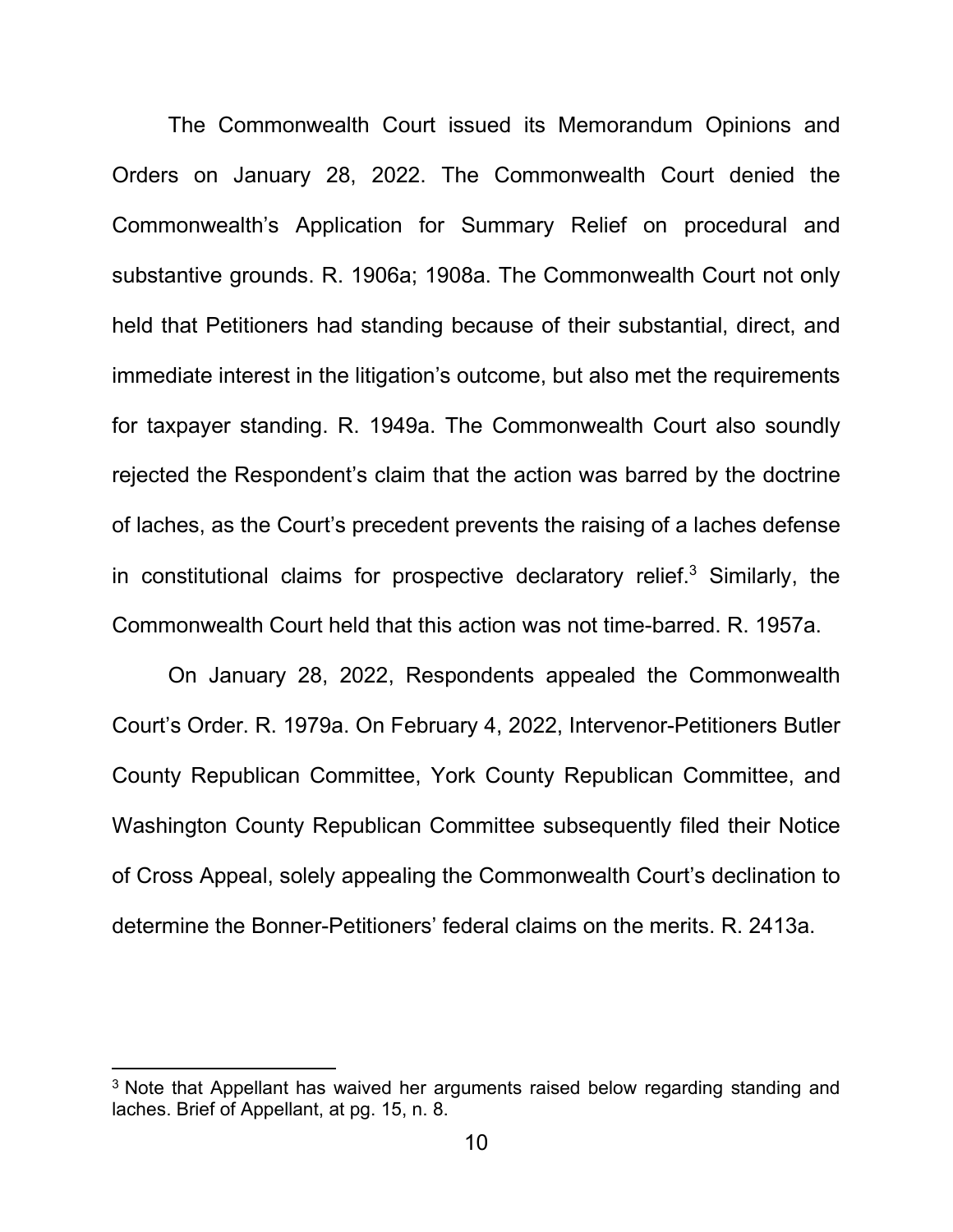On January 31, 2022, Appellees McLinko, Bonner, et al., and the Intervenor-Appellees Republican Committees, filed their Joint Application to Terminate (Eliminate) Automatic Stay, seeking to terminate the automatic stay triggered by the Appellant's appeal pursuant to Pa. R.A.P. 1736(b). R. 2163a.

On February 16, 2022, the Commonwealth Court granted Appellees' Joint Application to Terminate (Eliminate) Automatic Stay, effective March 15, 2022. *See* Memorandum Opinion dated February 16, 2022, 244 M.D. 2022.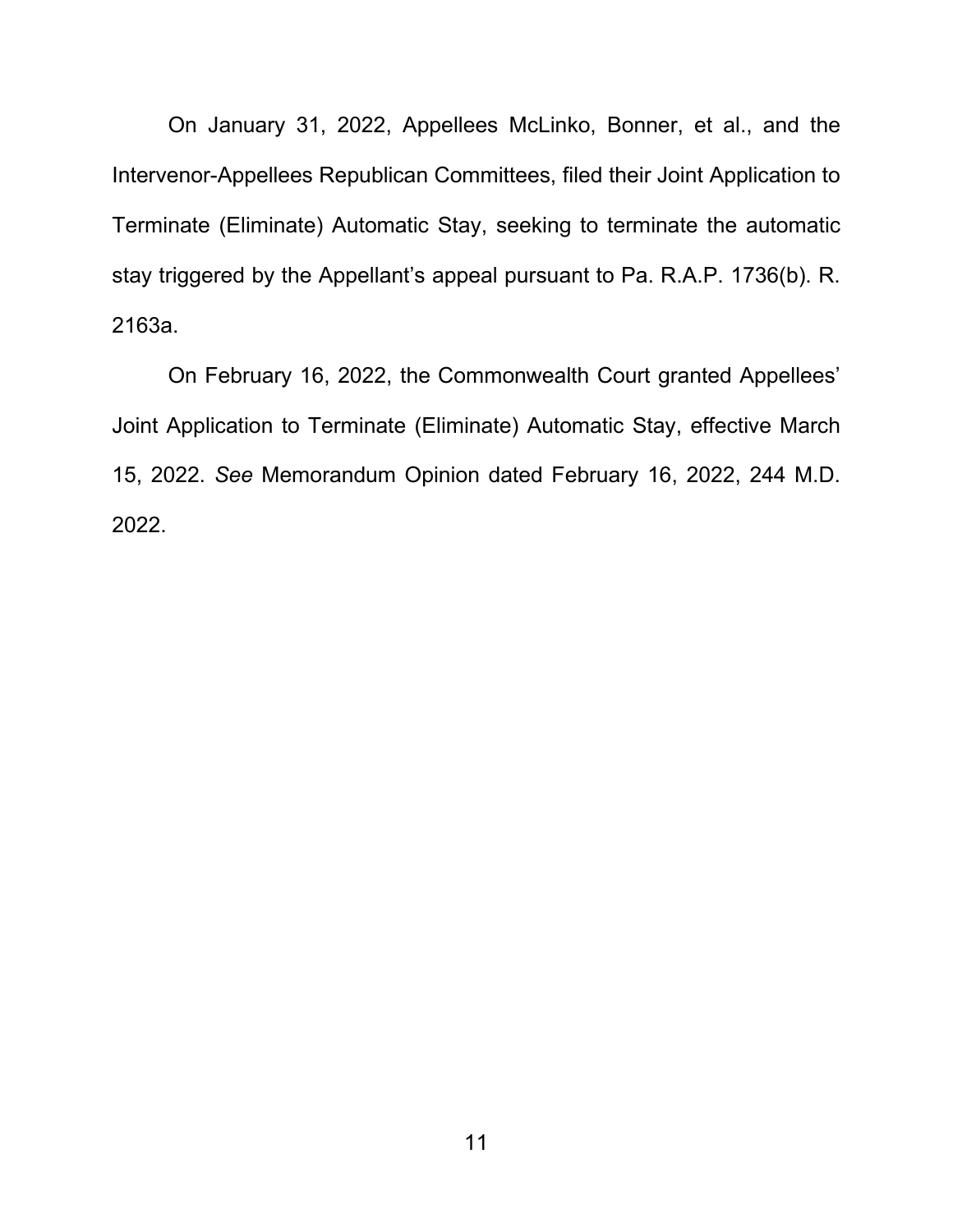#### <span id="page-15-0"></span>**III. Summary of the Argument.**

Pennsylvania's Act 77 of 2019 violates Article VII, Section 1 of the Pennsylvania Constitution by providing for no-excuse mail-in ballot by statute despite the clear directive contained in Article VII, Section 1 that electors in the Commonwealth "offer to vote" by physically casting their ballots at their polling place on election day.

This Court has had two prior occasions upon which to interpret the phrase "offer to vote" as used in Pennsylvania's Constitution. This Court has interpreted the phrase to mean "to present oneself, with proper qualifications, at the time and place appointed, and to make manual delivery of the ballot to the officers appointed by law to receive it." *See Chase v. Miller*, 41 Pa. 403 (1862); *see also In re Contested Election of Fifth Ward of Lancaster City*, 126 A. 199 (Pa. 1924). Note that while Pennsylvania's Constitution has been amended on several occasions since this Court's binding precedent interpreting what is now Article VII, Section 1 of the Pennsylvania Constitution, the language has remained consistent throughout time. $4$ 

Article VII, Section 14 of the Pennsylvania Constitution, which provides for absentee voting, sets forth the sole exceptions to Article VII, Section 1's

<sup>&</sup>lt;sup>4</sup> A discussion of the relevant amendments to the Pennsylvania Constitution is contained in Section IV(B)(1) of this Brief.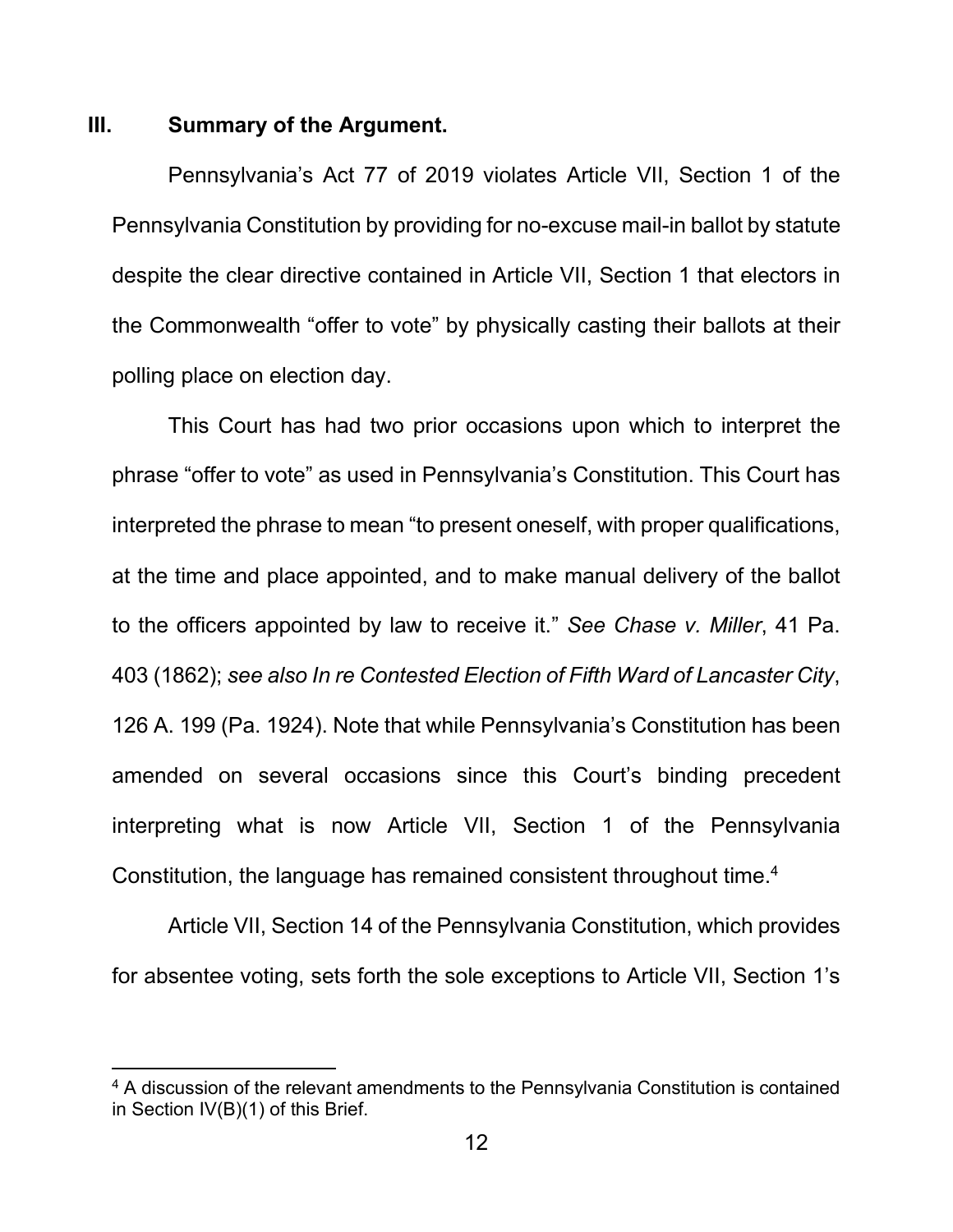directive to "offer to vote." Section 14 permits electors to vote by absentee ballot if they meet one of the specifically enumerated exceptions therein.

Act 77 of 2019 renders Article VII, Section 14 of the Pennsylvania Constitution entirely superfluous as it would permit the use of mail-in voting by electors with no declared excuse for its use. Any modification to this system must be effectuated by Constitutional Amendment, just as was done to introduce absentee voting in the Commonwealth of Pennsylvania, and as was contemplated by Pennsylvania's General Assembly prior to the passing of Act 77.

Act 77 also violates the United States Constitution as a violation of Article I, Section 2; Article I, Section 4; Article II, Section 1; and the 17th Amendment of the United States Constitution. The United States Constitution delegates the power to provide for the election of United States Senators, United States Representatives, and President of the United States to the states and their legislatures.

When a state exercises the power to provide for federal elections in such a manner that is violative of that state's constitution, such act arises to the level of a violation of the United States Constitution. *See Smiley v. Holm*, 285 U.S. 355 (1932). Here, as Act 77 applies in equal force to elections for state and federal office, and as Act 77 clearly violates Article VII, Section 1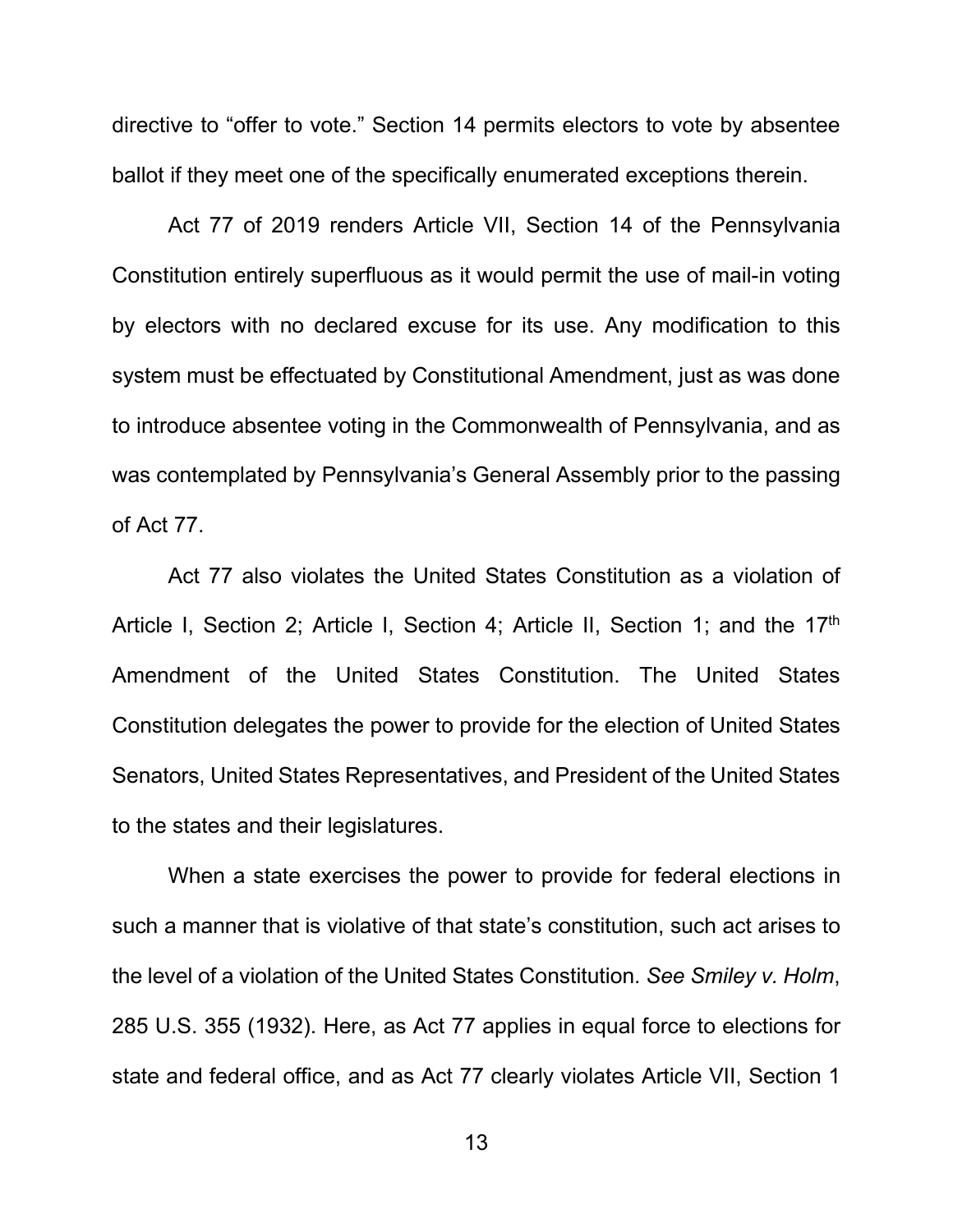of the Pennsylvania Constitution, Act 77 violates the United States Constitution as an improper use of a state legislature's federally delegated power to provide for the election of United States Senator, United States Representative, and the President of the United States in contravention of this State's Constitution.

Lastly, Appellant claims that Section 13 of Act 77 operates as a statutory time bar to claims challenging the validity of Act 77 after the expiration of 180 days from the date of Act 77's enactment. Appellant also argues that Section 13 of Act 77 grants exclusive jurisdiction to the Pennsylvania Supreme Court to hear such challenges during the 180-day period. Appellant's argument misinterprets Section 13 of Act 77. Section 13 simply provides that for the first 180 days of Act 77's enactment, the Pennsylvania Supreme Court shall have exclusive subject matter jurisdiction over challenges to Act 77's validity.

The expiration of such a time period does not operate to bar any claims after the 180 days, but simply revokes the Pennsylvania Supreme Court's exclusive jurisdiction, permitting challenges outside of the 180-day period to be brought in other Pennsylvania Courts possessing jurisdiction over the matter, i.e., the Commonwealth Court. *See Delisle v. Boockvar*, 95 MM 2020, 234 A.3d 410 (Table) (Pa. 2020). As Section 13 does not operate as a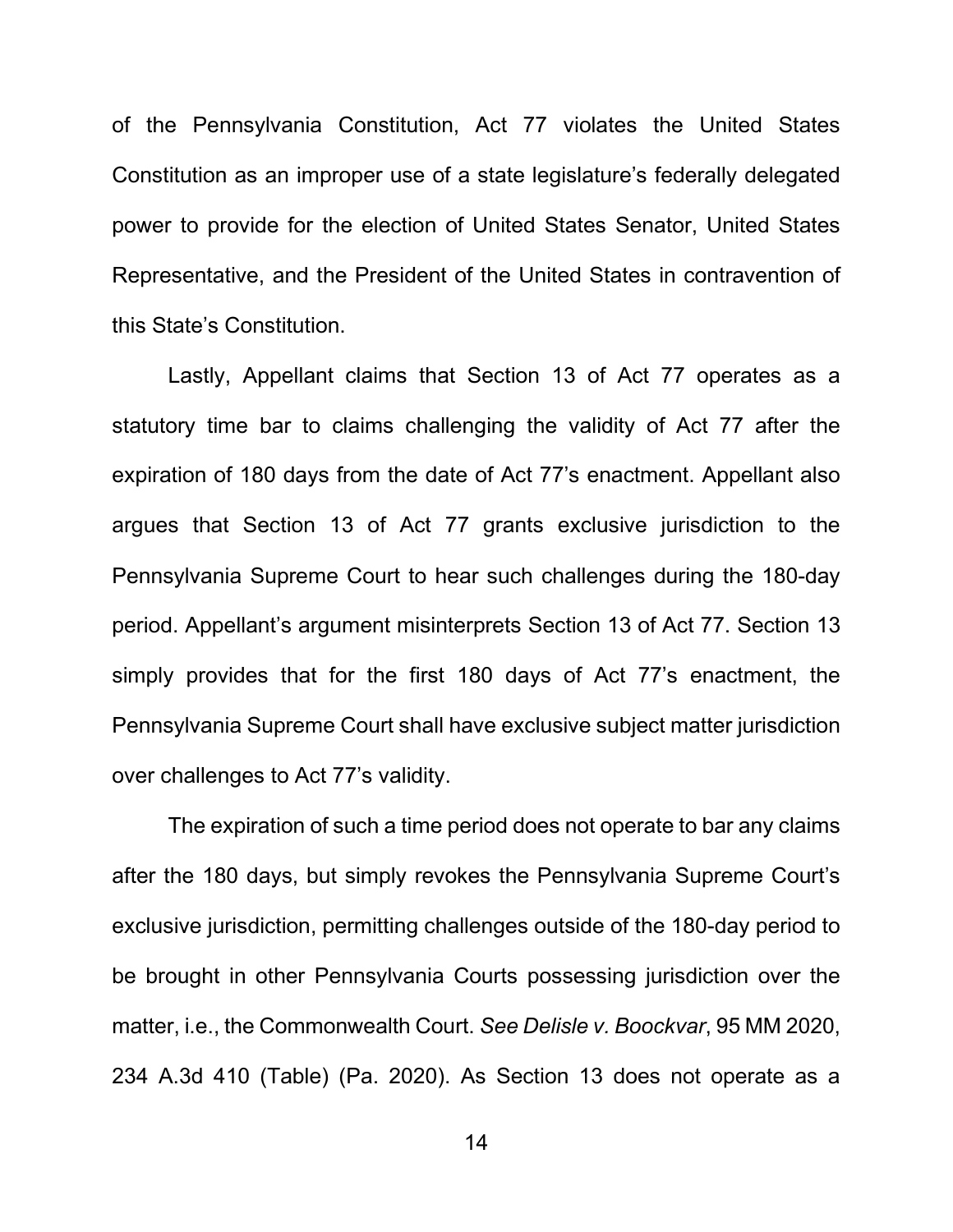statutory time bar foreclosing all challenges to Act 77 after the expiration of 180 days, the Commonwealth Court had subject matter jurisdiction to resolve Appellees' challenges to Act 77.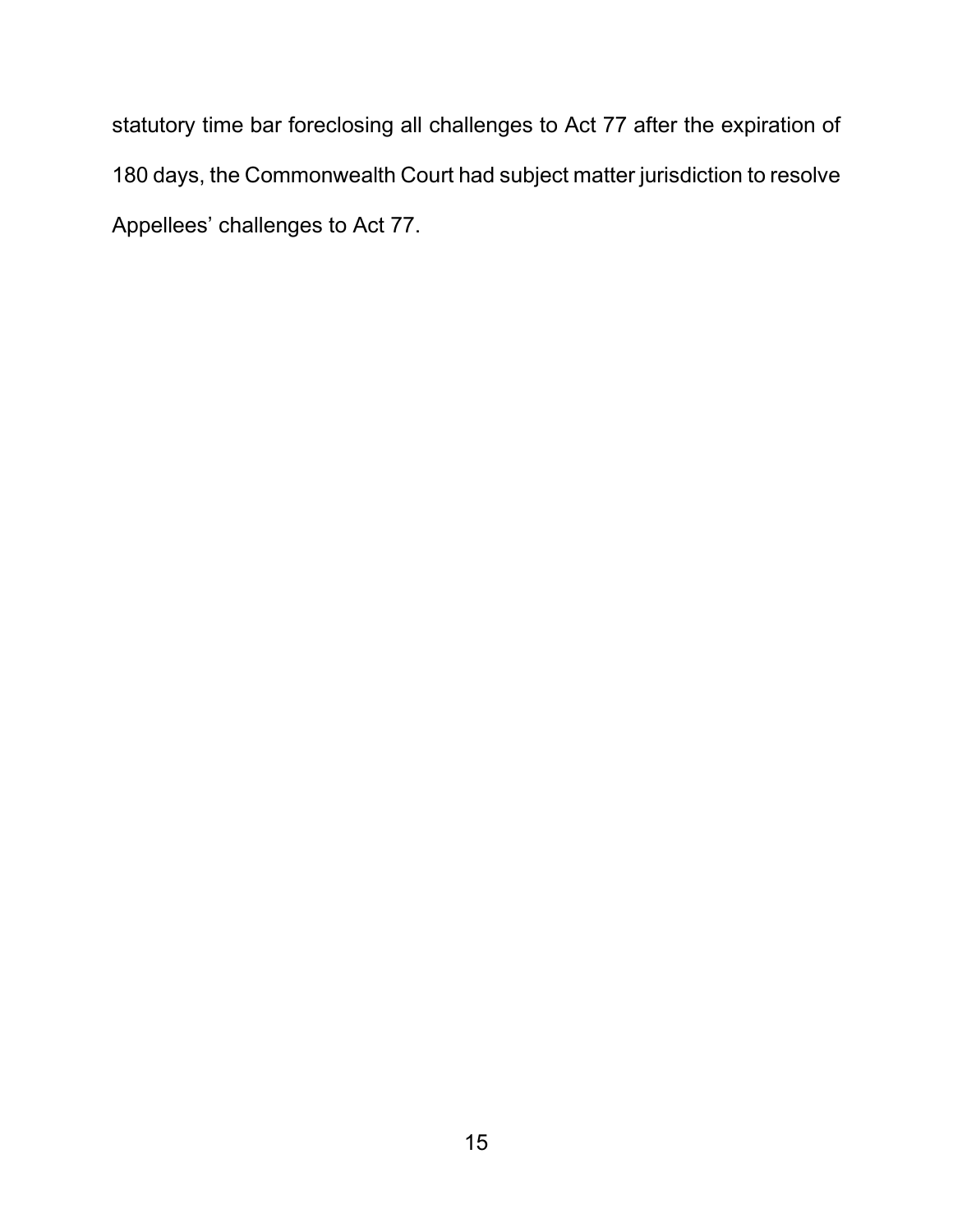### <span id="page-19-0"></span>**IV. Argument.**

<span id="page-19-1"></span>**A. No-excuse mail-in voting provided for under Act 77 violates the Pennsylvania Constitution as the Pennsylvania Constitution requires electors to "offer to vote" by physically presenting their ballots to their polling place on election day, unless the exceptions set forth in Article VII, Section 14 of the Pennsylvania Constitution are met.** 

Act 77's authorization of no-excuse mail-in voting violates Article VII,

Section 1 of the Pennsylvania Constitution as Article VII, Section 1 provides,

Every Citizen 21 years of age, possessing the following qualifications, shall be entitled to vote at all elections subject, however, to such laws requiring and regulating the registration of electors as the General Assembly may enact.

1. He or she shall have been a citizen of the United States for at least one month.

2. He or she shall have resided in the State 90 days immediately preceding the election.

3. He or she shall have resided in the election district where he or she shall offer to vote at least 60 days immediately preceding the election, except that if qualified to vote in an election district prior to removal of residence, he or she may, if a resident of Pennsylvania, vote in the election district from which he or she removed his or her residence within 60 days preceding the election.

Pa. Const. art. VII, § 1.

The phrase contained in Article VII, Section 1, "offer to vote," has been

interpreted by this Court to require an elector to present their ballot, in

person, at their polling place on election day. *See Chase v. Miller*, 41 Pa.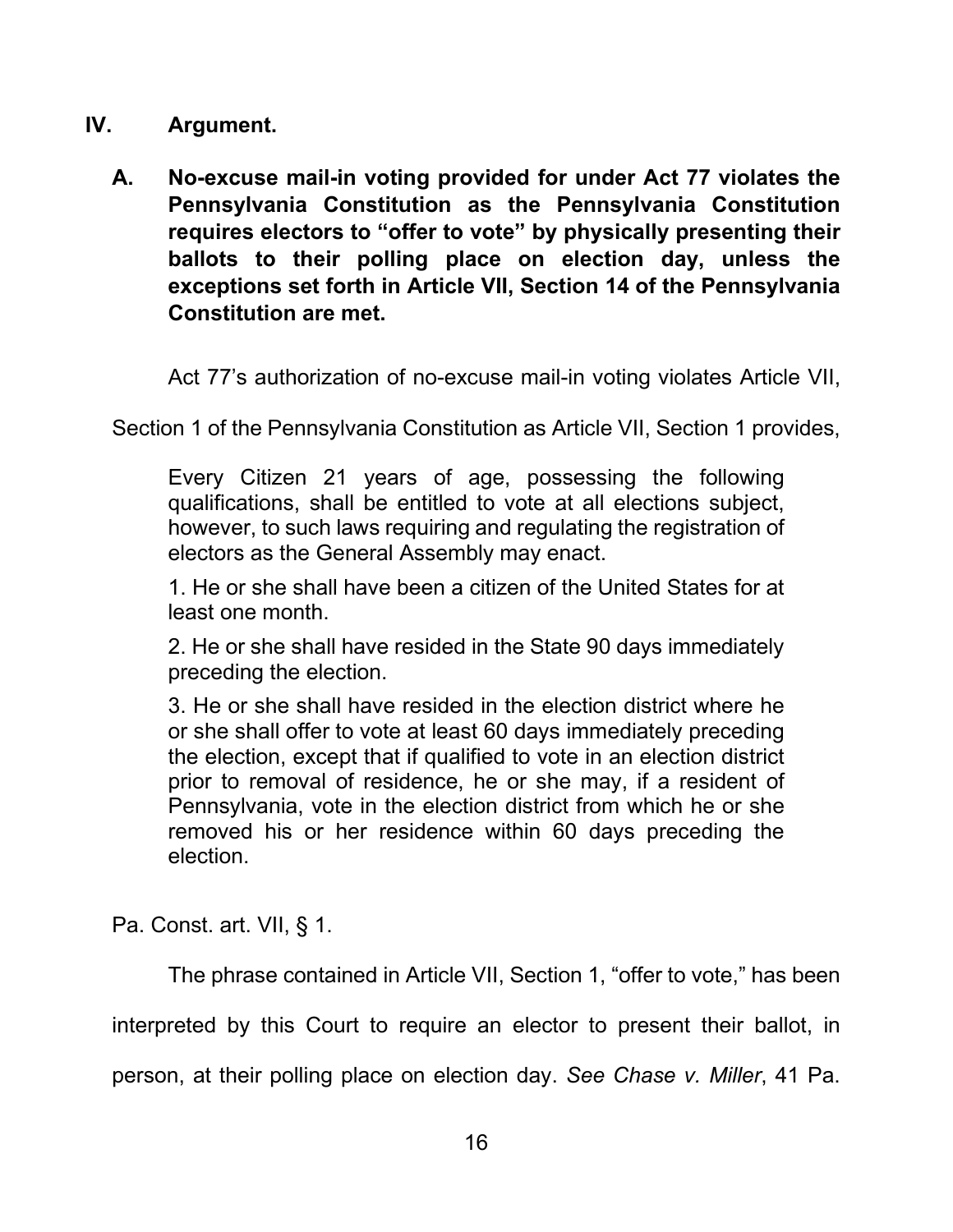403 (1862); *see also In re Contested Election of Fifth Ward of Lancaster City*,

126 A. 199 (Pa. 1924). The sole exception to the Pennsylvania Constitution's

requirement to "offer to vote," is contained in Article VII, Section 14 of the

Pennsylvania's Constitution, which provides as follows,

(a) The Legislature shall, by general law, provide a manner in which, and the time and place at which, qualified electors who may, on the occurrence of any election, be absent from the municipality of their residence, because their duties, occupation, or business require them to be elsewhere or who, on the occurrence of any election, are unable to attend at their proper polling places because of illness or physical disability or who will not attend a polling place because of the observance of a religious holiday or who cannot vote because of election duties, in the case of a county employee, may vote, and for the return and canvass of their votes in the election district in which they respectively reside.

(b) For purposes of this section, "municipality" means a city, borough, incorporated town, township, or any similar general purpose unit of government which may be created by the General Assembly.

Pa. Const. art. VII, § 14.

<span id="page-20-0"></span>**1. This Court's decisions in** *Chase v. Miller***, 41 Pa. 403 (1862) and** *In re Contested Election of Fifth Ward of Lancaster City***, 126 A. 199 (Pa. 1924) have held that the phrase "offer to vote," as used in Pennsylvania's Constitution, requires electors to physically present their ballots at their polling places, on election day.** 

The case of *Chase v. Miller*, 41 Pa. 403 (1862) concerned an election

for district attorney of Luzerne County. Chase received 5811 votes to Miller's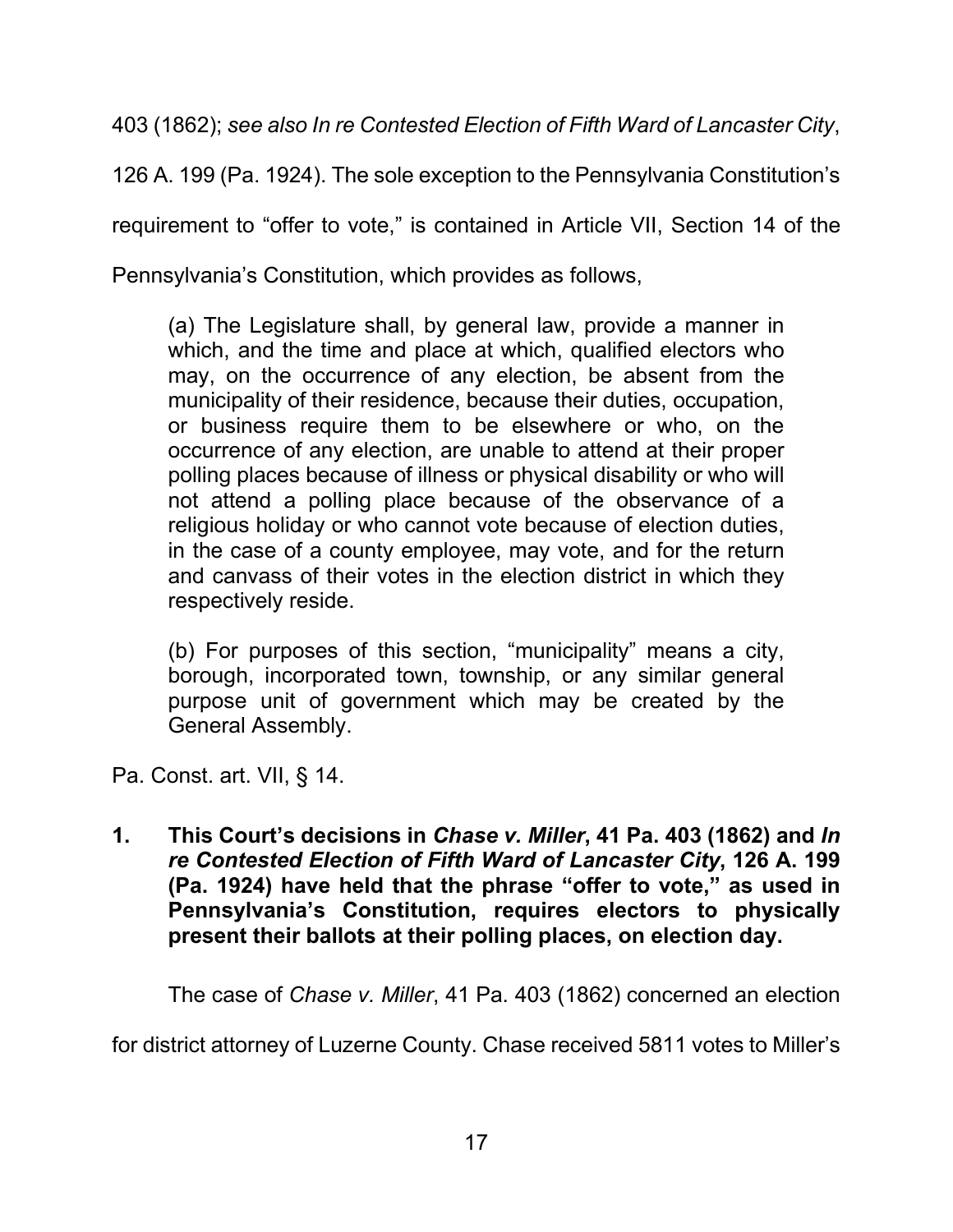5646 votes. At the time, Pennsylvania's Military Absentee Act of 1839 was

in effect, which act provided that,

[w]henever any of the citizens of this Commonwealth, qualifies as hereinbefore provided, shall be in any actual military service in any detachment of the militia or corps of volunteers under a requisition from the President of the United States, or by the authority of this Commonwealth, on the day of the general election, such citizens may exercise the right of suffrage at such place as may be appointed by the commanding officer of the troop or company to which they shall respectively belong, as fully as if they were present at the usual place of election: Provided, that no member of any such troop or company shall be permitted to vote at the place so appointed, if at the time of such election he shall be within ten miles of the place at which he would be entitled to vote if not in the service aforesaid.

*Chase v. Miller*, 41 Pa. 403, 416 (1862); *citing* Military Absentee Act of 1839,

Act of July 2, 1839, P.L. 770.

Pursuant to the Military Absentee Act of 1839, 420 absentee ballots were received from volunteers in the United States Army. *Chase*, 41 Pa. at 414. Of these 420 absentee ballots, 362 votes were cast for Jerome Miller, which if counted would give him enough votes to win the election for district attorney in Luzerne County. This led to a challenge to the 420 absentee ballots and the Military Absentee Act of 1839 as violative of Article III, Section 1 of the Pennsylvania Constitution of 1838.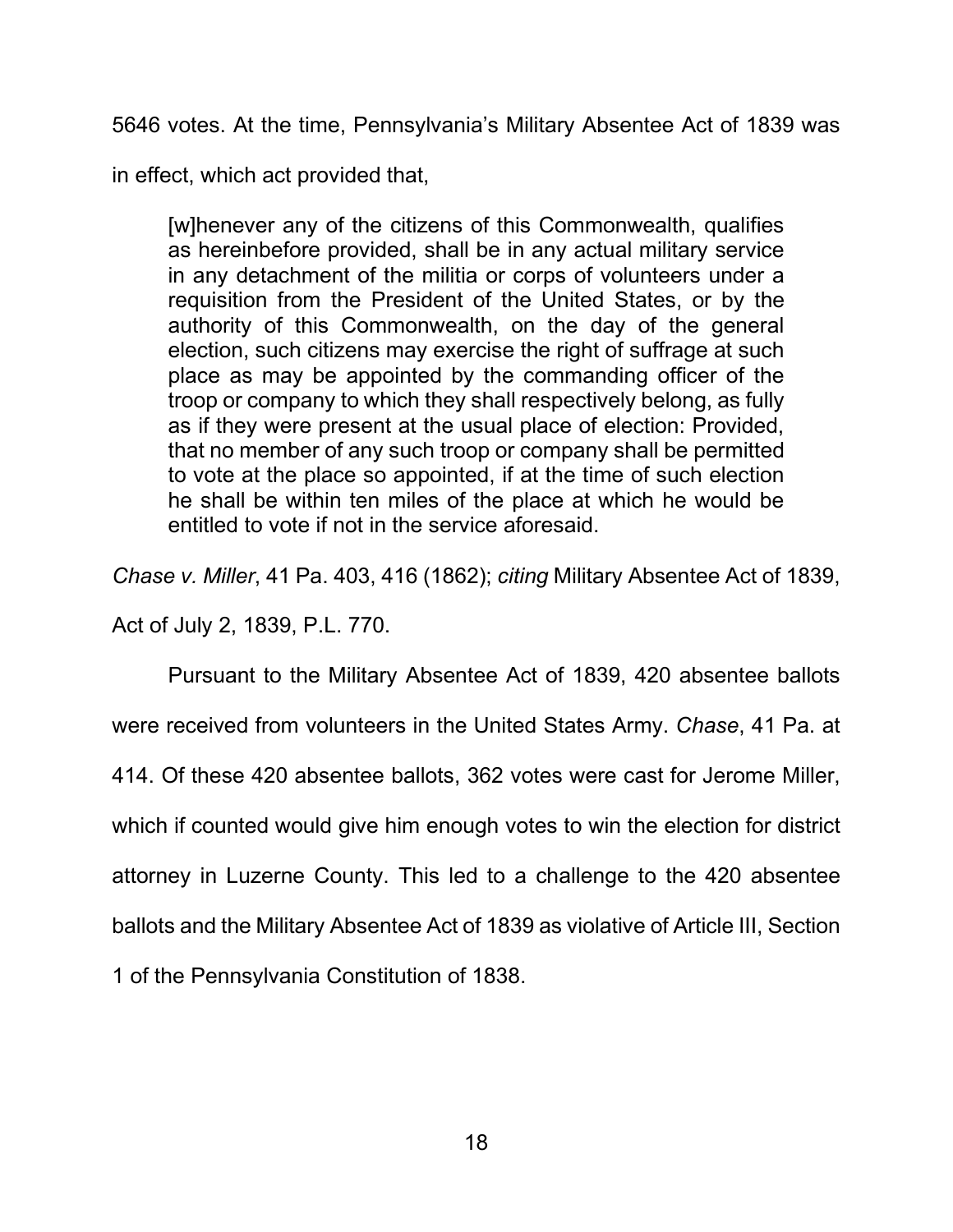Article III, Section 1 of Pennsylvania's 1838 Constitution is a previous version of Article VII, Section 1 of Pennsylvania's current Constitution and contains similar language, stating:

In elections by the citizens, every white freeman of the age of twenty-one years, having resided in this State one year, and in the election-district where he offers to vote ten days immediately preceding such election, and within two years paid State or county tax, which shall have been assessed at least ten days before the election, shall enjoy the rights of an elector.

Pa. Const. art. III, § 1 (1838)

This Court discussed the legislative history of the 1838 constitutional amendment stating that, "the main object [of the amendment] was to identify the legal voter, before the election came on, and to compel him to offer his vote in his appropriate ward or township, and thereby to exclude disqualified pretenders and fraudulent voters of all sorts." *Chase*, 41 Pa. at 418. As further noted by the *Chase* Court, "the Constitution of 1838 made the precise place of voting an element of suffrage." *Id*. at 417.

In reviewing Article III, Section 1 of the 1838 Constitution together with the political context under which the amendment was adopted, this Court defined the phrase "offer to vote," as used in Article III, Section 1 of the 1838 Constitution, as follows:

To "offer to vote" by ballot, is to present oneself, with proper qualifications, at the time and place appointed, and to make manual delivery of the ballot to the officers appointed by law to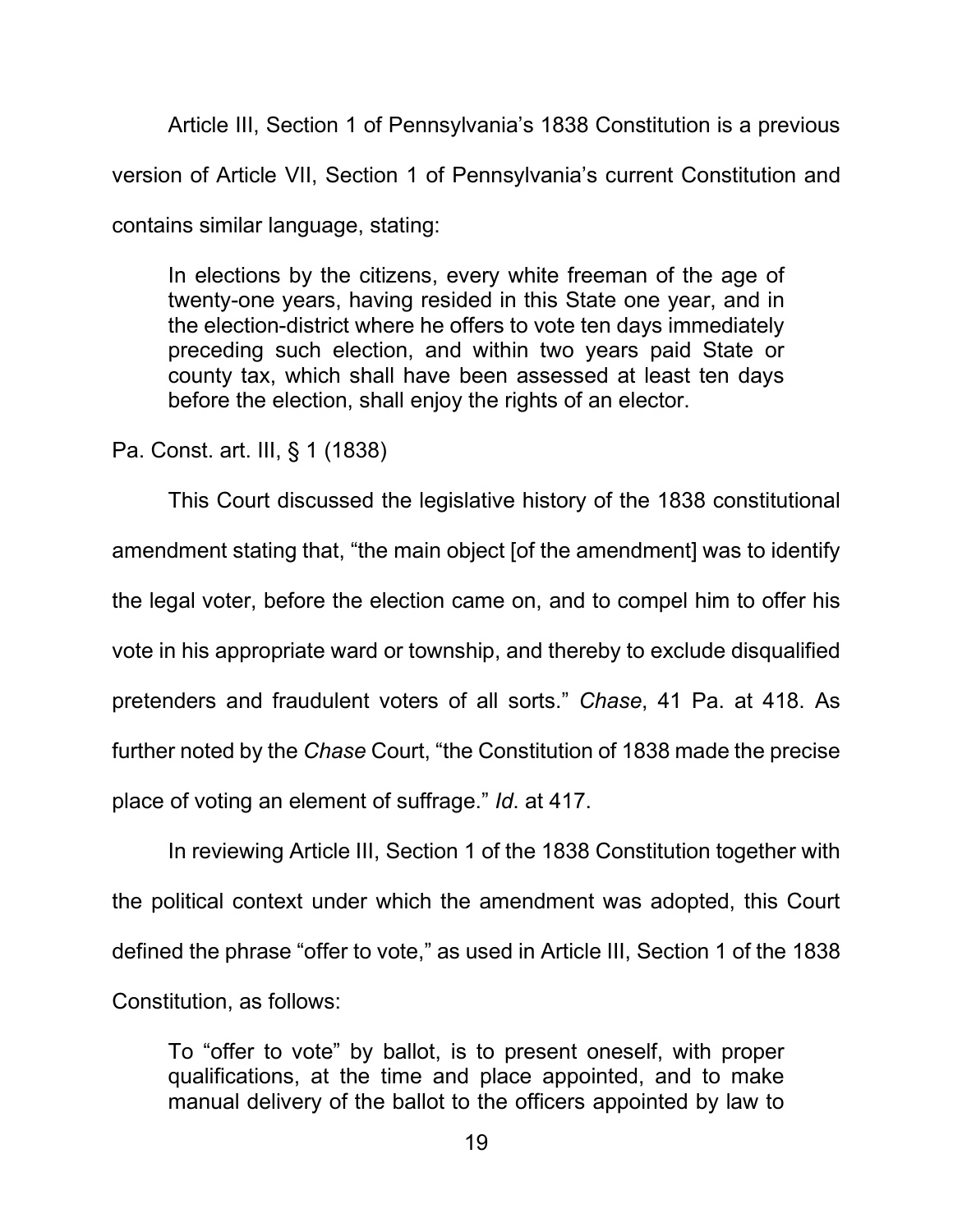receive it. The ballot cannot be sent by mail or express, nor can it be cast outside of all Pennsylvania election districts and certified into the county where the voter has his domicil. We cannot be persuaded that the constitution ever contemplated any such mode of voting, and we have abundant reason for thinking that to permit it would break down all the safeguards of honest suffrage. The constitution meant, rather, that the voter, in propria persona, should offer his vote in an appropriate election district, in order that his neighbours might be at hand to establish his right to vote if it were challenged, or to challenge if it were doubtful.

The amendment so understood, introduced not only a new test of the right of suffrage, to wit, a district residence, but a rule of voting also. Place became an element of suffrage for a two-fold purpose. Without the district residence no man shall vote, but having had the district residence, the right it confers is to vote *in that district*. Such is the voice of the constitution. The test and the rule are equally obligatory. We have no power to dispense with either. Whoever would claim the franchise which the constitution grants, must exercise it in the manner the constitution prescribes.

*Id*. at 419 (emphasis in original).

In response to the Court's decision in *Chase v. Miller*, Pennsylvania's

Constitution was amended in 1864 to allow for absentee voting for electors

serving in the military through Article III, Section 4, which stated,

[w]henever any of the qualified electors of this Commonwealth shall be in actual military service, under a requisition from the President of the United States or by the authority of this Commonwealth, such electors may exercise the right of suffrage in all elections by the citizens, under such regulations as are or shall be prescribed by law, as fully as if they were present at their usual places of election.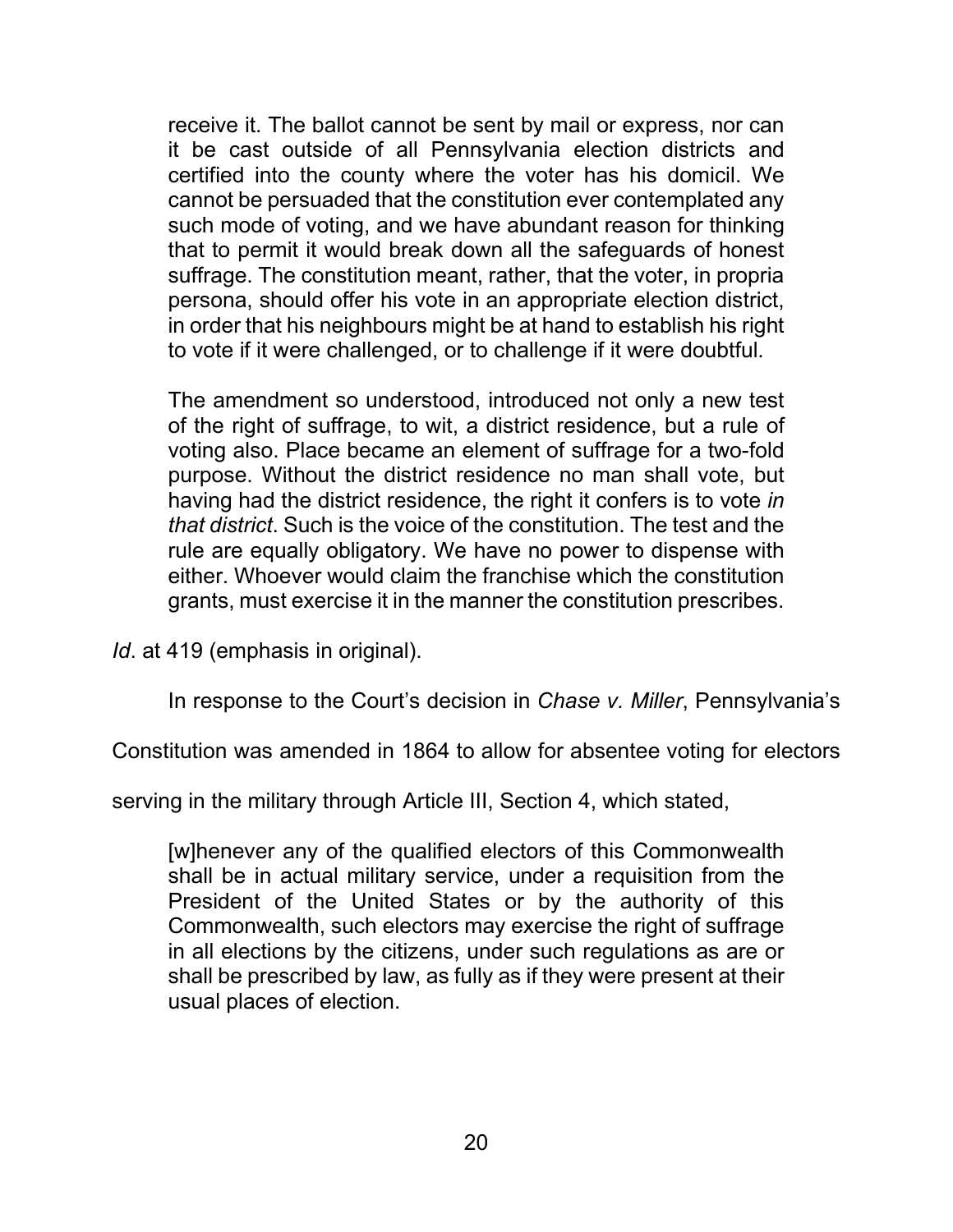Pa. Const. art. III, § 4 (1864).<sup>5</sup>

In 1923, Pennsylvania's General Assembly passed the Act of May 22, 1923, P.L. 309, or the 1923 Absentee Voting Act. This Act expanded Pennsylvania's absentee voting to include citizens who, while not in the military, were nonetheless unable to be in their district on election day.

At the first election following the adoption of Pennsylvania's statutory expansion of absentee voting in 1923, a dispute arose between candidates for the Councilman of the fifth ward of Lancaster City. *In re Contested Election of Fifth Ward of Lancaster City*, 126 A. 199 (Pa. 1924). One candidate for councilman, Lewis, received 869 votes while the opposing candidate, Bare, received 861. *Id*. at 200. After receiving absentee ballots under the 1923 Absentee Voting Act, 20 votes were cast for Bare, leaving Bare the winner of the election. In response, Lewis challenged the results of the 1923 election alleging that the 1923 Absentee Voting Act violated the Pennsylvania Constitution. *Id*.

In determining the constitutionality of the 1923 Absentee Voting Act, this Court reaffirmed its holding in *Chase v. Miller*, construing the operative phrase, "offer to vote," as used in Article VIII, Section 1 of the Pennsylvania

<sup>&</sup>lt;sup>5</sup> Article III, § 4 of the Pennsylvania Constitution of 1864 was continued in the Pennsylvania Constitution of 1874 at Article VIII, § 6. See Pa. Const. art. VIII, § 6 (1874).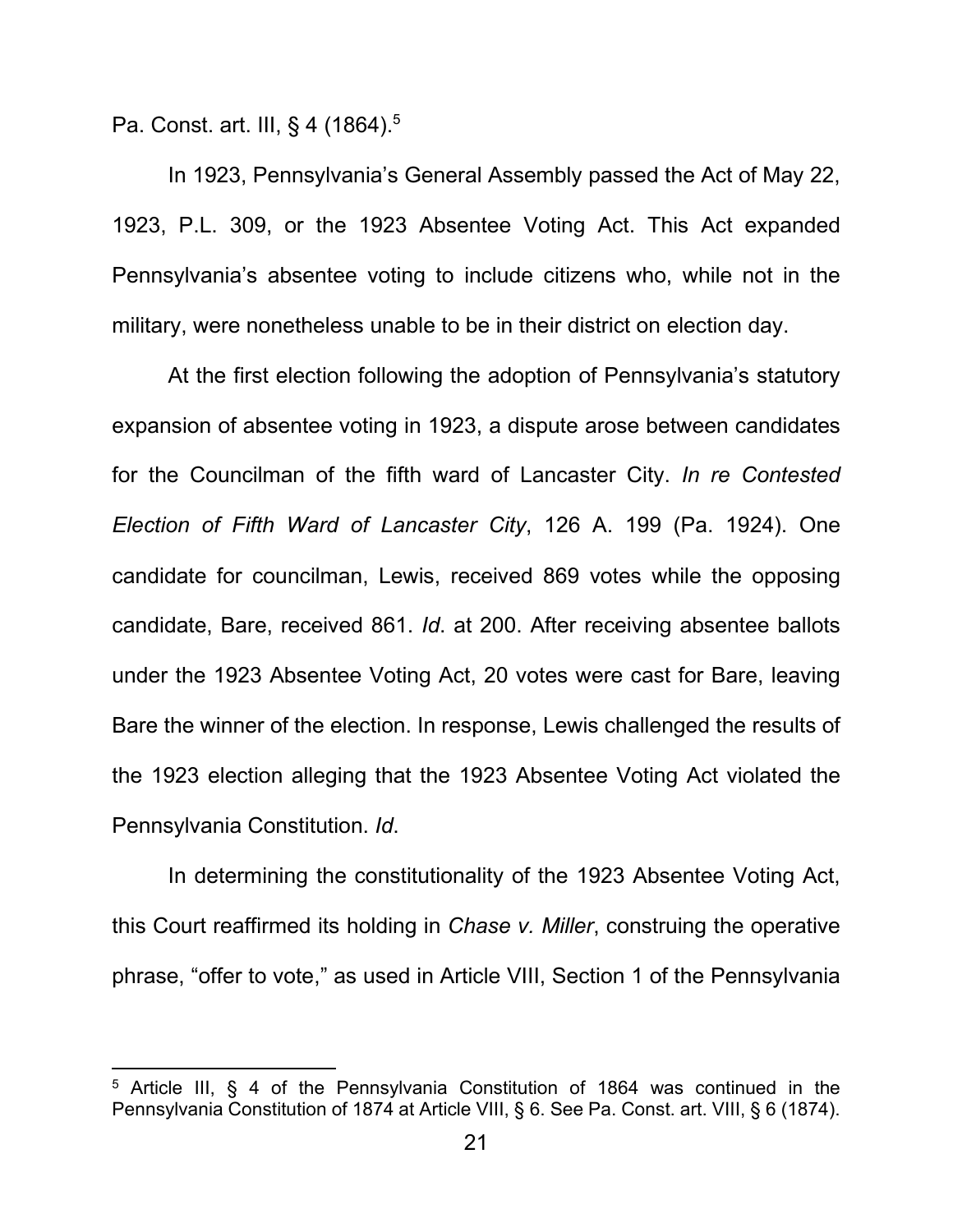Constitution of 1874, to require an elector, "to present one's self, with proper qualifications, at the time and place appointed, and to make manual delivery of the ballot to the officers appointed by law to receive it." *In re Contested Election in Fifth Ward of Lancaster City*, 126 A. 199, 200 (Pa. 1924); *citing Chase v. Miller*, 41 Pa. 403 (1862). This Court ultimately struck down the 1923 Absentee Voting Act as an unconstitutional attempt to amend the

Constitution by statute, stating,

[t]he Legislature can confer the right to vote only upon those designated by the fundamental law, and subject to the limitations therein fixed. The latter has determined those who, absent from the district, may vote other than by personal presentation of the ballot, but those so permitted are specifically named in section 6 of article 8. The old principle that the expression of an intent to include one class excludes another has full application here [*Expressio Unius*] . . .

However laudable the purpose of the act of 1923, it cannot be sustained. If it is deemed necessary that such legislation be placed upon our statute books, then an amendment to the Constitution must be adopted permitting this to be done.

*Lancaster City*, 126 A. at 201; *citing McCafferty v. Guyer*, 59 Pa. 109 (1868).

While Pennsylvania's Constitution was amended following this Court's

decision in *Chase v. Miller* to include absentee voting for citizens in active

military service, the 1923 expansion of absentee voting was effectuated

through statute. Similar to Act 77 in the present matter, Pennsylvania's

General Assembly attempted to amend the Pennsylvania Constitution's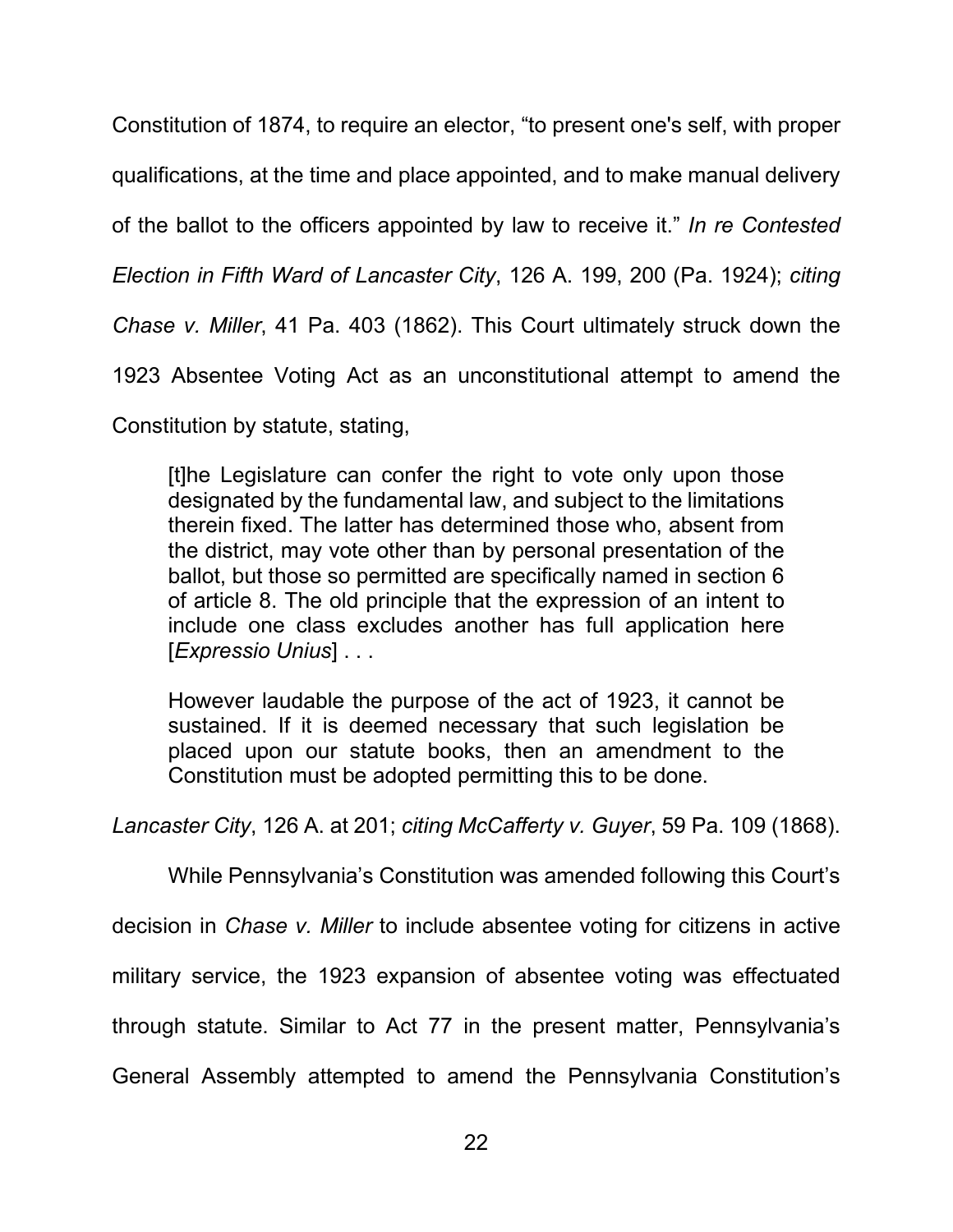mandate of voting in person by statute, ultimately resulting in such statute being declared unconstitutional.

This Court's decisions in the cases of *Chase v. Miller* and *In re Contested Election of Fifth Ward of Lancaster City* have created binding precedent holding that the phrase "offer to vote" as contained in the Pennsylvania Constitution, requires electors to physically present themselves to their polling place on election day to manually deliver their ballot. Any exception to this rule, such as is provided in Article VII, Section 14, must be adopted through Constitutional Amendment. Any attempt to amend the Pennsylvania Constitution through statute, such as what occurred through the passage of Act 77, must be held to be unconstitutional pursuant to this Court's ruling in *Lancaster City*.

Further, Appellant's assertions that the cases of *Chase v. Miller* and *Lancaster City* are inapplicable to the present case as they concern prior versions of Pennsylvania's Constitution are misplaced. As demonstrated below, the constitutional provisions implicated by the present matter have remained largely unchanged since their interpretation in *Chase* and *Lancaster*.

As noted by the *Lancaster City* Court when reviewing the 1923 Absentee Voting Act,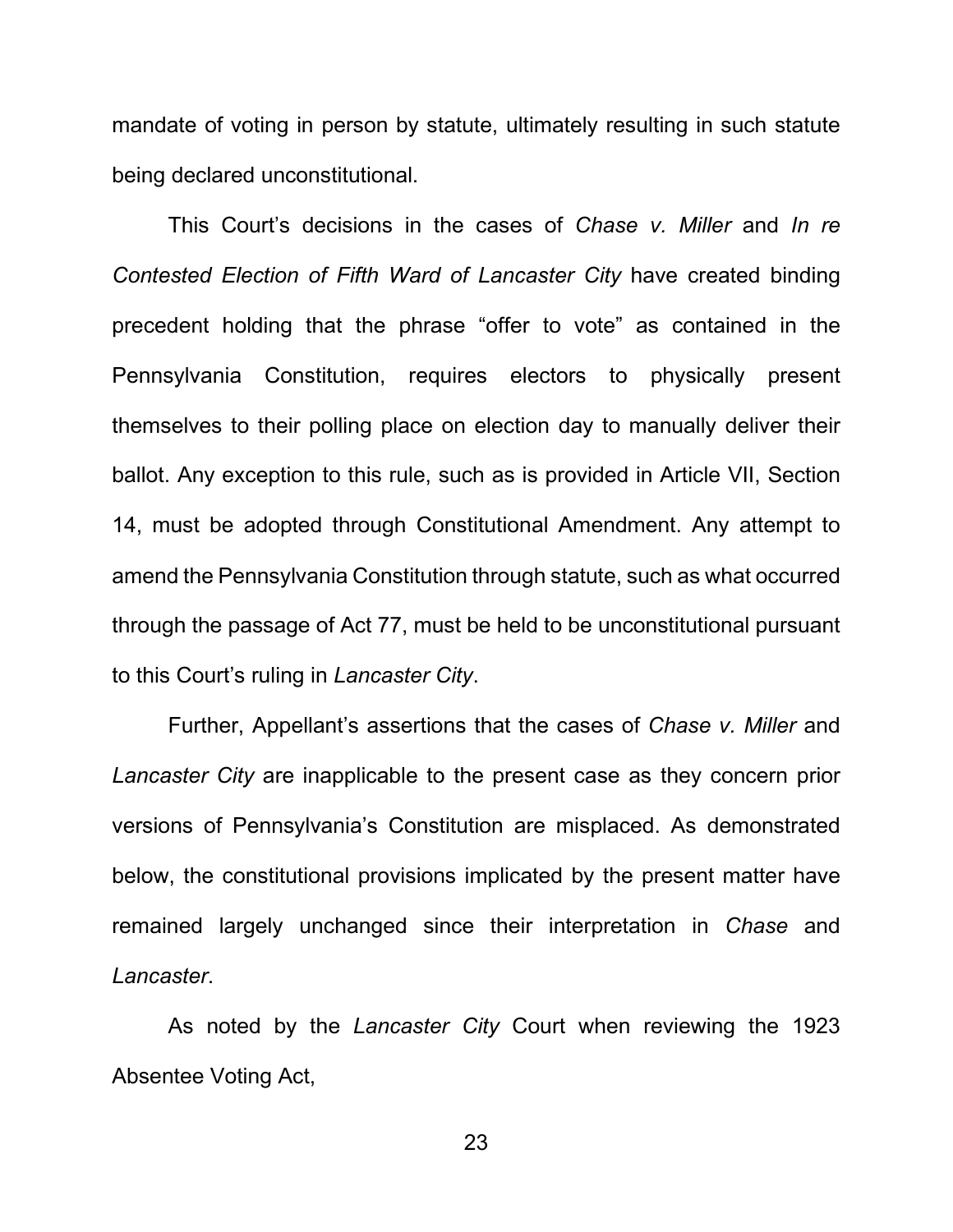[i]n construing particular clauses of the Constitution it is but reasonable to assume that in inserting such provisions the convention representing the people had before it similar provisions in earlier Constitutions, not only in our own state but in other states which it used as a guide, and, in adding to, or subtracting from, the language of such other Constitutions the change was made deliberately and was not merely accidental.

*Lancaster City*, 126 A. at 201

The case of *Chase v. Miller* analyzed the matter pursuant to

Article III, Section 1 of the Pennsylvania Constitution.<sup>6</sup> Article III,

Section 1 was continued in the Constitution of 1874 and renumbered

to Article VIII, Section 1. Article VIII, Section 6 maintained the phrase,

"offer to vote," but added additional qualifications for an elector in the

Commonwealth as follows:

[e]very male citizen twenty-one years of age, possessing the following qualifications shall be entitled to vote at all elections:

First. – He shall have been a citizen of the United States at least one month.

Second. – He shall have resided in the State one year, (or if, having previously been a qualified elector or native born citizen of the State, he shall have removed therefrom and returned, then six months), immediately preceding the election.

Third. – He shall have resided in the election district where he shall offer to vote at least two months immediately preceding the election.

 $6$  Pa. Const. art. III, § 1 (1838): [i]n elections by the citizens, every white freeman of the age of twenty-one years, having resided in this State one year, and in the election-district where he offers to vote ten days immediately preceding such election, and within two years paid State or county tax, which shall have been assessed at least ten days before the election, shall enjoy the rights of an elector.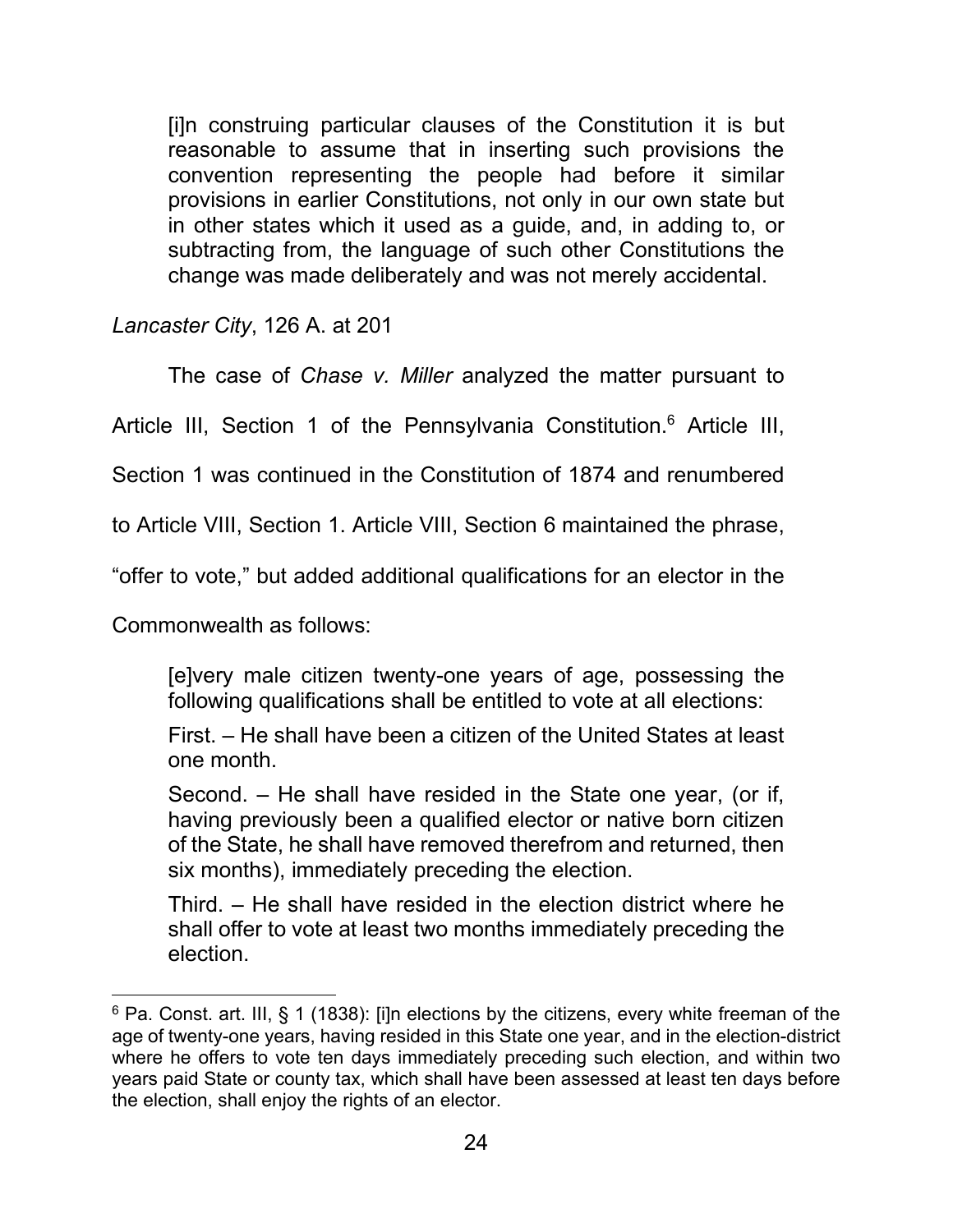Fourth. – If twenty-two years of age or upwards, he shall have paid within two years a State or county tax, which shall have been assessed at least two months and paid at least one month before the election.

Pa Const. art. VIII, § 1 (1874).

The Constitution of 1901 also maintained this section, changing the first paragraph of Article VIII, Section 1 to read, "[e]very male citizen twentyone years of age, possessing the following qualifications, shall be entitled to vote at all elections, *subject however to such laws requiring and regulating the registration of electors as the General Assembly may enact.*" Pa. Const. art. VIII, § 1 (1901) (text added by amendment emphasized).

Article VIII, Section 1 was further amended in 1959 to expand paragraph 3 of the Section to contain the same language it contains in the present day. Article VIII, Section 1 has remained unchanged since 1959, with the only change being the section being renumbered to Article VII, Section 1 in 1967.

Every past iteration of Article VII, Section 1 of the Pennsylvania Constitution has maintained the phrase "offer to vote" in its text and none of the various amendments to Article VII, Section 1 has removed the phrase or provided additional context so as to render this Court's interpretation of the phrase inapplicable. Accordingly, despite the fact that Article VII, Section 1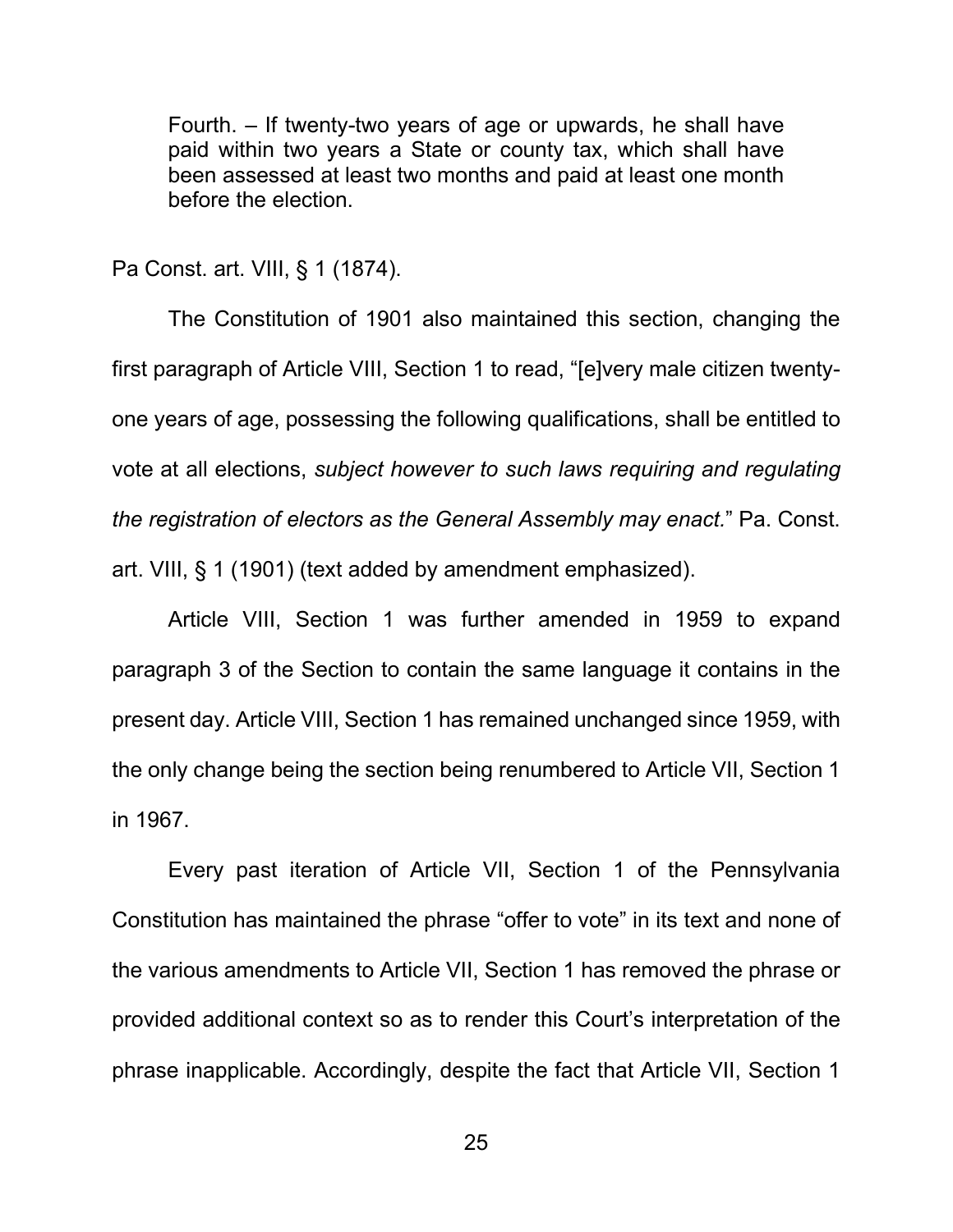of the Pennsylvania Constitution has been amended on numerous occasions, the operative phrase "offer to vote" has been contained in each version of the Pennsylvania Constitution.

By necessary implication, this Court's decisions in *Chase v. Miller* and *Lancaster City*, which held that "offer to vote" requires that an elector "to present one's self, with proper qualifications, at the time and place appointed, and to make manual delivery of the ballot to the officers appointed by law to receive it," are binding precedent directly applicable to the present matter and require that Act 77 be stricken as violative of the Pennsylvania Constitution. *See In re Contested Election in Fifth Ward of Lancaster City*, 126 A. 199, 200 (Pa. 1924); *citing Chase v. Miller*, 41 Pa. 403 (1862).

Article VII, Section 1 of the Pennsylvania Constitution requires that ballots be manually delivered at the polling place of the elector, on election day, except for such circumstances as recognized by Article VII, Section 14. As recognized by this Court in *Lancaster City*, any attempt to modify this constitutional rule must be accomplished through amendment to the Constitution of the Commonwealth of Pennsylvania and cannot be accomplished through legislation.

Appellant additionally argues that Article VII, Section 4 of the Pennsylvania Constitution permits the General Assembly to enact Act 77 of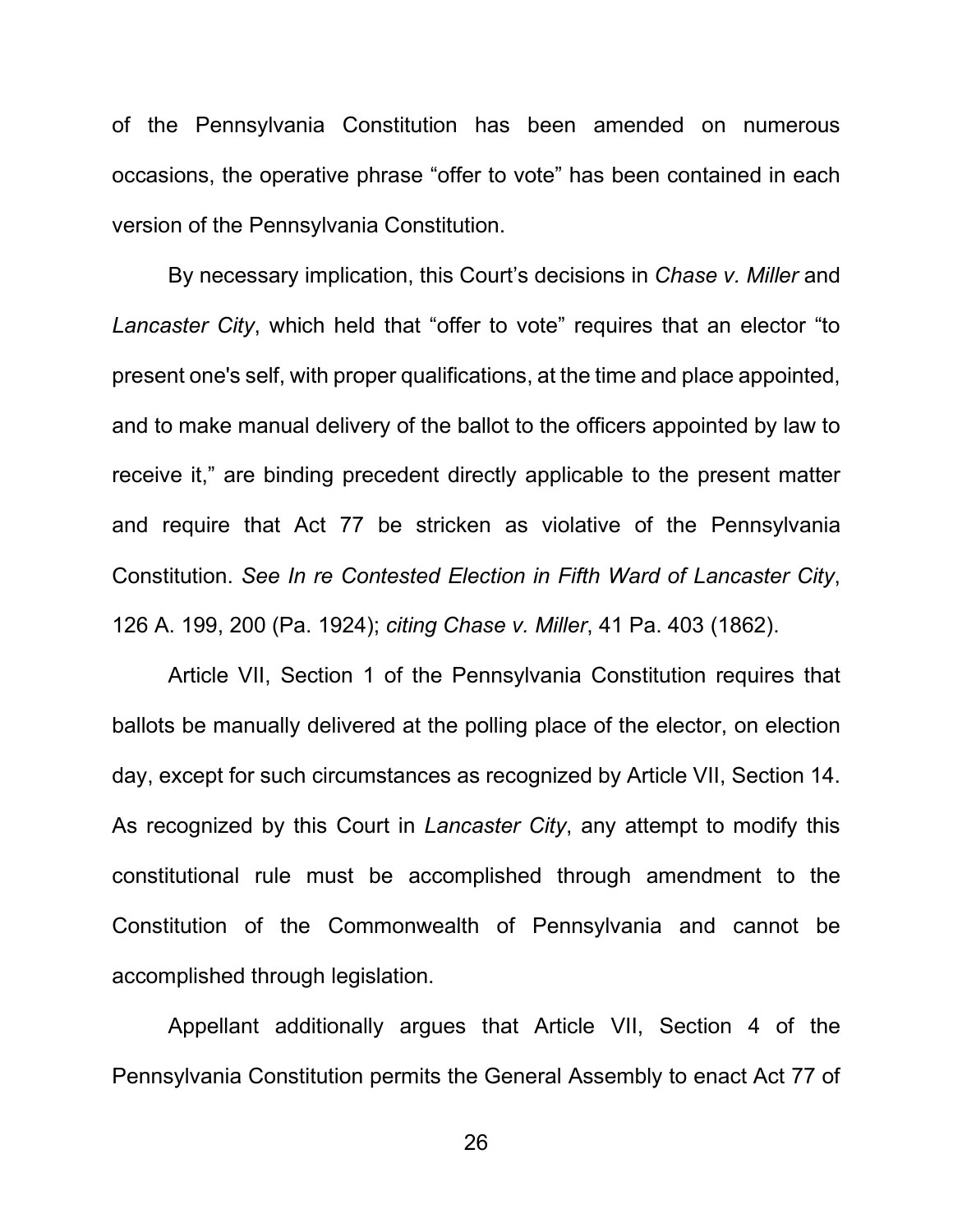2019, which section provides that, "[a]ll elections by the citizens shall be by ballot or by such other method as may be prescribed by law: provided, that secrecy in voting be preserved." Pa. Const. art. VII, § 4. However, this interpretation is in error as Article VII, Section 4 simply provides for secrecy in voting. The *Lancaster City* Court construed the phrase, "by such other method as may be prescribed by law," to have been added to provide for the use of voting machines in the Commonwealth. *See Lancaster City*, 126 A. at 201. (stating "It may well be argued that the scheme of procedure fixed by the act of 1923 . . . would end in disclosure of the voter's intention prohibited by the amendment of 1901 to section 4 of article 8 of the Constitution. Though this provision as to secrecy was likely added in view of the suggestion of the use of voting machines.")

### <span id="page-30-0"></span>**2. The Doctrine of** *Stare Decisis* **demands that Act 77 be held to be violative of Article VII, Section 1 of the Pennsylvania Constitution.**

The Doctrine of *Stare Decisis* comes from the legal maxim, "*stare decisis et non quieta movere*," which doctrine declares that a conclusion reached in one case should be applied to cases with substantially similar facts that follow for the sake of certainty and clarity in the current state of the law. *See* 1 Standard Pennsylvania Practice 2d § 2:247. The importance of the Doctrine of *Stare Decisis* was underscored by Mr. Justice Todd in this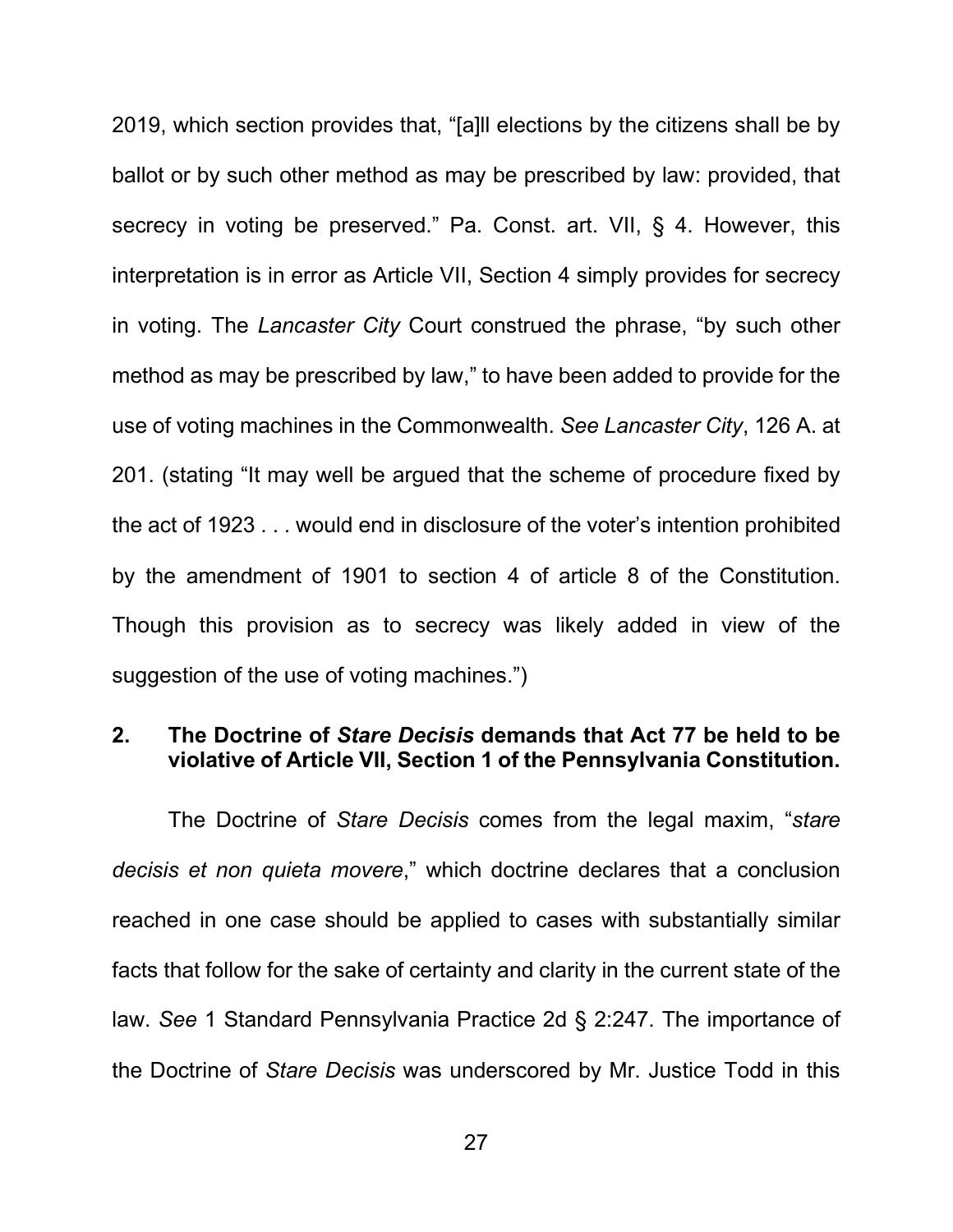Court's opinion in *Hunt v. Pennsylvania State Police of Com.*, which stated

that,

[w]hen our Court renders a decision on a particular topic, it enjoys the status of precedent. The danger of casually discarding prior decisions is that future courts may regard the new precedent as temporary as well. . .

Certainly, there are legitimate and necessary exceptions to the principle of *stare decisis*. But for the purposes of stability and predictability that are essential to the rule of law, the forceful inclination of courts should favor adherence to the general rule of abiding by that which has been settled.

*Hunt v. Pennsylvania State Police of Com.*, 983 A.2d 627, 637 (Pa. 2009); *citing Shambach v. Bickhart*, 845 A.2d 793, 807 (Pa. 2004) (Saylor, J. concurring).

*Stare Decisis* has been labeled, "the preferred course because it promotes the evenhanded, predictable, and consistent development of legal principles, fosters reliance on judicial decisions, and contributes to the actual and perceived integrity of the judicial process." *Fugh v. Unemployment Compensation Bd. of Rev.*, 153 A.3d 1169, 1177 (Pa. Commw. 2017); *citing Payne v. Tennessee*, 501 U.S. 808, 827 (1991).

As noted by the Court below, this Court's binding precedents in *Lancaster City* and *Chase v. Miller* have instructed both the General Assembly and the Courts of Pennsylvania on the current state of Pennsylvania's election law for over 100 years.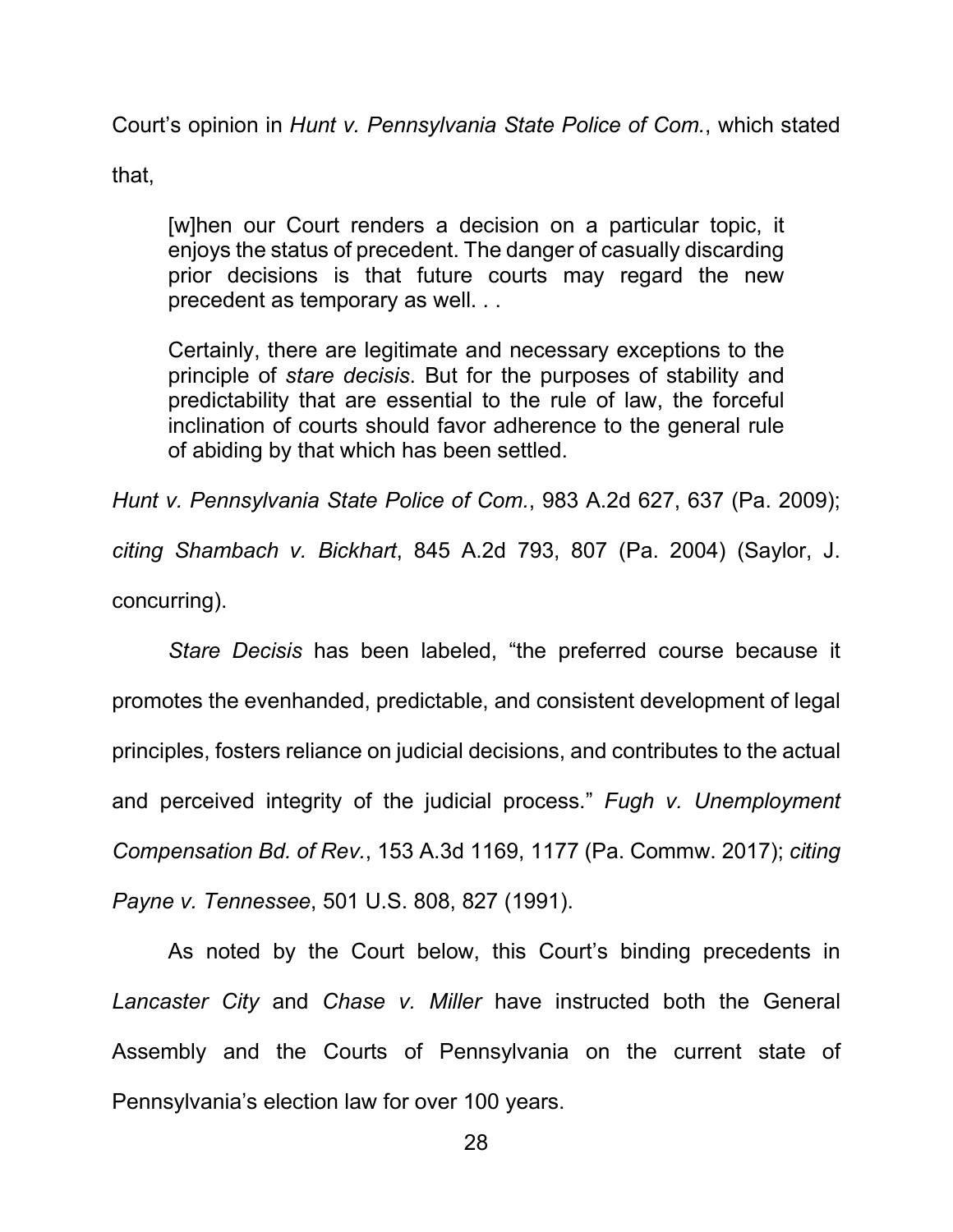As recognized by this Court and the United States Supreme Court, "[t]o reverse a decision, we demand a special justification, over and above the belief that the precedent was wrongly decided." *Commonwealth v. Alexander*, 243 A.3d 177, 196 (Pa. 2020); *citing Allen v. Cooper*, - U.S. -, 140 S.Ct. 994, 1003 (2020) (internal citations omitted).

In setting forth the factors to be considered when deciding to overrule

a prior decision, Madame Justice Donahue of this Court stated,

[t]he high Court has "identified several factors to consider in deciding whether to overrule a past decision, including the quality of its reasoning, the workability of the rule it established, its consistency with other related decisions, … and reliance on the decision."

*Alexander*, 243 A.3d at 196; *citing Knick v. Twp. Of Scott, Pennsylvania*, -

U.S. -, 139 S. Ct. 2162 (2019).

Appellant simply alleges that the Court's decisions in *Chase v. Miller* and *Lancaster City* were wrongly decided, with no additional justification provided for the overturning of this Court's binding precedent. However, when analyzing the factors set forth by this Court in *Alexander*, it becomes clear that *Chase* and *Lancaster City* should not be overturned.

Both decisions were well reasoned opinions that have established rules that have been workable for the past one hundred years and remain workable today. *Chase* and *Lancaster City* do not place a blanket prohibition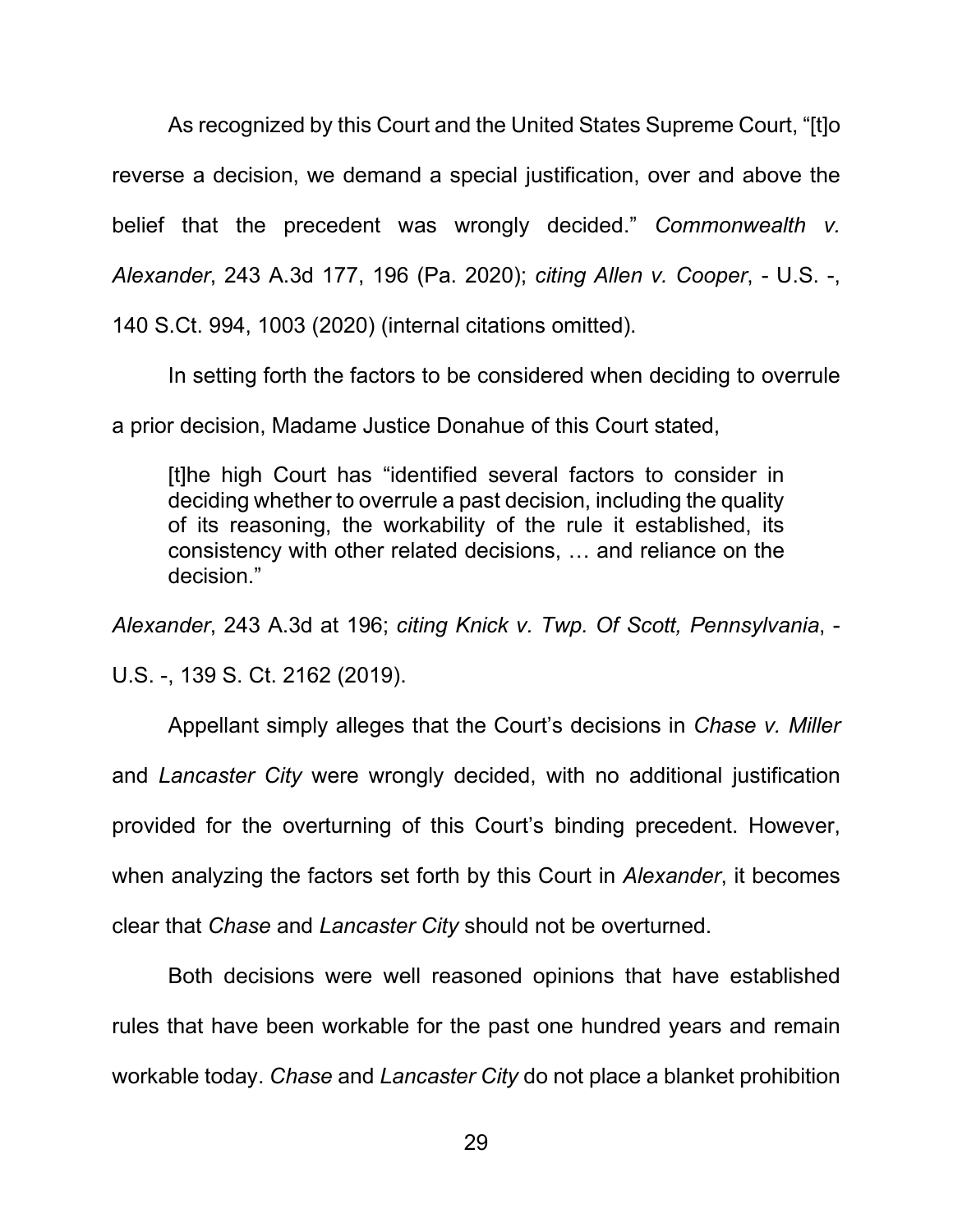on the potential future use of no-excuse mail-in ballots in Pennsylvania. Indeed, the *Lancaster City* opinion and the lower Court's opinion both recognize the expansion of voting rights as "laudable," but that given the state of Pennsylvania's Constitution such a provision must be provided by Constitutional Amendment. Additionally, the holdings in *Chase* and *Lancaster City* are firmly rooted in the text of the Pennsylvania Constitution, with the operative language of such text remaining virtually the same as it was when analyzed in those cases.<sup>7</sup>

Moreover, as *Chase* and *Lancaster City* have been binding precedent of this Court for over one hundred years, there has been significant reliance on their holdings. The Pennsylvania Constitution was amended in 1874 in direct response to this Court's decision in *Chase v. Miller*, thereby creating the basis and precursor for Article VII, Section 14 of Pennsylvania's current constitution. Pennsylvania's Constitution was again amended following this Court's decision in *Lancaster City* to provide for expanded absentee voting. In addition to the amendments of Pennsylvania's Constitution being inspired by *Lancaster City* and *Chase*, several lower courts in the Commonwealth of

 $7$  As noted by the court below, the text of Pennsylvania's Constitution at issue in the present case ("offer to vote") has only been strengthened over time as the phrase has been changed from its declarative form ("offers to vote") to its imperative form ("shall offer to vote") by the 1874 Amendment to Article III, Section 1 (Now Article VII, Section 1).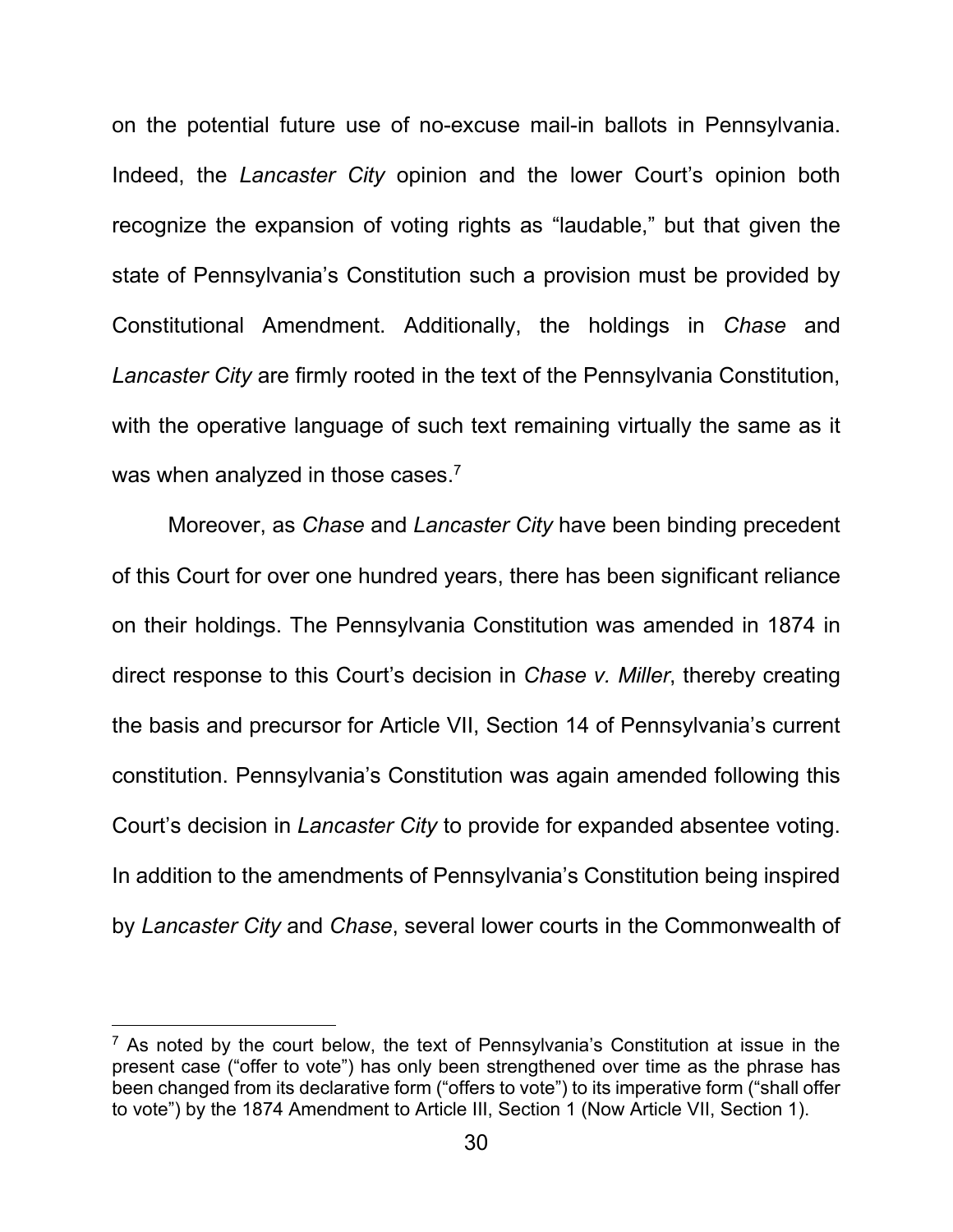Pennsylvania have issued decisions relying on this Court's holdings in *Lancaster City* and *Chase*. *See e.g., In re Franchise of Hospitalized Veterans*, 77 Pa. D. & C. 237 (Allegheny Cty. 1952); *In re Election Instructions*, 2 Pa. D. 299 (Perry Cty. 1888).

The applicability of *Lancaster City* and *Chase* to the present matter, as more fully set forth in the preceding section of this Brief, together with the 100 years of guidance and direction that those decisions have provided to the Commonwealth of Pennsylvania, counsel against Appellant's suggestion that such decisions should be overturned. Very little has changed in the text of Pennsylvania's Constitution that would make *Lancaster City* and *Chase* inapplicable to the present matter. Accordingly, any change to Pennsylvania's Constitution providing for no-excuse mail-in voting must be effectuated through constitutional amendment, just as this Court held in *Lancaster City*. This Court should reaffirm its prior decisions and hold that Act 77 violates Article VII, Section 1 of the Pennsylvania Constitution.

### <span id="page-34-0"></span>**3. Act 77 renders Article VII, Section 14 of Pennsylvania's Constitution superfluous and meaningless, in violation of wellestablished Pennsylvania law.**

Pennsylvania law provides that, "[e]very statute shall be construed, if possible, to give effect to all its provisions." 1 Pa. C.S. § 1921(a). This Court has held that the provisions of Pennsylvania's Statutory Construction Act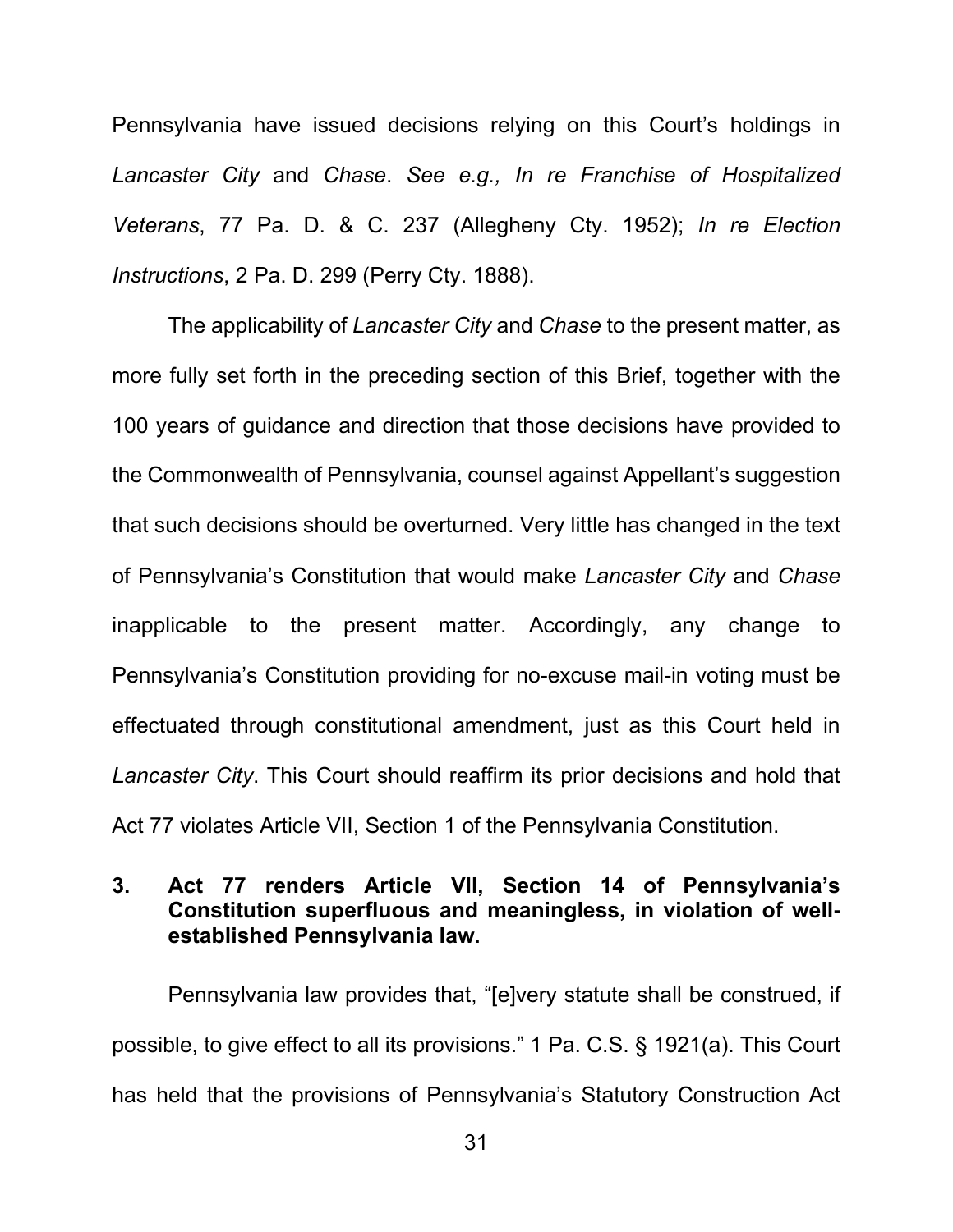apply to the interpretation of Constitutional provisions. *See League of Woman Voters v. Commonwealth*, 178 A.3d 737, 802 (Pa. 2018) (stating, "in the process of undertaking explication of a provision of the Pennsylvania Constitution . . . we follow the rules generally applicable when construing statutes"). Therefore, no provision shall be "reduced to mere surplusage." *Office of General Counsel v. Bumsted*, 247 A.3d 71, 78 (Pa. Commw. 2001); *citing Walker v. Eleby*, 842 A.2d 389, 400 (Pa. 2004). However, Act 77's provision for no-excuse mail-in voting would render Article VII, Section 14 of the Pennsylvania Constitution entirely meaningless. Article VII, Section 14 provides for the absentee voting of electors in the Commonwealth as follows,

 (a) The Legislature shall, by general law, provide a manner in which, and the time and place at which, qualified electors who may, on the occurrence of any election, be absent from the municipality of their residence, because their duties, occupation, or business require them to be elsewhere or who, on the occurrence of any election, are unable to attend at their proper polling places because of illness or physical disability or who will not attend a polling place because of the observance of a religious holiday or who cannot vote because of election duties, in the case of a county employee, may vote, and for the return and canvass of their votes in the election district in which they respectively reside.

Pa. Const. art. VII, § 14.

Article VII, Section 14 of Pennsylvania's constitution sets forth four exceptions to Pennsylvania's requirement of in-person voting. The doctrine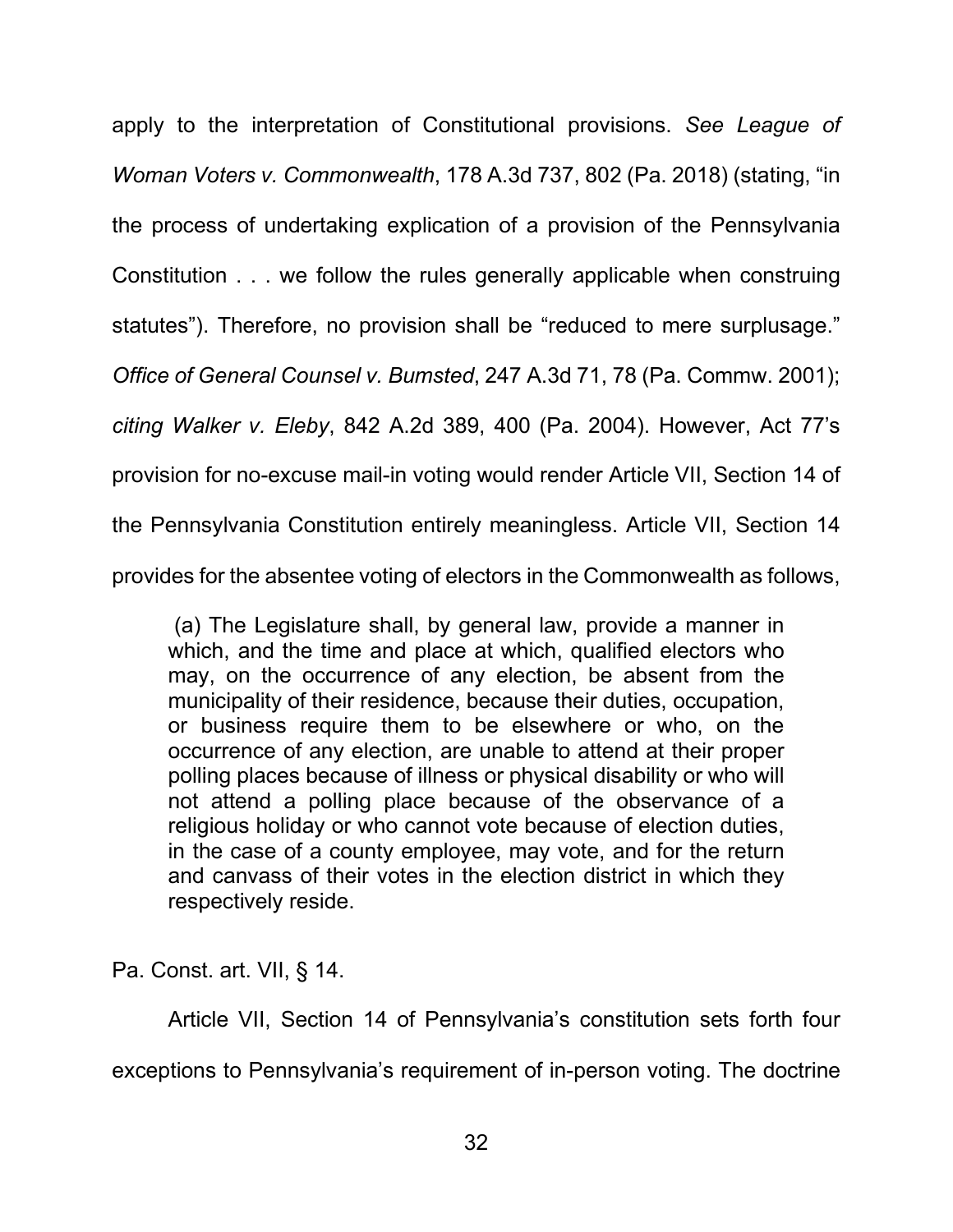of *expressio unius est exclusio alter* dictates that the inclusion of specific matters implies the exclusion of all other matters. *See Thompson v. Thompson*, 223 A.3d 1272, 1277 (Pa. 2020). However, Act 77 would permit the use of no-excuse mail-in voting regardless of whether an elector met any of the constitutionally enumerated exceptions in Article VII, Section 14 and no voter would ever again need to utilize the constitutional provisions for absentee voting. Indeed, the Constitutional Amendment offered by the General Assembly would have stricken the language of Article VII, Section 14 of the Pennsylvania Constitution and would have substituted the following:

 The legislature shall, by general law, provide a manner in which, and the time and place at which, qualified electors may vote, and for the return and canvass of their votes in the election district in which they respectively reside. A law under this subsection may not require a qualified elector to physically appear at a designated polling place on the day of the election.

SB 411 of 2019, Printer's No. 1012.

Accordingly, for the foregoing reasons, Act 77 should be held to be unconstitutional.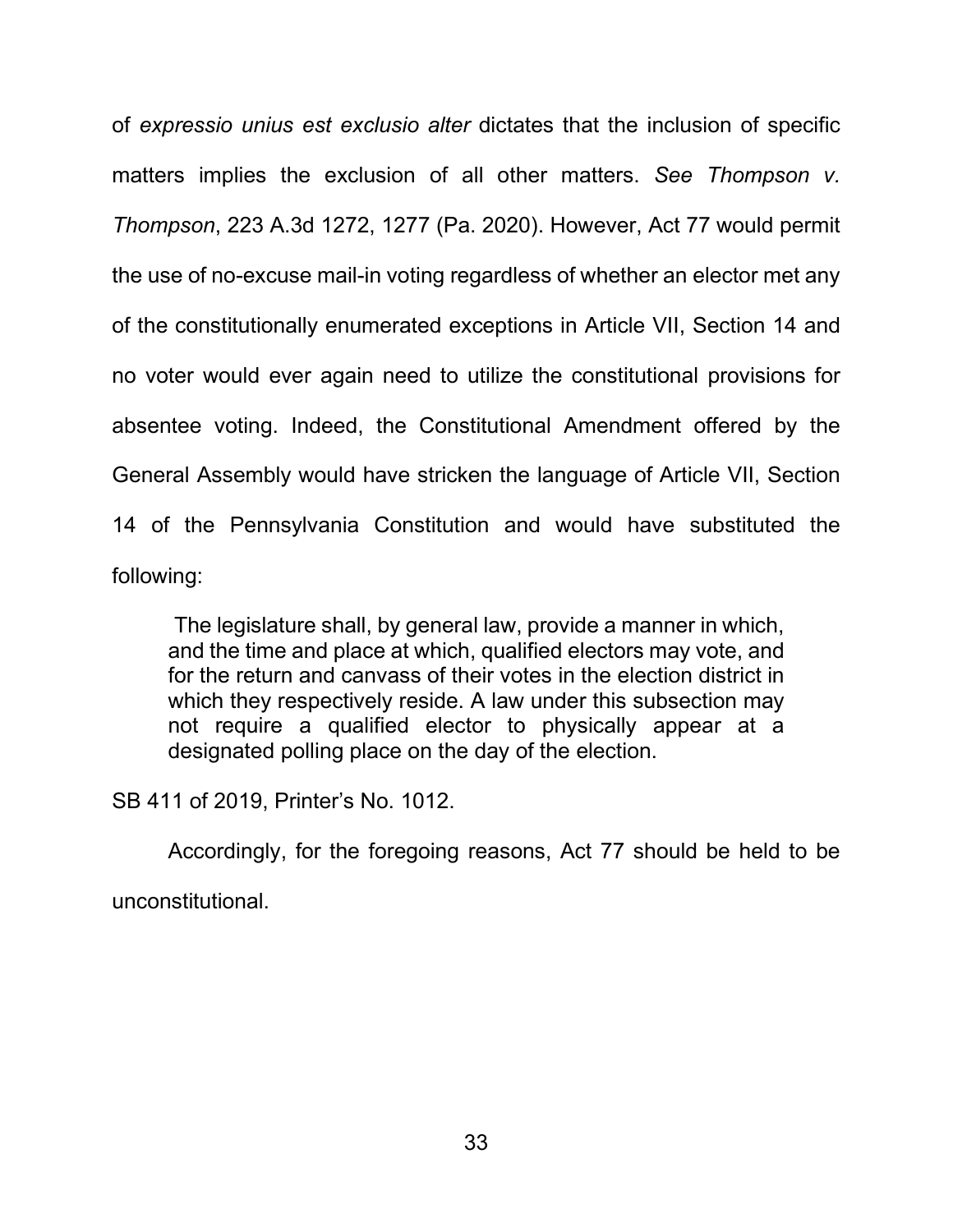<span id="page-37-0"></span>**B. As set forth in Appellees' Notice of Cross Appeal, Act 77 violates the United States Constitution.** 

### <span id="page-37-1"></span>**1. Act 77 exceeds the powers granted to Pennsylvania's General Assembly by Article I, § 2; Article I, § 4; Article II, § 1; and the 17th Amendment of the United States Constitution.**

The lower court declined to reach the merits of the Bonner Petitioners' claims under the United States Constitution. As Intervenors in both of the consolidated cases in the lower court, Appellees Butler County Republican Committee, Washington County Republican Committee, and York County Republican Committee filed a Notice of Cross Appeal, appealing from the lower court's declination to reach the merits of Bonner's federal claims.

The United States Constitution delegates power to the states to provide for the election of members of the United States House of Representatives, United States Senate, and the President of the United States.

Article I, Section 2 of the United States Constitution provides that, "[t]he House of Representatives shall be composed of members chosen every second year by the People of the several states, and the Electors in each state shall have the qualifications requisite for Electors of the most numerous Branch of the State Legislature." U.S. Const. art. I, § 2.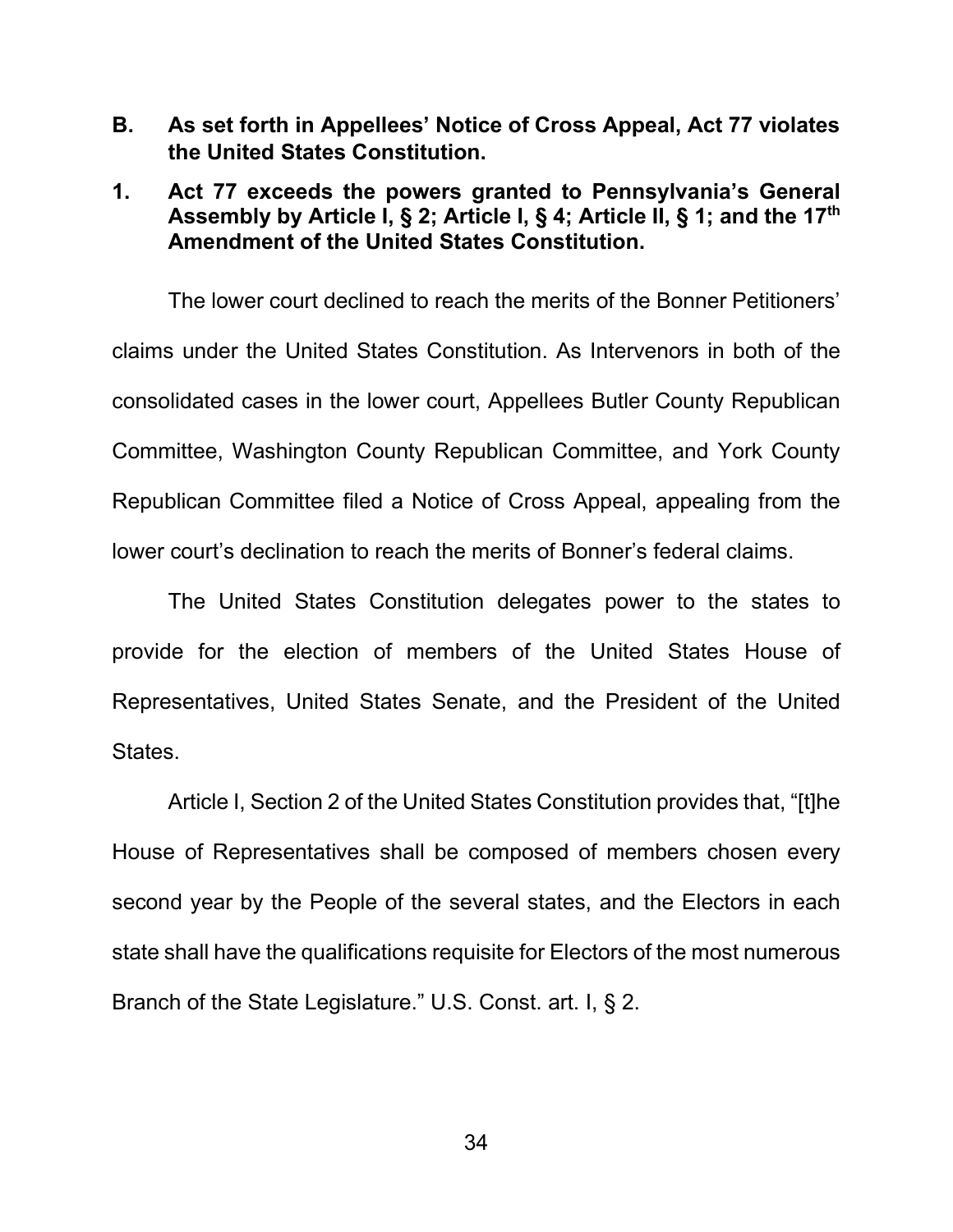Article I, Section 4 of the U.S. Constitution delegates the power to choose the time, place, and manner of elections for federal office to the states. U.S. Const. art. I, § 4.

Article II, Section 1, clause 2 of the U.S. Constitution delegates the power to the states to appoint electors for the election of President of the United States. U.S. Const. art. II, § 1, cl.2.

And lastly, the  $17<sup>th</sup>$  Amendment to the United States Constitution provides for the popular election of United States Senators. U.S. Const. amend. XVII.

The United States Supreme Court has reviewed the U.S. Constitution's delegation of the power to provide for the election of federal offices to the states in the case of *Smiley v. Holm*, 285 U.S. 355 (1932). The *Smiley* case concerned Minnesota's attempt to pass a reapportioned congressional district map following the fifteenth decennial census. The Minnesota legislature passed a reapportioned map, but the map was rejected by Minnesota's governor. *Id*. at 361. Thereafter, without any further action on the Minnesota Legislature's reapportioned map, the legislature deposited the bill with the Secretary of State, despite the fact that Minnesota's governor failed to approve the same. *Id*. The *Smiley*-Petitioner then brought suit alleging that the reapportioned map was a nullity as it was not repassed by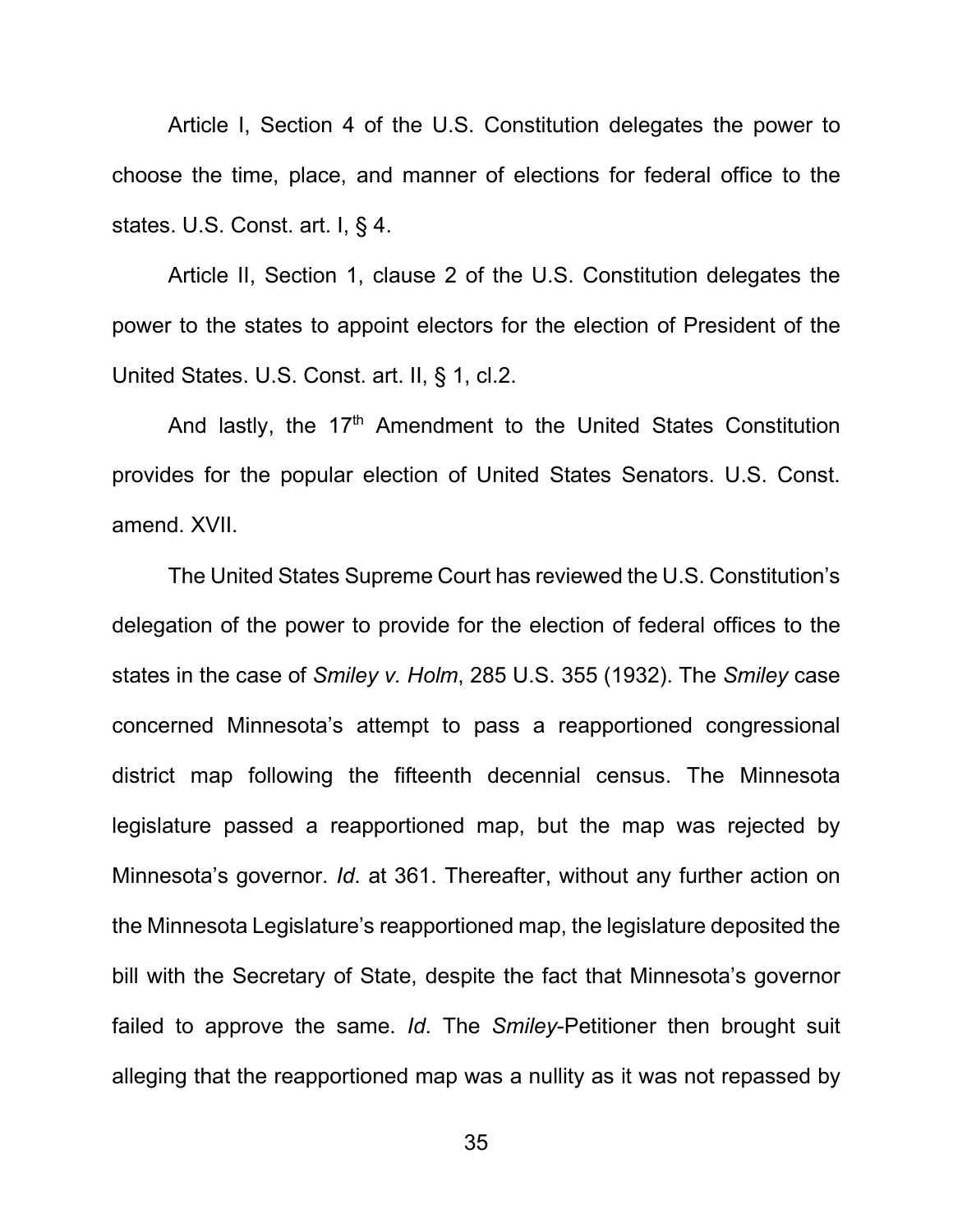the Minnesota Legislature after the Governor's veto in violation of Article 4, Section 1 of the Minnesota Constitution. *Id*. at 363.

The issue before the *Smiley*-Court was, "whether the provision of the Federal Constitution, thus regarded as determinative, invests the Legislature with a particular authority, and imposes upon it a corresponding duty, the definition of which imports a function different from that of lawgiver, and thus renders inapplicable the conditions which attach to the making of state laws." *Smiley*, 285 U.S. at 365. The Court held that Minnesota's reapportioned map violated the Minnesota Constitution, and consequently the delegation of power to the States to provide for the election of federal officers. *Id*. at 372-

73. In so holding, the Mr. Chief Justice Hughes reasoned,

[a]s the authority is conferred for the purpose of making laws for the state, it follows, in the absence of an indication of a contrary intent, that the exercise of the authority must be in accordance with the method which the state has prescribed for legislative enactments. *We find no suggestion in the federal constitutional provision of an attempt to endow the Legislature of the state with power to enact laws in any manner other than that in which the Constitution of the state has provided that laws shall be enacted.* 

*Id*. at 367-68 (emphasis added).

Accordingly, while acting under the delegation of powers set forth in Article I, Section 2; Article I, Section 4; Article II, Section 1; and the 17<sup>th</sup> Amendment of the United States Constitution by enacting legislation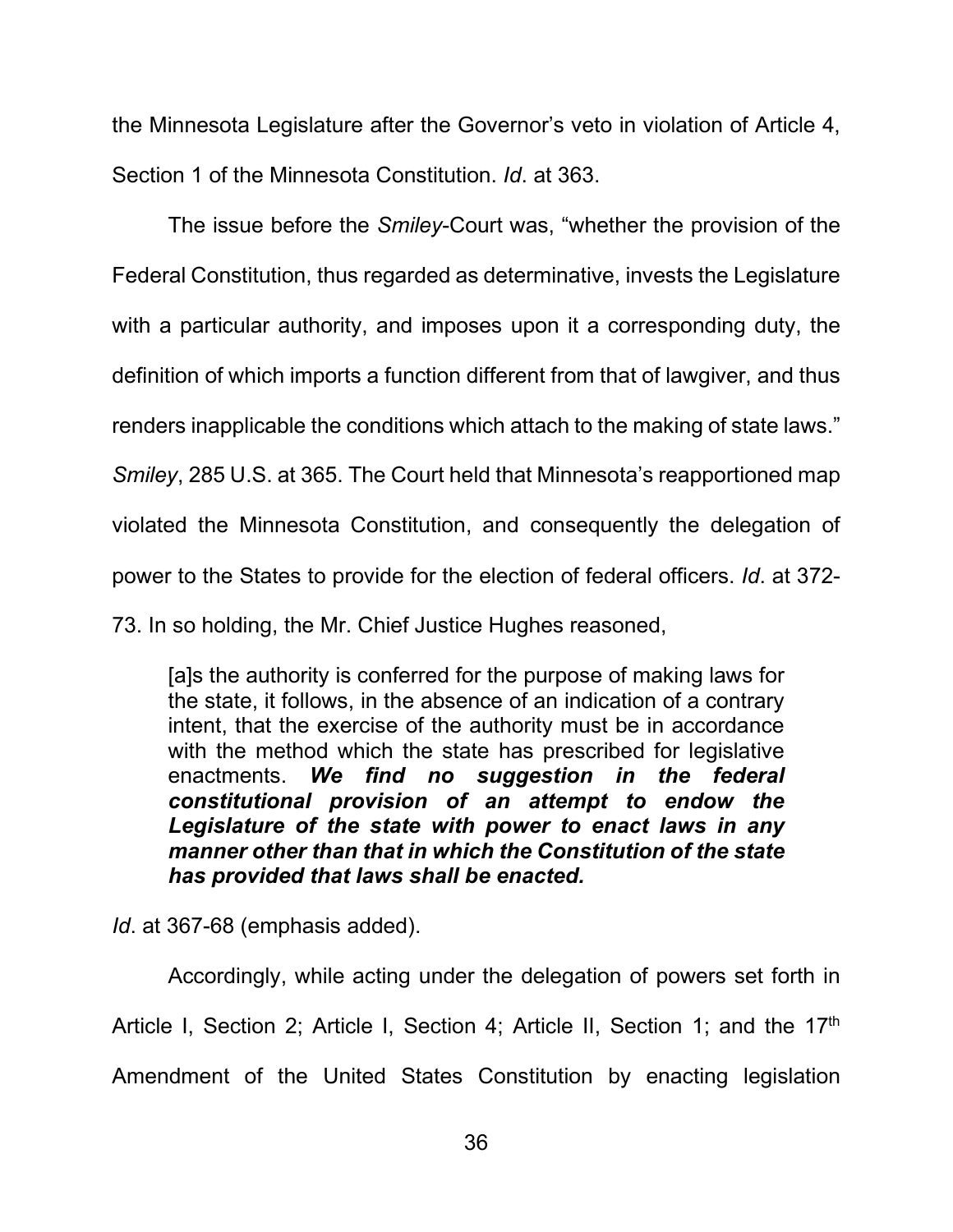affecting the election of United States Representative, United States Senator, and/or President of the United States, a state must ensure that such legislation complies with its own Constitution.

As set forth herein, Act 77 plainly and clearly violates Article VII, Section 1 of Pennsylvania's Constitution as it is in violation of the clear mandate in Article VII, Section 1 to "offer to vote," as that phrase has been consistently interpreted by this Court. As Act 77 applies to elections for federal office in the Commonwealth of Pennsylvania and violated the Constitution of the Commonwealth of Pennsylvania, Act 77 also violates Article I, Section 2; Article I, Section 4; Article II, Section 1; and the 17<sup>th</sup> Amendment of the United States Constitution.

### <span id="page-40-0"></span>**2. No-excuse mail-in voting under Act 77 violates the Fourteenth Amendment of the United States Constitution's guarantee of Due Process and Equal Protection by diluting the weight of a citizen's vote through the Commonwealth's use of illegal mail-in ballots.**

As set forth by Chief Justice Warren of the United States Supreme Court, "[u]ndeniably the Constitution of the United States protects the right of all qualified citizens to vote, in state as well as in federal elections . . . And the right of suffrage can be denied by a debasement or dilution of the weight of a citizen's vote just as effectively as by wholly prohibiting the free exercise of the franchise." *Reynolds v. Sims*, 377 U.S. 533, 554-55 (1964).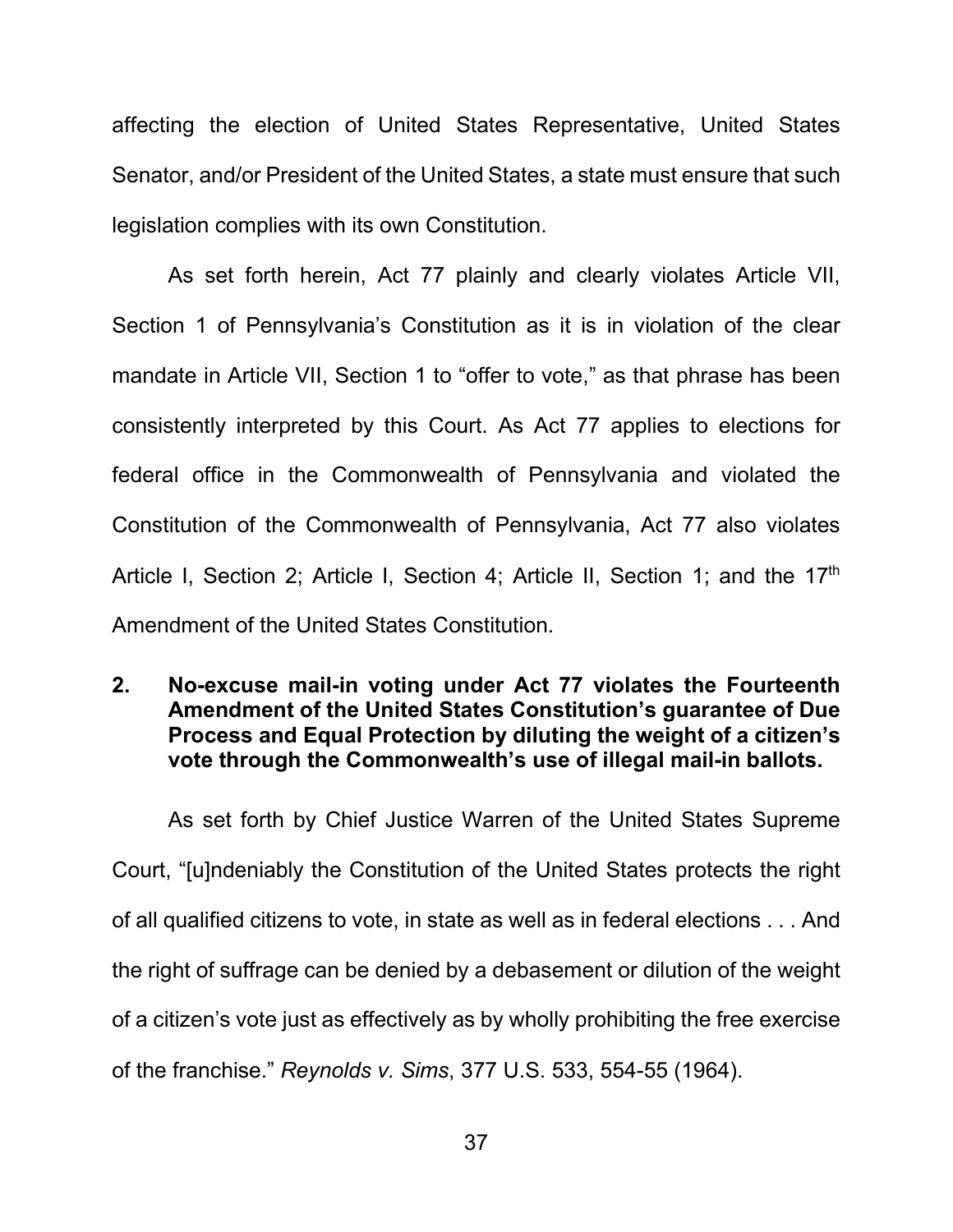The principle of vote dilution was recognized by Justice Douglas's dissent in *South v. Peters*, 339 U.S. 276 (1950). In his dissent, Justice Douglas observed,

[t]here is more to the right to vote than the right to mark a piece of paper and drop it in a box or the right to pull a lever in a voting booth. The right to vote includes the right to have the ballot counted. It also includes the right to have the vote counted at full value without dilution or discount. That federally protected right suffers substantial dilution in this case. The favored group has full voting strength. The groups not in favor have their votes discounted.

*South v. Peters*, 339 U.S. 276, 279 (1950); *citing Ex parte Yarborough*, 110

U.S. 651 (1884); *United States v. Saylor*, 322 U.S. 385 (1944).

This Court has adopted a similar standard in the case of *League of Women Voters* by holding that, "any legislative scheme which has the effect of impermissibly diluting the potency of an individual's vote for candidates for elective office relative to that of other voters will violate the guarantee of 'free and equal' elections afforded by Article I, Section 5." *League of Women Voters v. Commonwealth*, 178 A.3d 737, 809 (Pa. 2018).

Applying the legal principle of vote dilution to the present matter concerning Act 77, it becomes clear that the use of illegal no-excuse mail-in ballots in elections in the Commonwealth of Pennsylvania effectively dilutes the properly cast votes of citizens voting under Article VII, Section 1 or Article VII, Section 14 of the Pennsylvania Constitution. This dilution of votes, as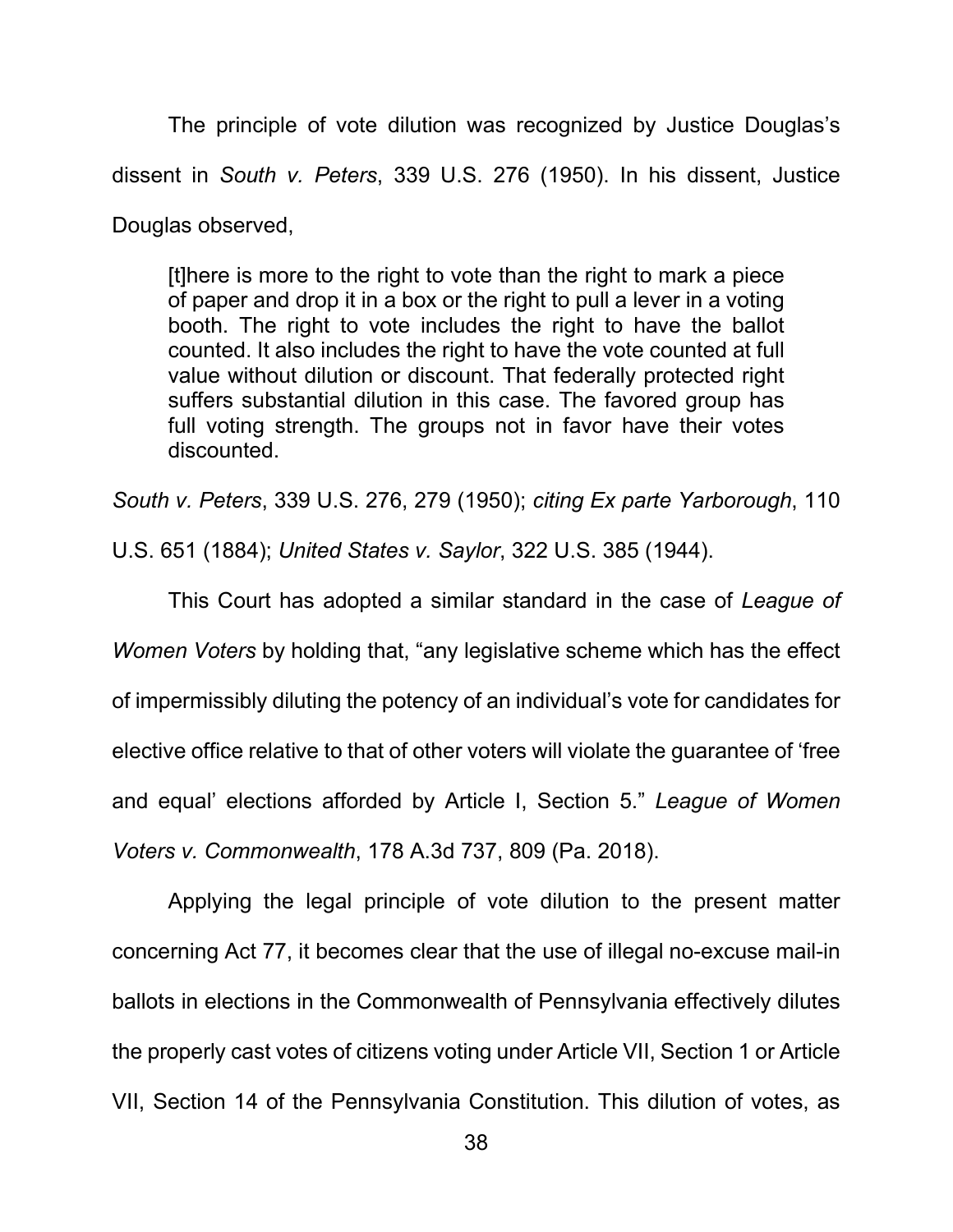recognized by the Supreme Court's decisions in *South v. Peters* and *Reynolds v. Sims*, rises to an infringement of the exercise of the right to vote, and therefore is violative of the Fourteenth Amendment of the United States Constitution and its guarantees of Due Process and Equal Protection under the law.

## <span id="page-42-0"></span>**C. Section 13 of Act 77 does not operate as a statutory time bar so as to totally prevent constitutional challenges to the Act 180 days after its enactment.**

Appellants argue that Section 13 of Act 77 operates as a statutory time bar, requiring any challenge to the constitutionality of Act 77 to be brought within the first 180 days of the Act's enactment. However, a review of statutes in the Commonwealth of Pennsylvania containing similar exclusive jurisdiction provisions, together with case law interpreting such provisions, makes it clear that Section 13 of Act 77 grants exclusive jurisdiction to the Pennsylvania Supreme Court for the first 180 days of Act 77's effective date. The expiration of this time period contained in Section 13 does not operate as a bar to any challenge to the constitutionality of Act 77 but removes the Supreme Court's exclusive jurisdiction.

Section 13 of Act 77 provides as follows,

(2) The Pennsylvania Supreme Court has exclusive jurisdiction to hear a challenge to or to render a declaratory judgment concerning the constitutionality of a provision referred to in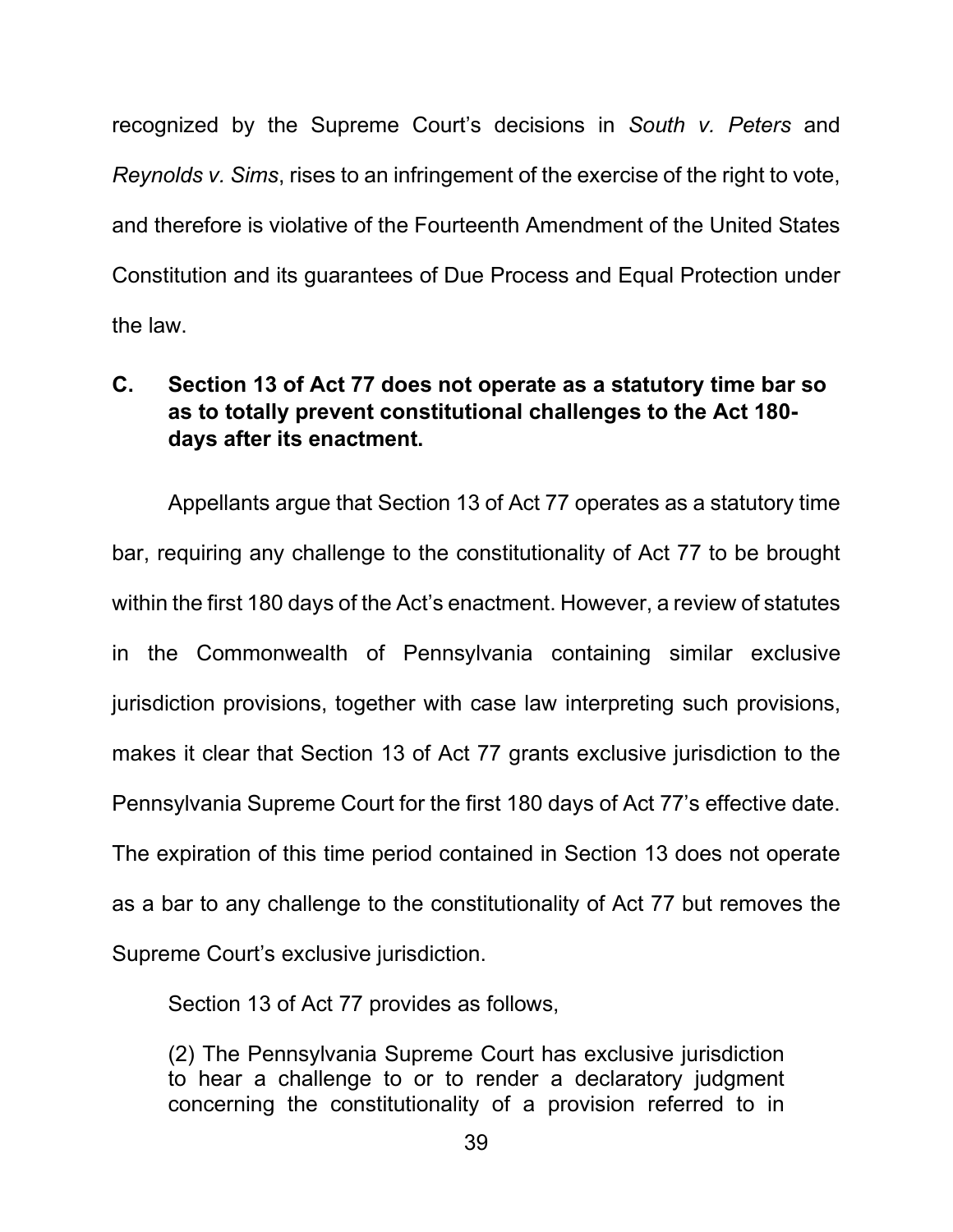paragraph  $(1)^8$ . The Supreme Court may take action it deems appropriate, consistent with the Supreme Court retaining jurisdiction over the matter, to find facts, or to expedite a final judgment in connection with such a challenge or request for declaratory relief. (3) An action under paragraph (2) must be commenced within 180 days of the effective date of this section.

As recognized by the Court below, the language contained in Section 13 of Act 77 speaks to subject matter jurisdiction of a Court reviewing the constitutionality of Act 77 and grants the exclusive subject matter jurisdiction to the Pennsylvania Supreme Court for the first 180 days of its enactment. This Court has confronted this issue before in the case of *Glen-Gery Corp. v. Zoning Hearing Bd. of Dover Tp.*, 907 A.2d 1033 (Pa. 2006). The *Glen-Gery* case concerned a corporation's challenge to two zoning and land use ordinances of Dover Township. The ordinances challenged in *Glen-Gery* contained exclusive jurisdiction provisions similar to the provision included in Section 13 of Act 77, granting exclusive jurisdiction to the Dover Township Zoning Hearing Board for the first thirty days following the enactment of the ordinances. *Id*. at 1035. The Dover Township Zoning Hearing Board dismissed the *Glen-Gery* Appellants' challenges as untimely filed as the

<sup>&</sup>lt;sup>8</sup> Paragraph (1) of Section 13 provides, "this section applies to the amendment or addition of the following provisions of the act: Section 102; Section 1003(a); Section 1007(b); Section 1107; Section 1110; Section 1107-A; Section 1109-A; Section 1112-A(a); Section 1216(d); Section 1222 (a) and (b); Section 1223; Section 1231; Section 1232; Section 1233; Section 1302; Section 1302.1; Section 1303.2; Section 1305; Section 1306; Section 1308; Article XIII-D.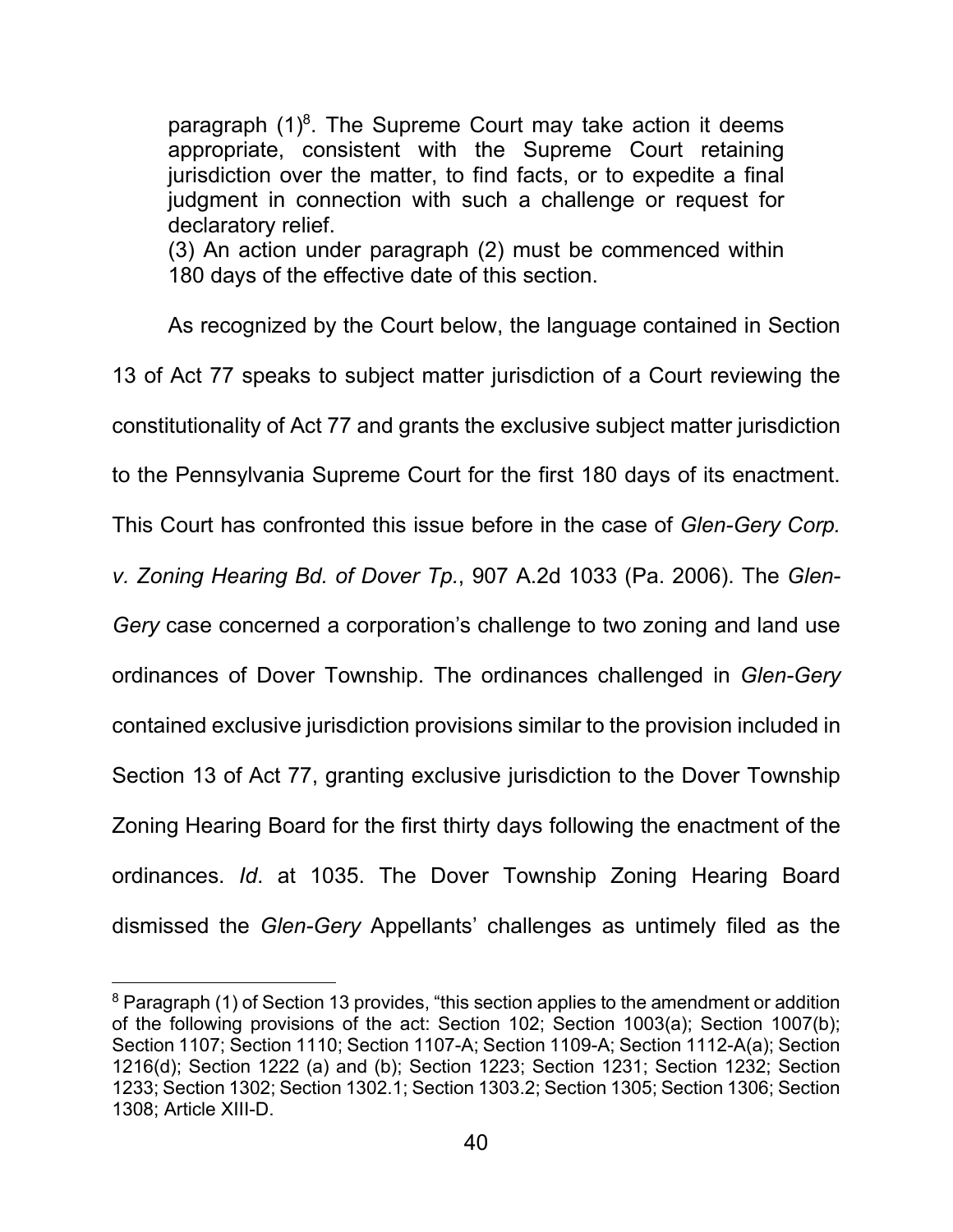challenges were filed after the expiration of the thirty-day exclusive jurisdiction provision contained in the ordinances. *Id*. On appeal, this Court framed the issue as follows,

[t]he basic issue before this Court is whether the plain language of either of two statutory provisions, Section 909.1(a)(2) or amended Section 5571(c)(5), controls this appeal or whether the challenged statute is rendered void *ab initio*, thereby circumventing the deadline for filing an appeal. The underlying claim regarding the alleged procedural defect in enacting the ordinance is not before us; rather, we are asked to decide whether such a challenge may be heard as timely. We conclude that it can be heard.

*Glen-Gery Corp.*, 907 A.2d at 1037.

In holding that the exclusive jurisdiction provisions of the two ordinances at issue in *Glen-Gery Corp.*, this Court examined the doctrine of void *ab initio*. The doctrine of void *ab initio* provides that where a statute is held unconstitutional, "[it] is considered void in its entirety and inoperative as if it had no existence from the time of its enactment." *Id*.; *citing* Erica Frohman Plave, *The Phenomenon of Antique Laws: Can a State Revive Old Abortion Laws in a New Era?*, 58 Geo. Wash. L.Rev. 111 (1990).

This Court subsequently applied the void *ab initio* doctrine to the exclusive jurisdiction provision contained in the ordinances at issue in *Glen-Gery Corp* and concluded that,

the effect of a finding that the ordinance is void *ab initio* means that it essentially never became law because of its procedural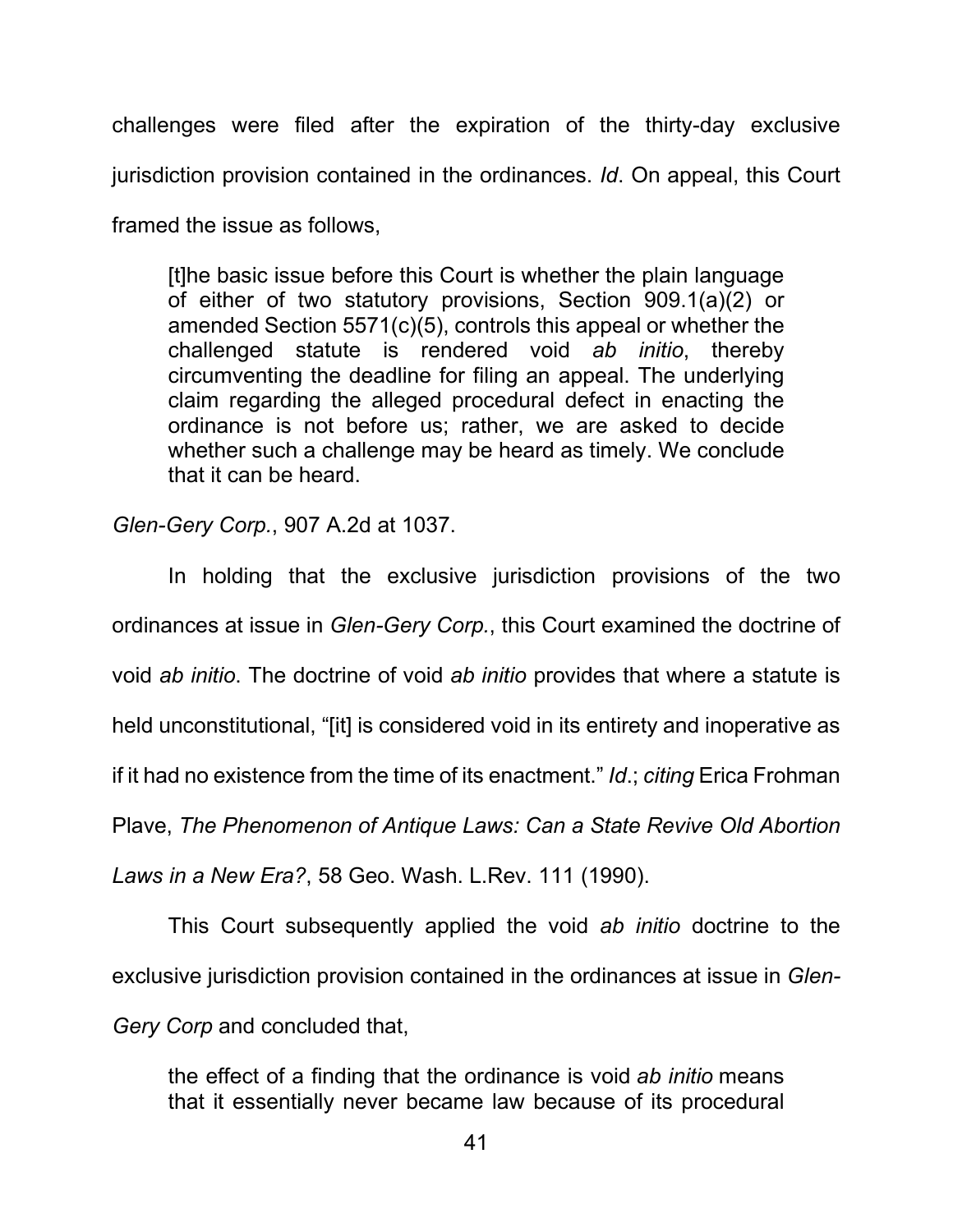defects; thus, any component of the challenge that contains a time bar, or intended effective date, is deemed void for having never been properly passed.

*Glen-Gery Corp.*, 907 A.2d at 1040.

Accordingly, for purposes of the exclusive jurisdiction provisions in the *Glen-Gery* case, the statutes were treated as void *ab initio* and as such, were never in effect so as to begin the time period for the exclusive jurisdiction; thus, permitting the challenges to the ordinances to proceed. *Id*.

Applying the above to the present challenge to Act 77, the exclusive jurisdiction provisions contained in Section 13 of Act 77 do not operate as a time bar to any challenges brought to Act 77 after the expiration of 180 days after the enactment of Act 77, but rather grant exclusive jurisdiction to the Pennsylvania Supreme Court for the time period referenced therein, after such point challenges to the constitutionality of Act 77 may brought in other Courts possessing subject matter jurisdiction (such as the Commonwealth Court).

Indeed, this Court has been confronted with this precise issue, in the context of a challenge to Act 77. In the case of *Delisle v. Boockvar*, a Petition for Review was filed challenging the constitutionality of Act 77 after the expiration of the 180-day time period referenced in Section 13 of the Act.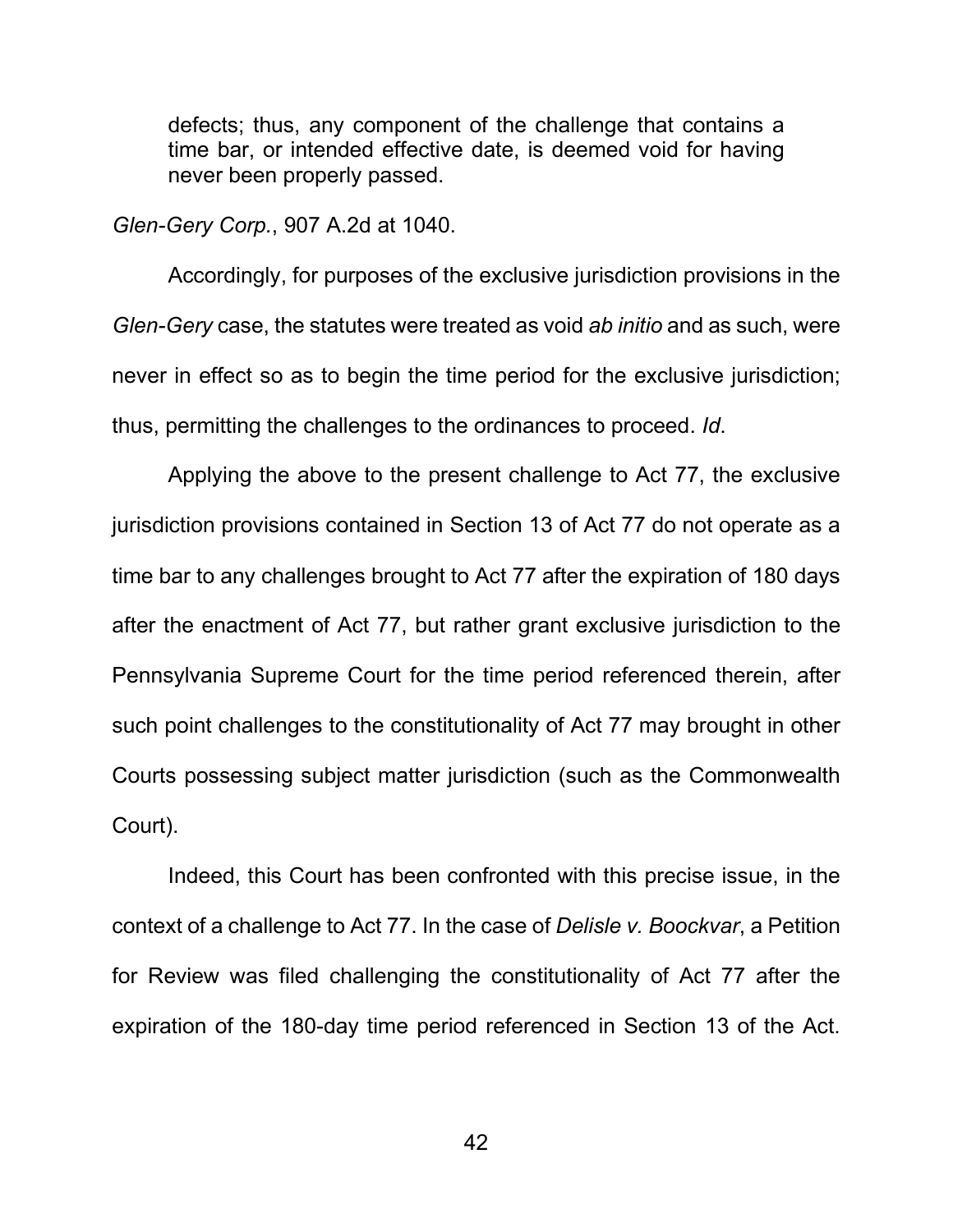*Delisle v. Boockvar*, 95 MM 2020, 234 A.3d 410 (Table) (Pa. 2020). This

Court issued a Per Curiam Order providing,

AND NOW, this 29<sup>th</sup> day of May, 2020, upon consideration of the Petitioners' Petition for Review:

1. The Petition for Review was filed outside of the 180-day time period from the date of enactment of Act No. 2019-77 during which this Court had exclusive jurisdiction to decided specified constitutional challenges to Act No. 2019-77. See Section 13(1)- (3).

2. Petitioners' alternative request for King's Bench or extraordinary jurisdiction is denied.

3. The case is immediately transferred to the Commonwealth Court.

*Delisle v. Boockvar*, 95 MM 2020, 234 A.3d 410-411 (Table) (Pa. 2020).

In a concurring statement to the Per Curiam Opinion, Mr. Justice

Wecht reasoned that, "*I join the Court's decision to transfer the Petition for* 

*Review to the Commonwealth Court for disposition*. The statute that

conferred exclusive jurisdiction upon this Court to hear constitutional

challenges revoked that jurisdiction at the expiration of 180 days, and there

is no question that Petitioners herein filed their petition outside that time

limit." *Delisle v. Boockvar*, 95 MM 2020, 234 A.3d 410, 411 (Table) (Pa.

2020) (Wecht, J. concurring) (emphasis added).

Accordingly, Appellant's assertion that Section 13 of Act 77 operates as a time bar to all constitutional challenges brought outside of the 180-day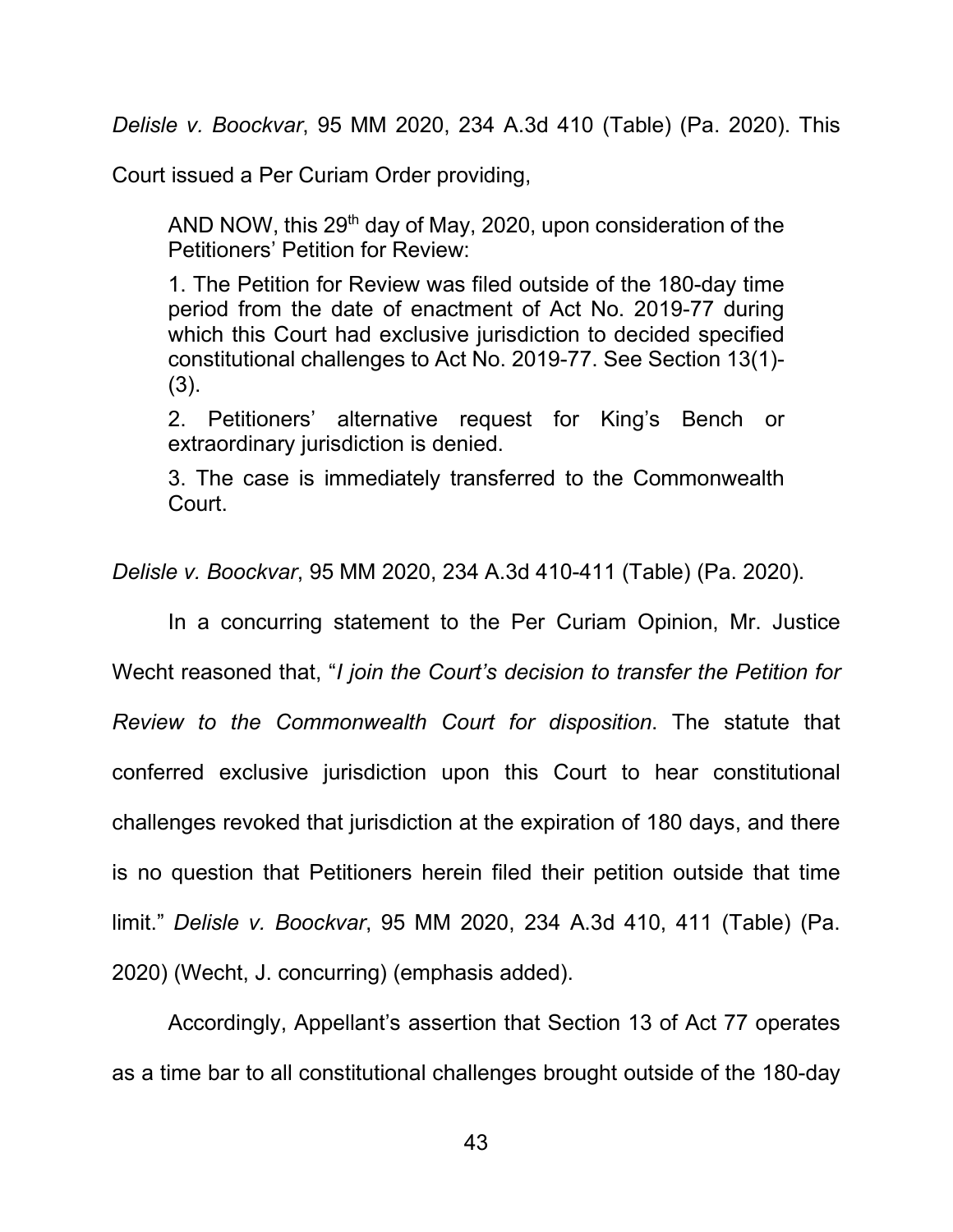time period is without merit as Act 77 was void ab initio and was never legally effective so as to begin the 180-day time period; and, Pennsylvania's General Assembly has utilized exclusive jurisdiction provisions on prior occasions and such prior use has not operated as a time bar to constitutional challenges in their entirety. *See e.g., Pennsylvanians Against Gambling Expansion Fund, Inc. v. Com.*, 877 A.2d 383 (Pa. 2005). Further, this Court has already had occasion to interpret the specific exclusive jurisdiction provision contained in Section 13 of Act 77 and has concluded that challenges brought outside of the 180-day time period should be transferred to the Commonwealth Court of Pennsylvania, just as the Petitioners' challenges in the present matter were originated. *See Delisle v. Boockvar*, 95 MM 2020, 234 A.3d 410 (Table) (Pa. 2020).

Moreover, Appellant's construction of Section 13 of Act 77 to operate as a statutory time bar to all challenges to Act 77 falling outside of the 180 day time period does not comport with this Court's jurisprudence on unconstitutional statutes. This Court has held that a delay in bringing a challenge to the constitutionality of a statute shall not bar such challenge from proceeding. In *Sprague v. Casey*, this Court held that, "laches and prejudice can never be permitted to amend the Constitution." *Sprague v.*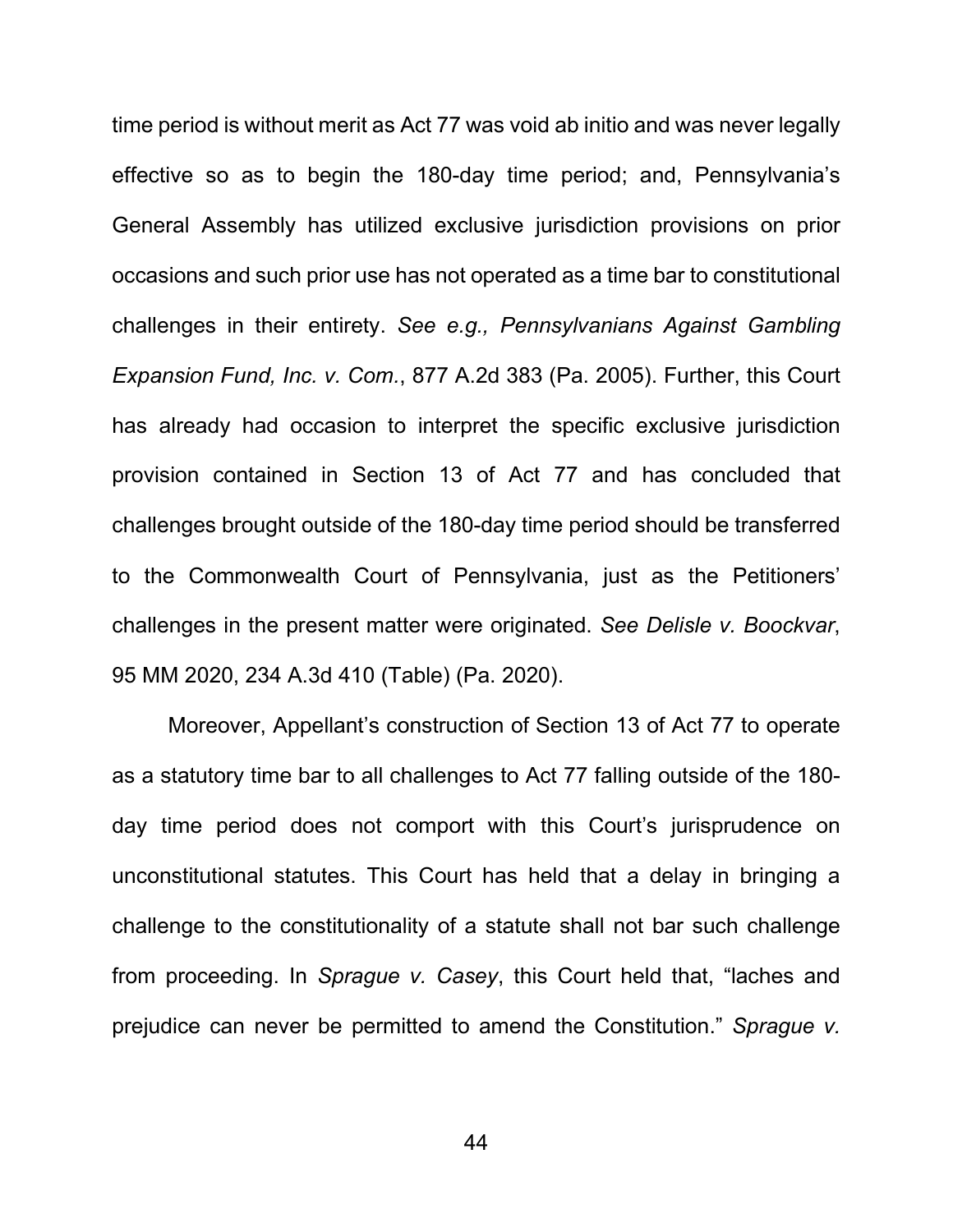Casey, 550 A.2d 184, 188 (Pa. 1988).<sup>9</sup> In so holding, this Court cited to the case of *Wilson, et ux. v. Philadelphia School District, et al.*, 195 A. 90 (Pa.

1937), which case provides,

[w]e have not been able to discover any case which holds that laches will bar an attack upon the constitutionality of a statute as to its future operation, especially where the legislation involves a fundamental question going to the very roots of our representative form of government and concerning one of its highest prerogatives. To so hold would establish a dangerous precedent, the evil effect of which might reach far beyond present circumstances.

*Sprague v. Casey*, 550 A.2d 184, 188-89 (Pa. 1988); *citing Wilson, et ux. v.* 

*Philadelphia School District, et al.*, 195 A. 90, 99 (Pa. 1937).

However, Appellant's interpretation of Section 13 of Act 77 would have the same effect as barring Appellees' claims due to laches or unreasonable delay. Appellant argues that even if the Appellees' claims are correct and that Act 77 is unconstitutional, that such actions were time barred. This would permit the Pennsylvania Constitution, specifically Article VII, Section 1 and Article VII, Section 14, to improperly be amended by statute. This is precisely the scenario contemplated by this Court's holding in *Sprague v. Casey*, and,

<sup>&</sup>lt;sup>9</sup> Note that Appellant has waived her arguments raised below regarding standing and laches. Brief of Appellant, at pg. 15, n. 8. The case of *Sprague v. Casey* is cited solely for the proposition that delay will not bar an attack upon the constitutionality of the "future operation" of a statute.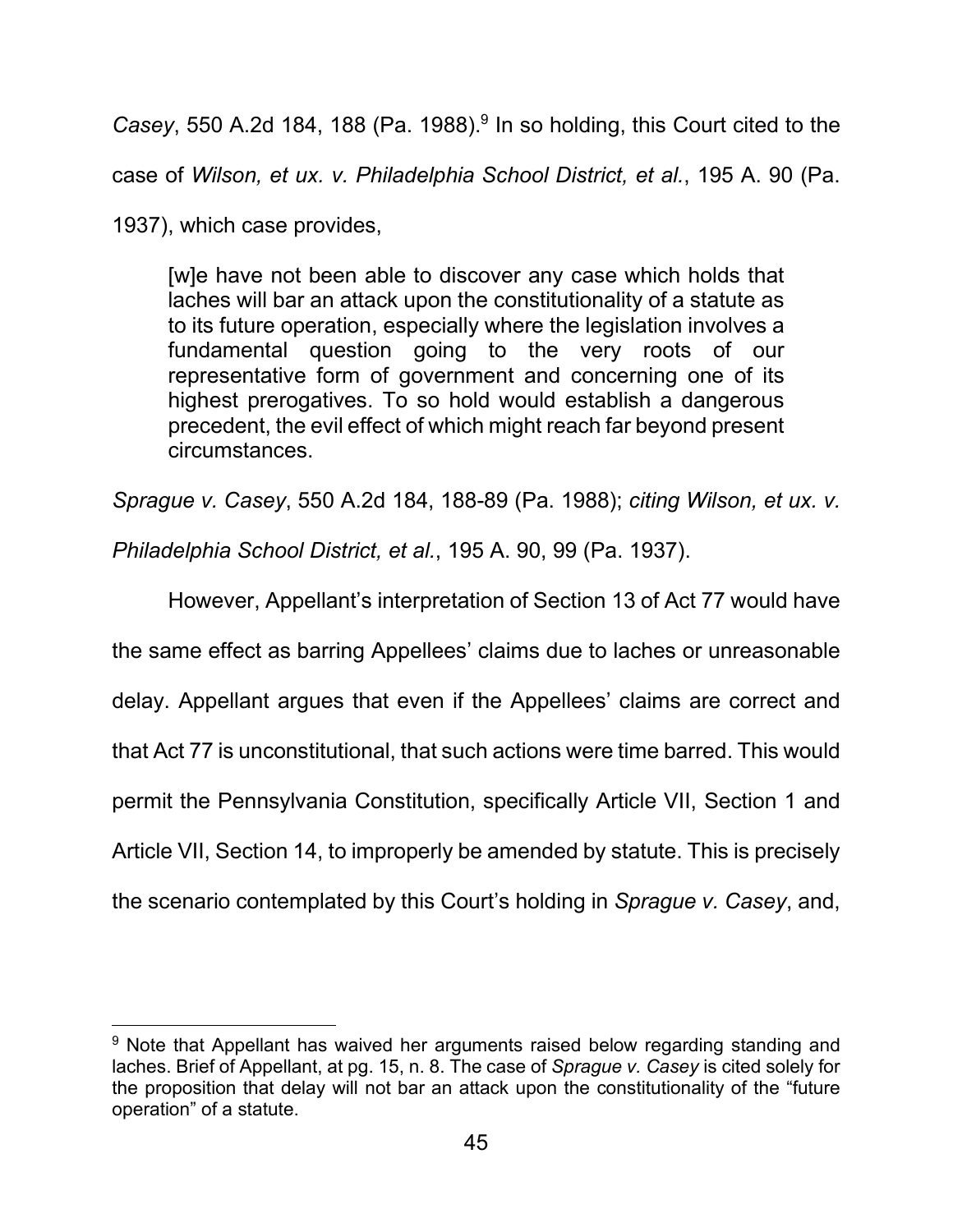as such, Section 13 of Act 77 does not operate as a time bar to challenges to Act 77 brought outside of the 180-day time period referenced therein.

#### <span id="page-49-0"></span>**V. Conclusion.**

As set forth herein, Act 77 of 2019 should be stricken as violative of the Pennsylvania Constitution inasmuch as it is an impermissible attempt to statutorily amend the Constitution to provide for no-excuse mail-in voting. As recognized by the court below (in similar fashion as this Court in *Lancaster City*), "[i]f presented to the people, a constitutional amendment to end the Article VII, Section 1 requirement of in-person voting is likely to be adopted. But a constitutional amendment must be presented to the people and adopted into our fundamental law before legislation authorizing no-excuse mail-in voting can be placed upon our statute books." R. 2117a; *See also In re Contested Election in Fifth Ward of Lancaster City*, 126 A. 199, 200 (Pa. 1924) (holding: "[h]owever laudable the purpose of the [1923 Absentee Voting Act], it cannot be sustained. If it is deemed necessary that such legislation be placed upon our statute books, then an amendment to the Constitution must be adopted permitting this to be done.")

For the foregoing reasons, Appellees-Intervenors respectfully request that this Court affirm the Order of the Commonwealth Court and strike down Act 77 of 2019 as unconstitutional.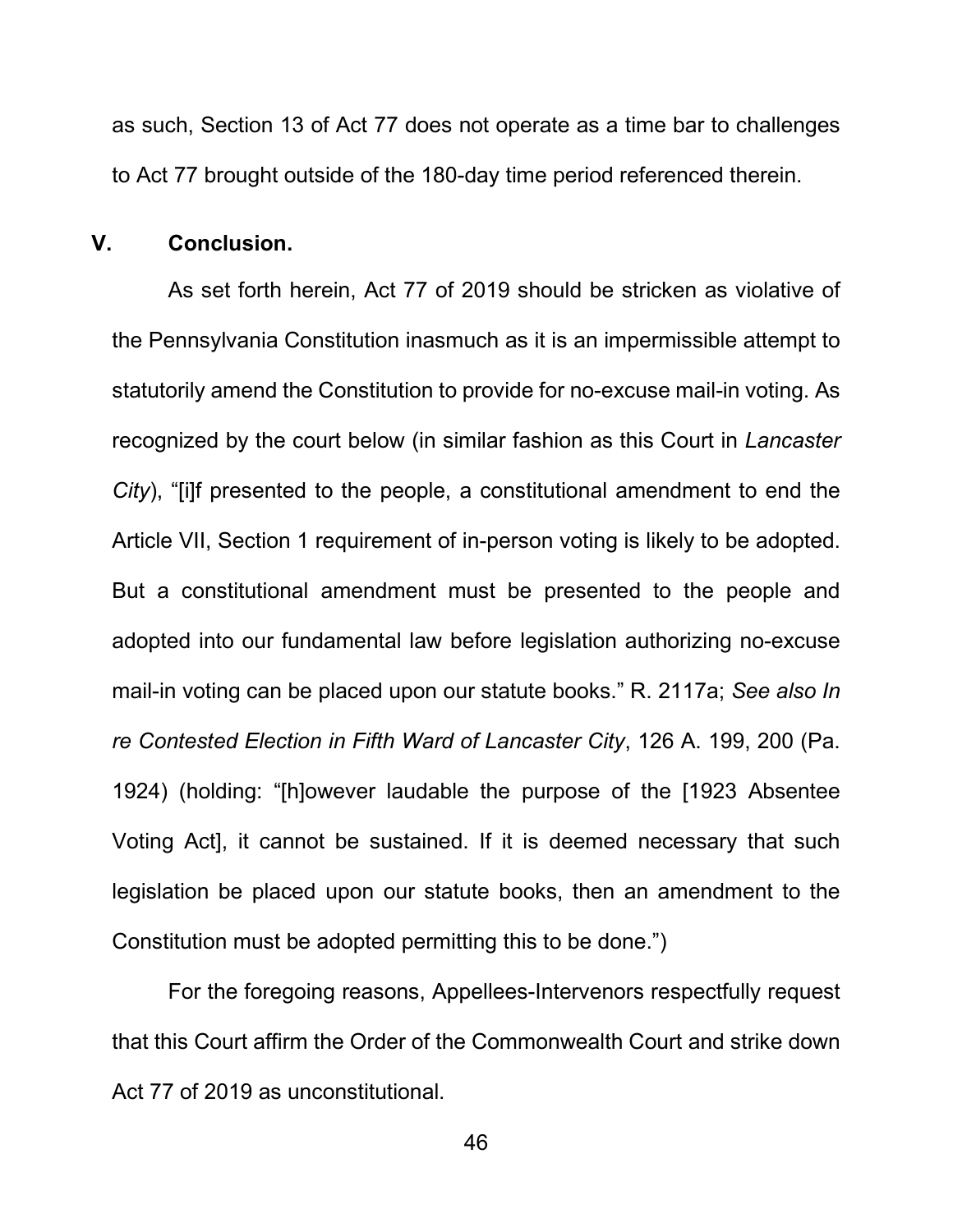Respectfully submitted,

## **DILLON, McCANDLESS, KING, COULTER & GRAHAM, L.L.P.**

By: *\_/s/* Thomas W. King, III Thomas W. King, III PA. I.D. No. 21580 tking@dmkcg.com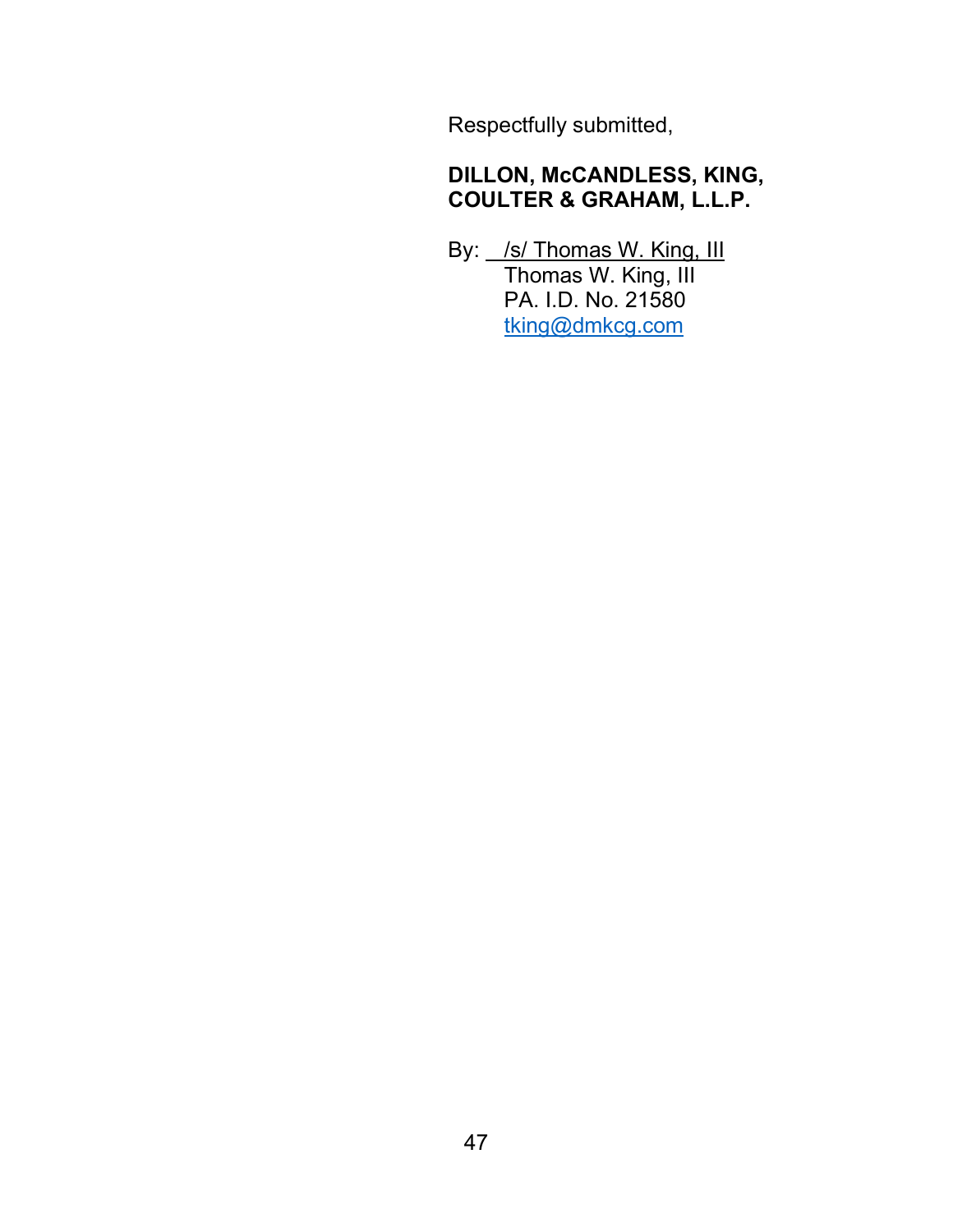### **CERTIFICATE OF COMPLIANCE WITH WORD LIMIT**

I, Thomas W. King, III, hereby certify that this filing was prepared in Microsoft Word 2018 (for Windows), and I further certify that, as counted by Microsoft Word 2018, this filing contains 10,406 words.

> /s/ Thomas W. King, III Thomas W. King, III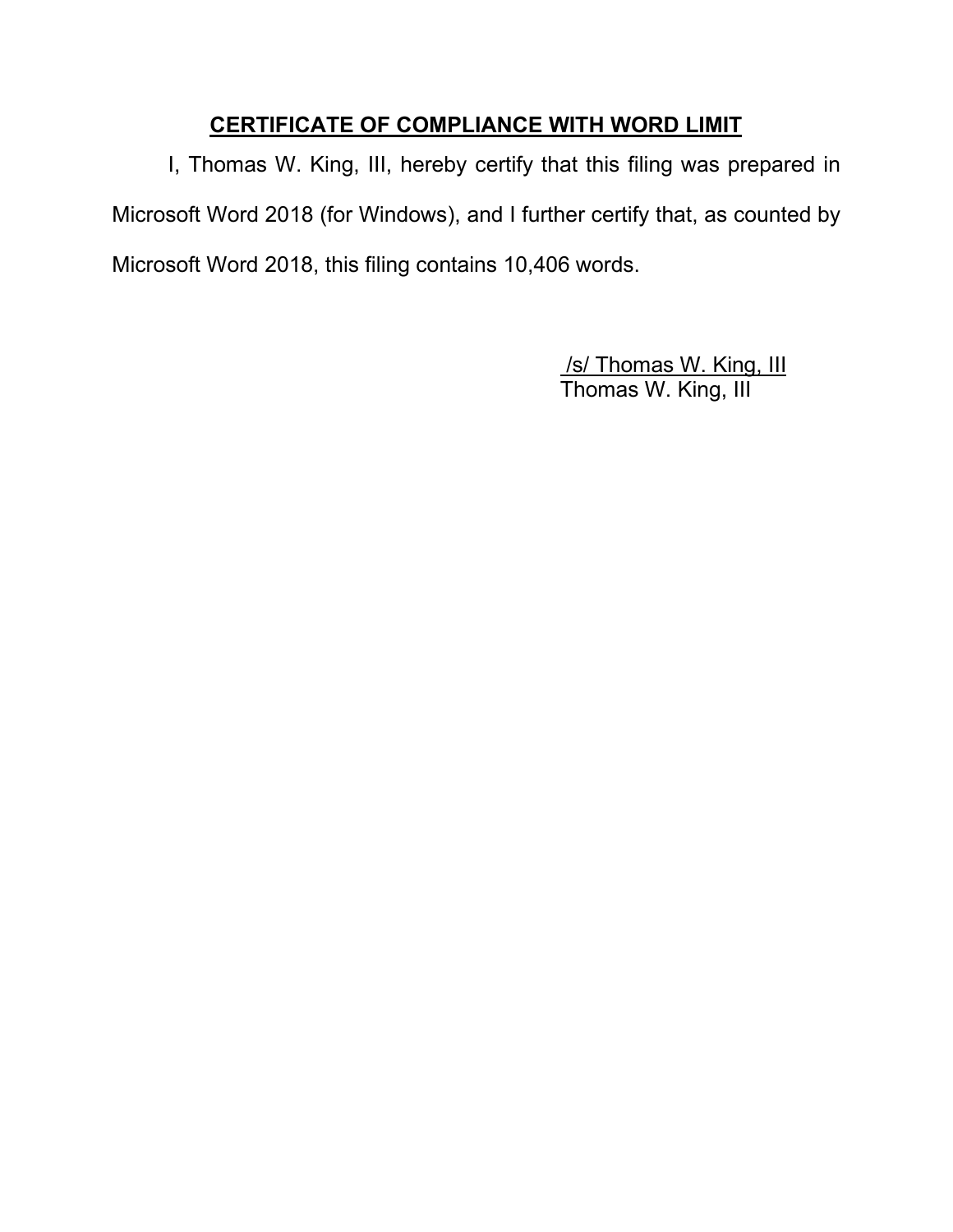## **CERTIFICATE OF COMPLIANCE**

I certify that this filing complies with the provisions of the Public Access Policy of the Unified Judicial System of Pennsylvania: Case Records of the Appellate and Trial Courts that require filing confidential information and documents differently than non-confidential information and documents.

> /s/ Thomas W. King, III Thomas W. King, III